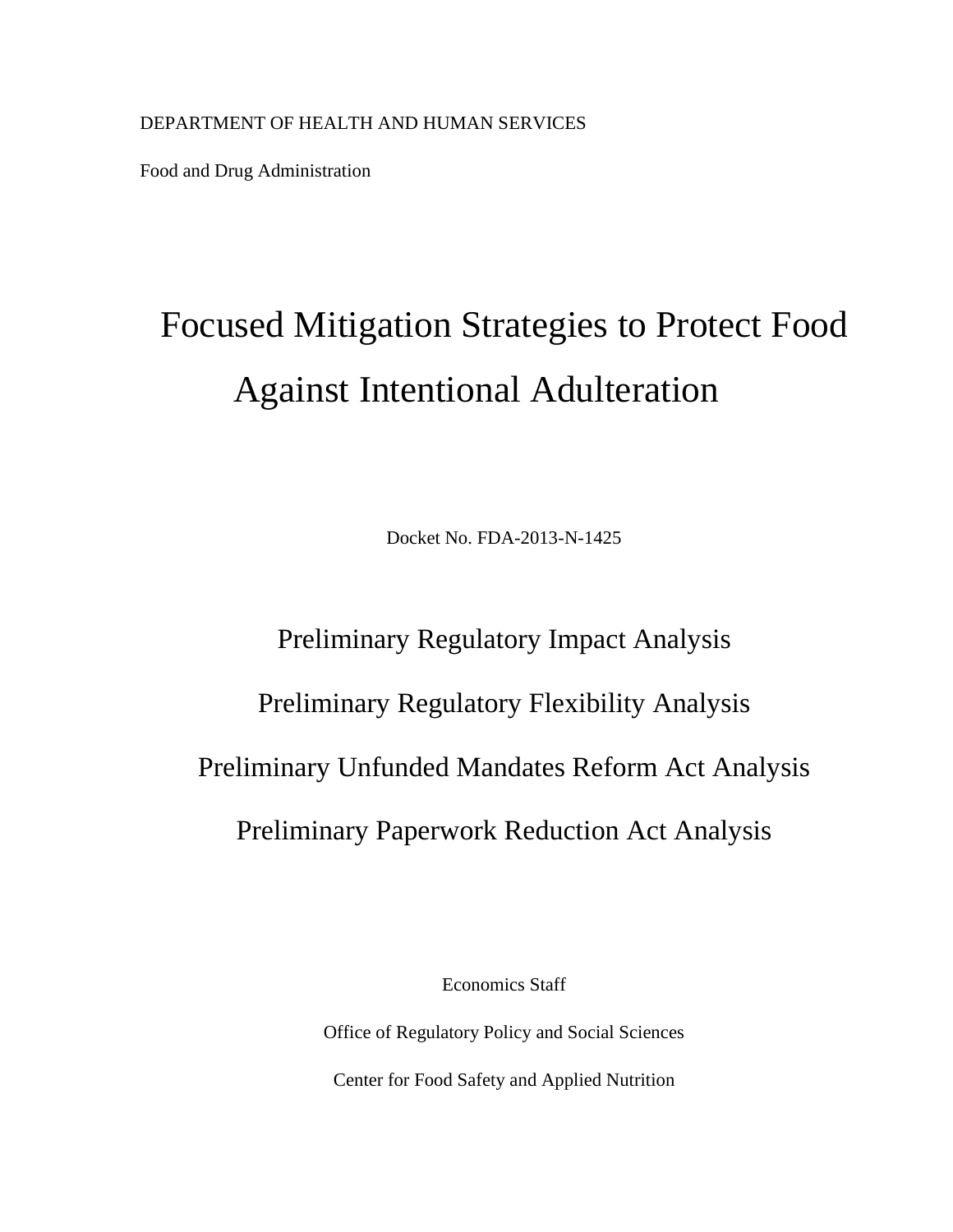## Contents

| a. Learning About the Proposed Rule and Creating a Food Defense Plan  10 |  |
|--------------------------------------------------------------------------|--|
| b. Actionable Process Steps and Focused Mitigation Strategies  11        |  |
|                                                                          |  |
|                                                                          |  |
|                                                                          |  |
|                                                                          |  |
|                                                                          |  |
|                                                                          |  |
|                                                                          |  |
|                                                                          |  |
|                                                                          |  |
|                                                                          |  |
|                                                                          |  |
|                                                                          |  |
|                                                                          |  |
|                                                                          |  |
|                                                                          |  |
|                                                                          |  |
|                                                                          |  |
|                                                                          |  |
|                                                                          |  |
|                                                                          |  |
|                                                                          |  |
|                                                                          |  |
|                                                                          |  |
|                                                                          |  |
|                                                                          |  |
|                                                                          |  |
|                                                                          |  |
|                                                                          |  |
|                                                                          |  |
|                                                                          |  |
|                                                                          |  |
|                                                                          |  |
|                                                                          |  |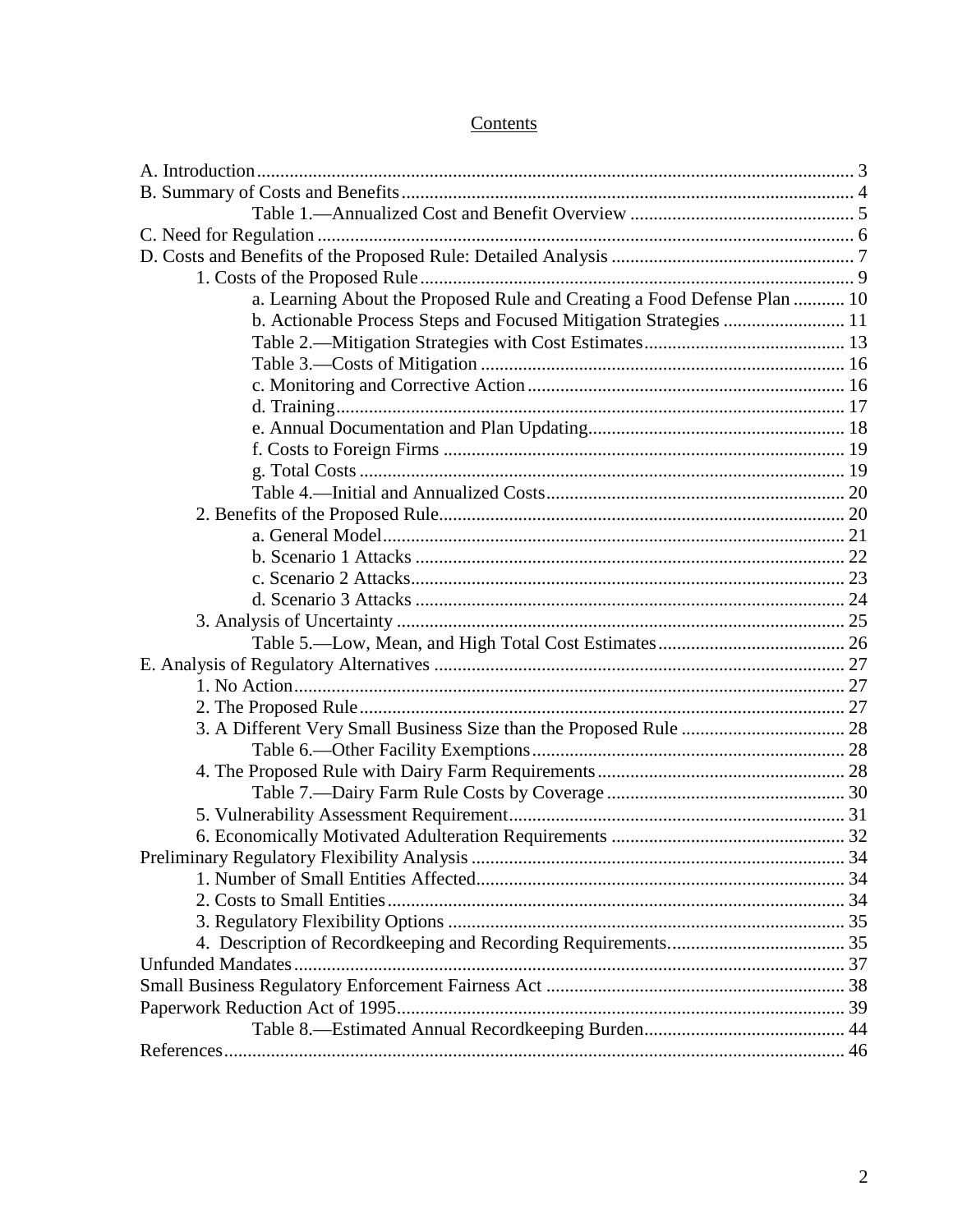#### A. Introduction

<span id="page-2-0"></span>The Food and Drug Administration (FDA or we) has examined the impacts of the proposed rule under Executive Order 12866, Executive Order 13563, the Regulatory Flexibility Act (5 U.S.C. 601- 612), and the Unfunded Mandates Reform Act of 1995 (Public Law 104-4). Executive Orders 12866 and 13563 direct agencies to assess all costs and benefits of available regulatory alternatives and, when regulation is necessary, to select regulatory approaches that maximize net benefits (including potential economic, environmental, public health and safety, and other advantages; distributive impacts; and equity). We believe that this proposed rule is a significant regulatory action under Executive Order 12866.

The Regulatory Flexibility Act requires agencies to analyze regulatory options that would minimize any significant impact of a rule on small entities. The annualized costs per entity due to this proposed rule are about \$13,000 for a one-facility firm with 100 employees, and there are about 4,100 small businesses that would be affected by the proposed rule, so we tentatively conclude that the proposed rule could have a significant economic impact on a substantial number of small entities.

Section 202(a) of the Unfunded Mandates Reform Act of 1995 requires that agencies prepare a written statement, which includes an assessment of anticipated costs and benefits, before proposing "any rule that includes any Federal mandate that may result in the expenditure by State, local, and tribal governments, in the aggregate, or by the private sector, of \$100,000,000 or more (adjusted annually for inflation) in any one year." The current threshold after adjustment for inflation is \$141 million, using the most current (2012) Implicit Price Deflator for the Gross Domestic Product. We expect this proposed rule may result in a 1-year expenditure that would meet or exceed this amount.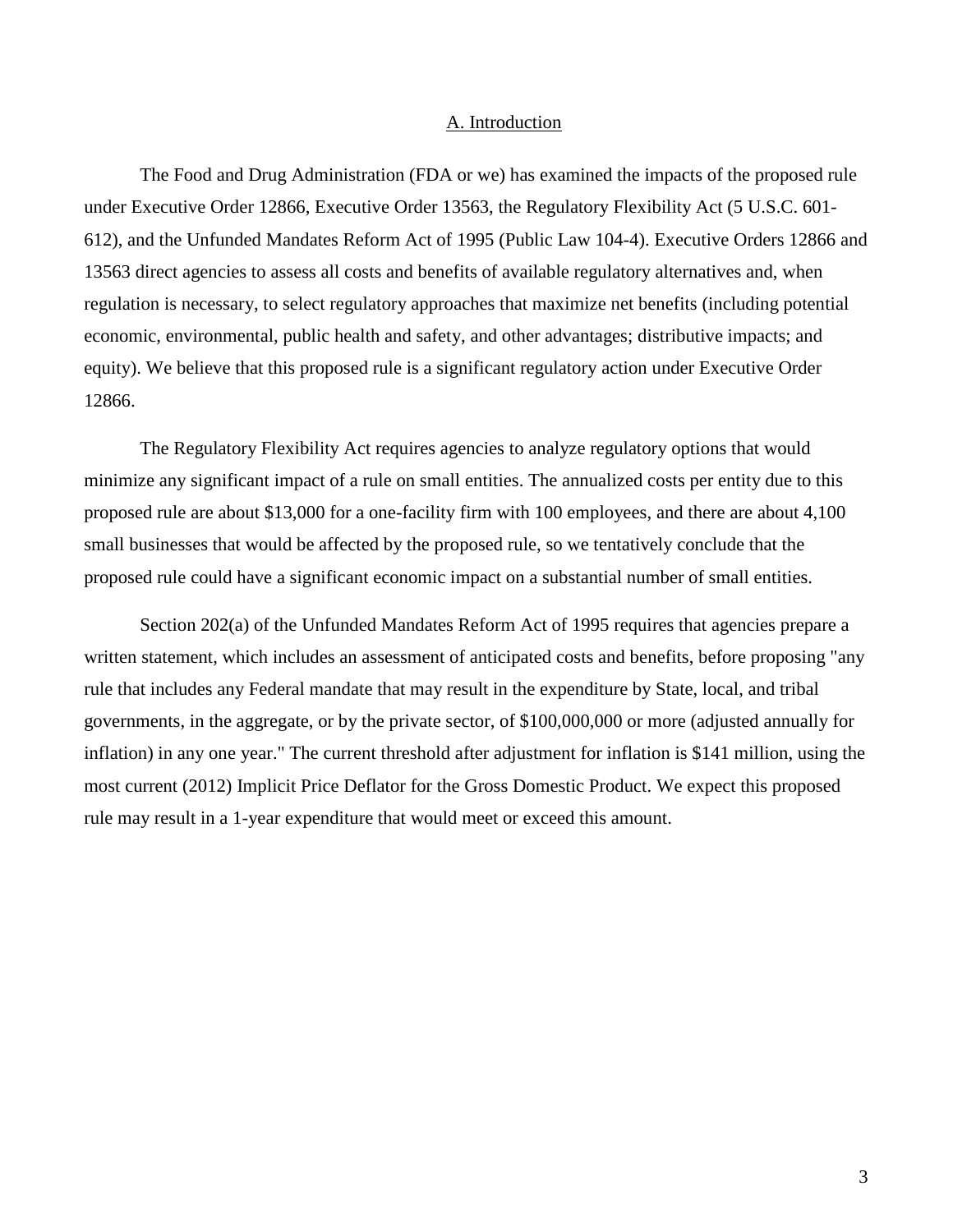#### B. Summary of Costs and Benefits

<span id="page-3-0"></span>The proposed rule applies to human food facilities that are required to register and that are part of businesses with more than \$10 million in annual sales, with processing steps with significant vulnerabilities and food at a high risk for intentional adulteration caused by acts of terrorism. Almost all of these facilities are engaged in manufacturing or processing of foods, or are warehouses that handle bulk liquid food. Restaurants, farms, animal food facilities, and distributors of raw agricultural commodities are not covered by the rule. Most warehouses, packers, and labelers are not likely to pay any costs as a result of this rule, because these types of facility are unlikely to have the processing steps that create vulnerabilities. The covered facilities must create a food defense plan, identify actionable process steps, implement focused mitigation strategies and related monitoring, corrective actions, and verification activities to protect these steps, train designated employees in food defense, and document these actions. We estimate the annualized costs of these measures to be about \$370 million.

The benefits of the actions required by the proposed rule are a reduction in the possibility of illness, death, and economic disruption resulting from intentional adulteration of food. We are unable to quantify these benefits. However, in the Detailed Analysis, we monetize the damage that various intentional adulteration scenarios might cause, and present a breakeven analysis showing the number of prevented attacks at which the benefits are larger than the costs. For attacks that are similar in nature to acts of intentional adulteration that have happened in the U.S. in the past, the breakeven is 18 to 37 attacks per year, depending on the portion of foreign firms' costs that are passed through to U.S. consumers. For attacks causing similar casualties as major historical outbreaks of food-related illness, the breakeven prevention amount would be one or two attacks every year. For catastrophic terrorist attacks causing thousands of fatalities, the breakeven is one attack prevented every 350 to 730 years.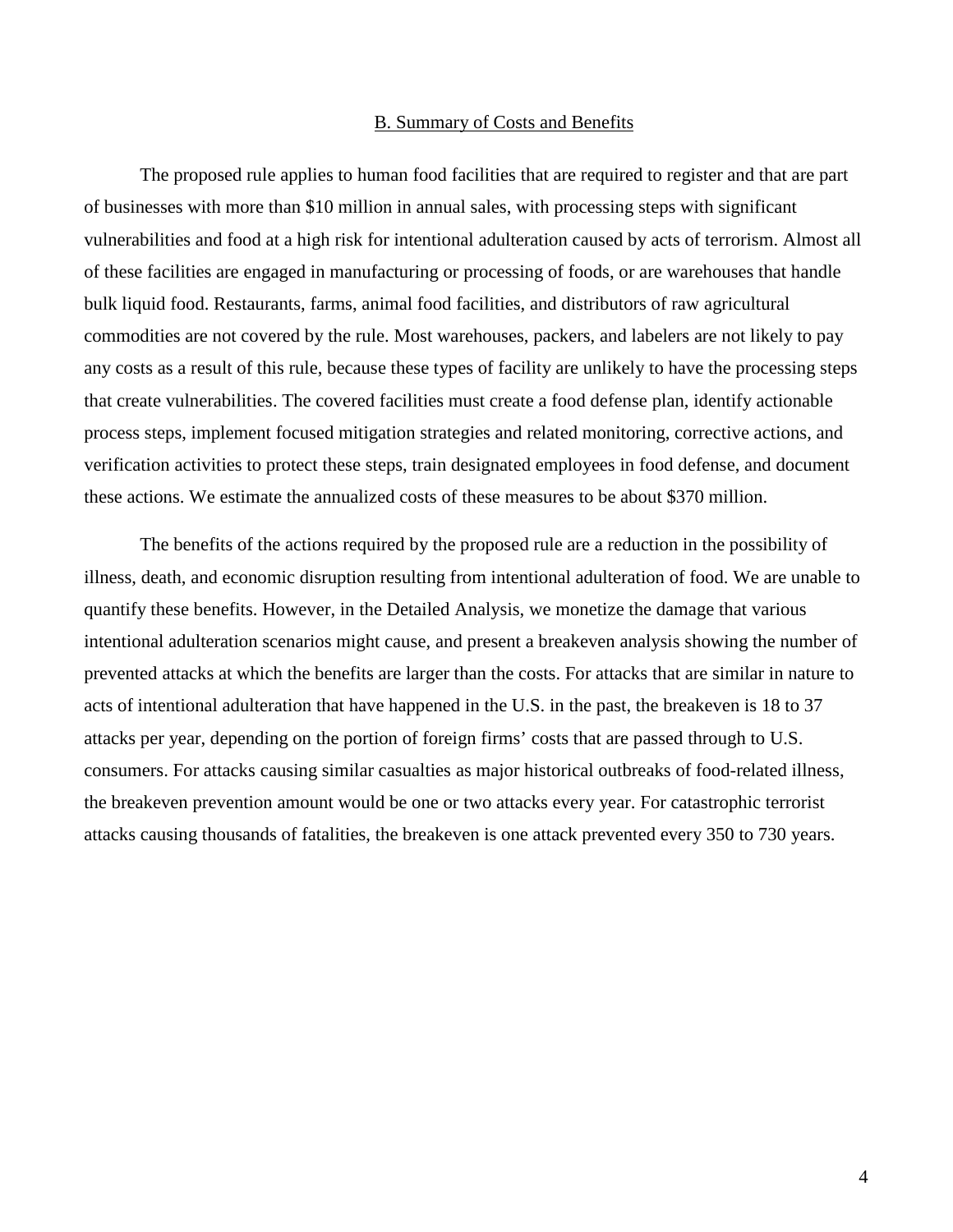## <span id="page-4-0"></span>Table 1.—Annualized Cost and Benefit Overview

|                                 | All Numbers are USD 2010 (Millions), | 3% |              | 7% |          |
|---------------------------------|--------------------------------------|----|--------------|----|----------|
|                                 | Annualized over 10 years             |    |              |    | Discount |
| Costs                           | Learning about Rule                  | \$ | 3            | \$ | 3        |
|                                 | <b>Mitigation Costs</b>              | \$ | 59           | \$ | 63       |
|                                 | Monitoring and Corrective Action     | S  | 100          | \$ | 100      |
|                                 | <b>Employee Training</b>             | \$ | 4            | \$ | 5        |
|                                 | Documentation                        | \$ | 6            | \$ | 6        |
|                                 | <b>Subtotal (Domestic cost)</b>      | \$ | 172          | \$ | 177      |
|                                 | Cost to Foreign Firms                | \$ | 185          | \$ | 190      |
|                                 | <b>Total</b>                         | \$ | 357          | \$ | 367      |
|                                 | Lower Chance of Intentional          |    |              |    |          |
| Adulteration<br><b>Benefits</b> |                                      |    | Unquantified |    |          |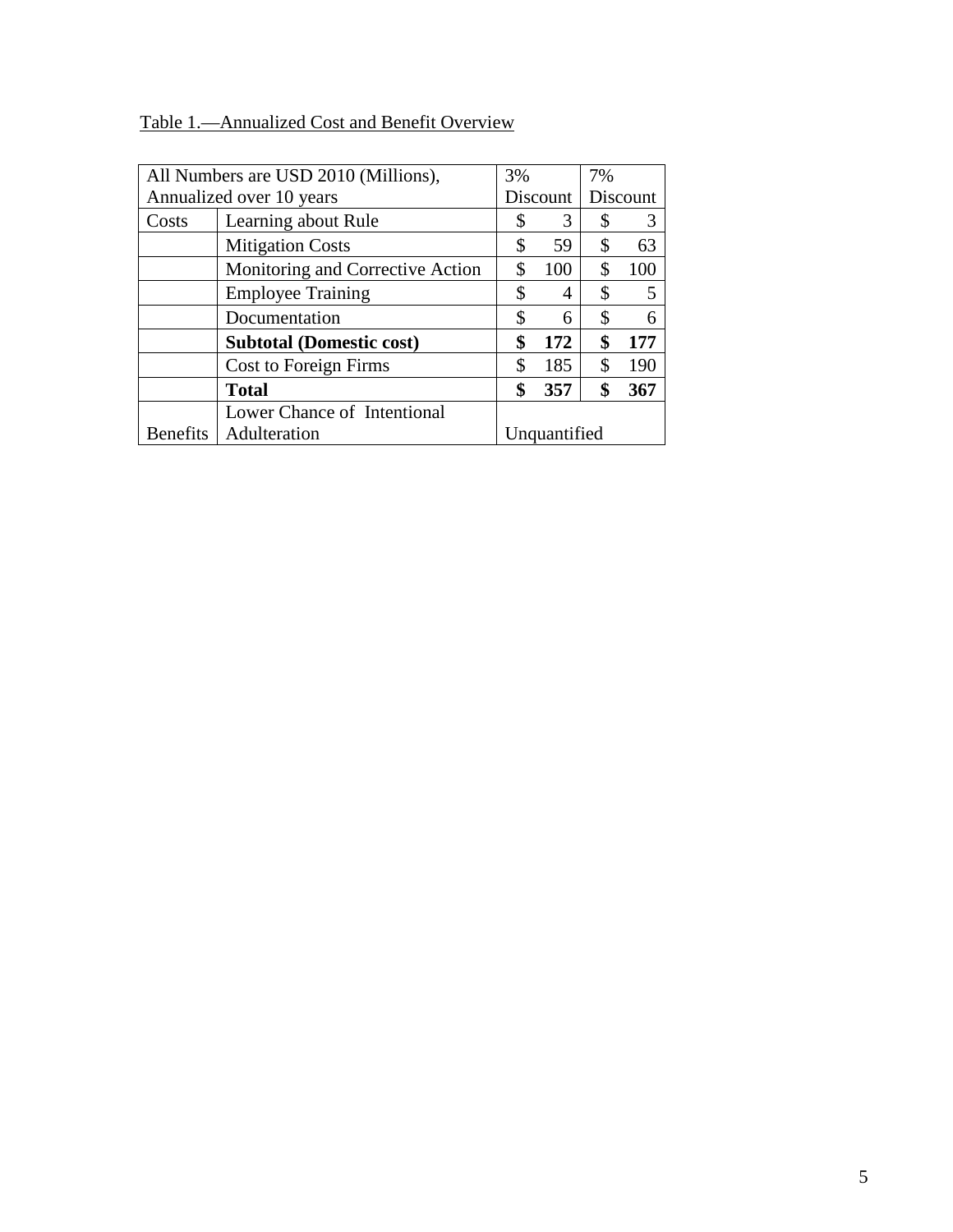#### C. Need for Regulation

<span id="page-5-0"></span>This regulation is mandated by statute. Sections 103 and 106 of the FDA Food Safety Modernization Act of 2011 (FSMA) direct the Secretary of Health and Human Services to promulgate regulations to protect against the intentional adulteration of food (Ref. (1)).

The people responsible for managing food production firms make many decisions about what risks to invest in reducing. When doing so, they take into account the probability of the bad event, and the damage the event would cause to their firm. If the probability multiplied by the damage is equal to or greater than the cost of prevention, then they will invest in prevention.

For many bad events, all or most of the damage will be considered. For example, a small adulteration incident that will likely be traced to the company may be expected to cause damage to the company's reputation and sales equal to or greater than the health damage that the contamination inflicts on society. In this case, the managers will therefore invest the socially optimal amount (or more) in preventing contamination.

However, the maximum damage that a major contamination event can cause to the owners of the targeted company is the value of the company or the owners' wealth. The social damage that a catastrophic terrorist attack causes is therefore larger than the private damage done to people who could have invested to stop it.

If an attack could cause more damage than the value of the company, then its probability multiplied by the value of the company may be less than the cost of prevention, while its probability multiplied by the total social damage is greater than the cost of prevention. In this case, it is not rational for profit-maximizing managers to invest in prevention, but it is socially optimal. This rule is intended to address these situations.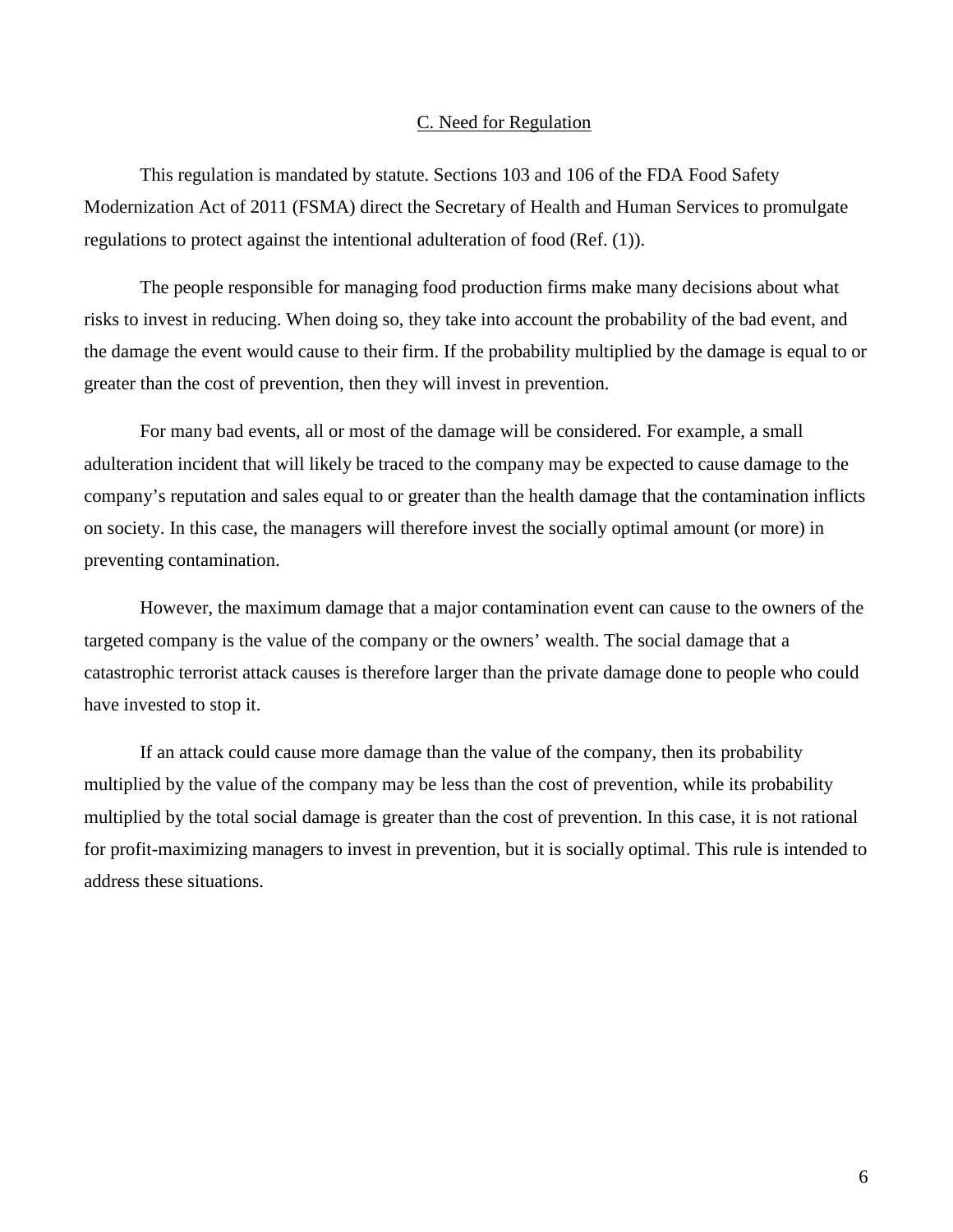#### D. Costs and Benefits of the Proposed Rule: Detailed Analysis

<span id="page-6-0"></span>FDA is proposing to require domestic and foreign human food facilities to address hazards that may be intentionally introduced by acts of terrorism. These food facilities would be required to identify and implement focused mitigation strategies to significantly minimize or prevent significant vulnerabilities identified at actionable process steps in a food operation. FDA is proposing these requirements as part of our implementation of FSMA. We expect the proposed rule, if finalized as proposed, would help to protect food from intentional adulteration caused by acts of terrorism.

The subject of the proposed rule is protection of food against intentional adulteration caused by acts of terrorism. The proposed rule would apply to both domestic and foreign facilities that are required to register under section 415 of the Federal Food, Drug, and Cosmetic Act. However, as explained in the preamble, the proposed rule contains several exemptions:

- The proposed rule would not apply to a qualified facility, except that qualified facilities would be required to provide for official review, upon request, documentation that was relied upon to demonstrate that the facility meets this exemption. As proposed, qualified facilities include very small businesses, those that have less than \$10,000,000 in total annual sales of food, adjusted for inflation.
- The proposed rule would not apply to the holding of food, except the holding of food in liquid storage tanks.
- The proposed rule would not apply to the packing, re-packing, labeling, or re-labeling of food where the container that directly contacts the food remains intact.
- The proposed rule would not apply to activities of a facility that are subject to section 419 of the Federal Food, Drug, and Cosmetic Act (Standards for Produce Safety).
- The proposed rule would not apply with respect to alcoholic beverages at a facility that meets certain conditions.
- The proposed rule would not apply to the manufacturing, processing, packing or holding of food for animals other than man.

The proposed rule would establish various food defense measures that an owner, operator, or agent in charge of a facility would be required to implement to protect against the intentional adulteration of food. Specifically: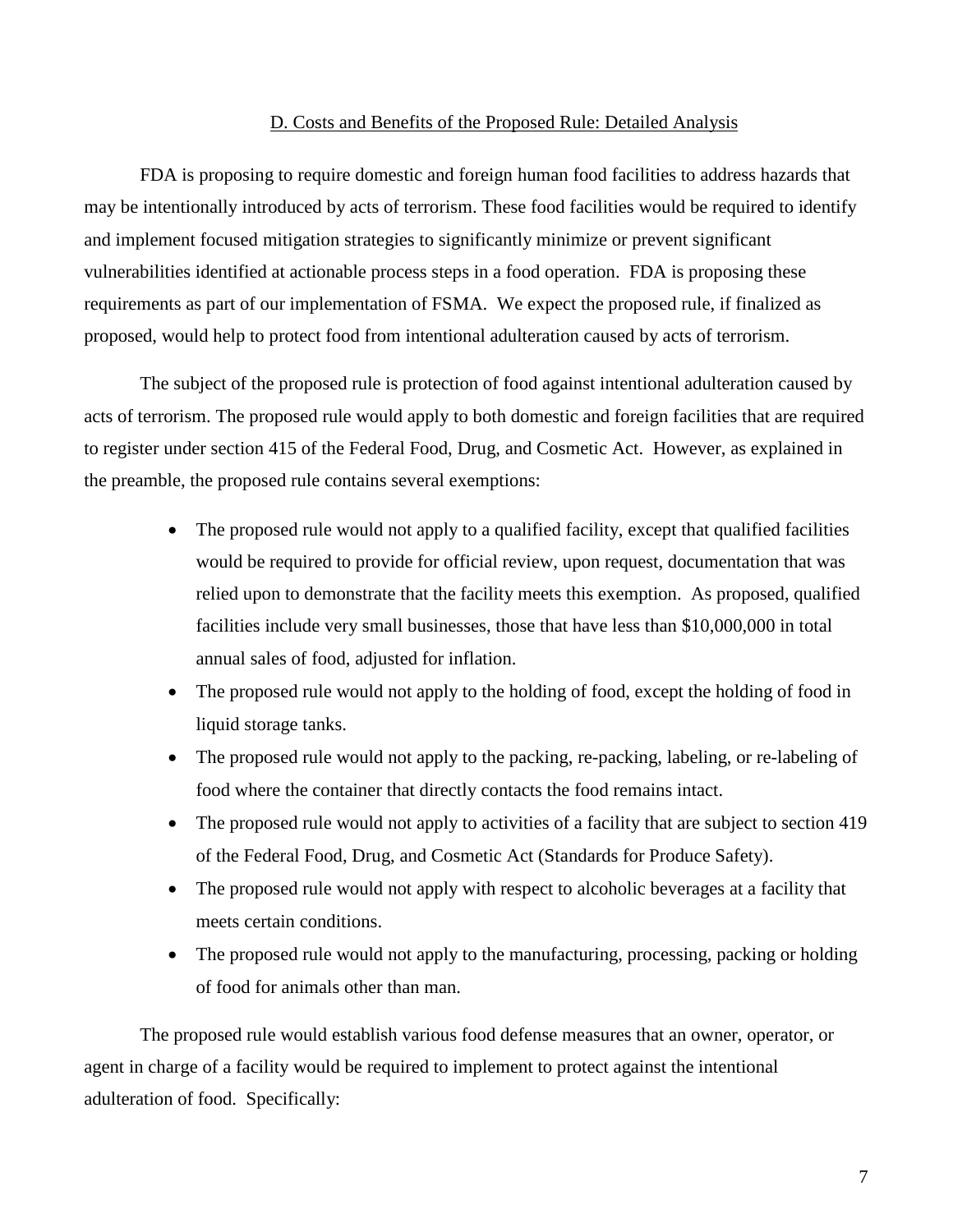- Prepare and implement a written food defense plan that includes actionable process steps, focused mitigation strategies, and procedures for monitoring, corrective actions, and verification.
- Identify any actionable process steps, using one of two procedures discussed in the preamble. FDA has determined that the presence of one or more of these key activity types at a process step (e.g., manufacturing, processing, packing, or holding of food) indicates a significant vulnerability under section 418 of the FD&C Act and that the food is at high risk of intentional adulteration caused by acts of terrorism under section 420 of the FD&C Act. These key activity types are: Bulk liquid receiving and loading; Liquid storage and handling; Secondary ingredient handling; and Mixing and similar activities. Facilities may identify actionable process steps using the FDA-identified key activity types, or conduct their own facility-specific vulnerability assessments.
- Identify and implement focused mitigation strategies at each actionable process step to provide assurances that the significant vulnerability at each step will be significantly minimized or prevented and the food manufactured, processed, packed, or held by such facility will not be adulterated.
- Establish and implement procedures, including the frequency with which they are to be performed, for monitoring the focused mitigation strategies.
- Establish and implement corrective action procedures that must be taken if focused mitigation strategies are not properly implemented.
- Verify that monitoring is being conducted and appropriate decisions about corrective actions are being made; verify that the focused mitigation strategies are consistently implemented and are effectively and significantly minimizing or preventing the significant vulnerabilities; and conduct a reanalysis of the food defense plan.
- Ensure that personnel and supervisors assigned to actionable process steps receive appropriate training in food defense awareness and their respective responsibilities in implementing focused mitigation strategies.
- Establish and maintain certain records, including the written food defense plan; written identification of actionable process steps and the assessment leading to that identification; written focused mitigation strategies; written procedures for monitoring, corrective actions, and verification; and documentation related to training of personnel.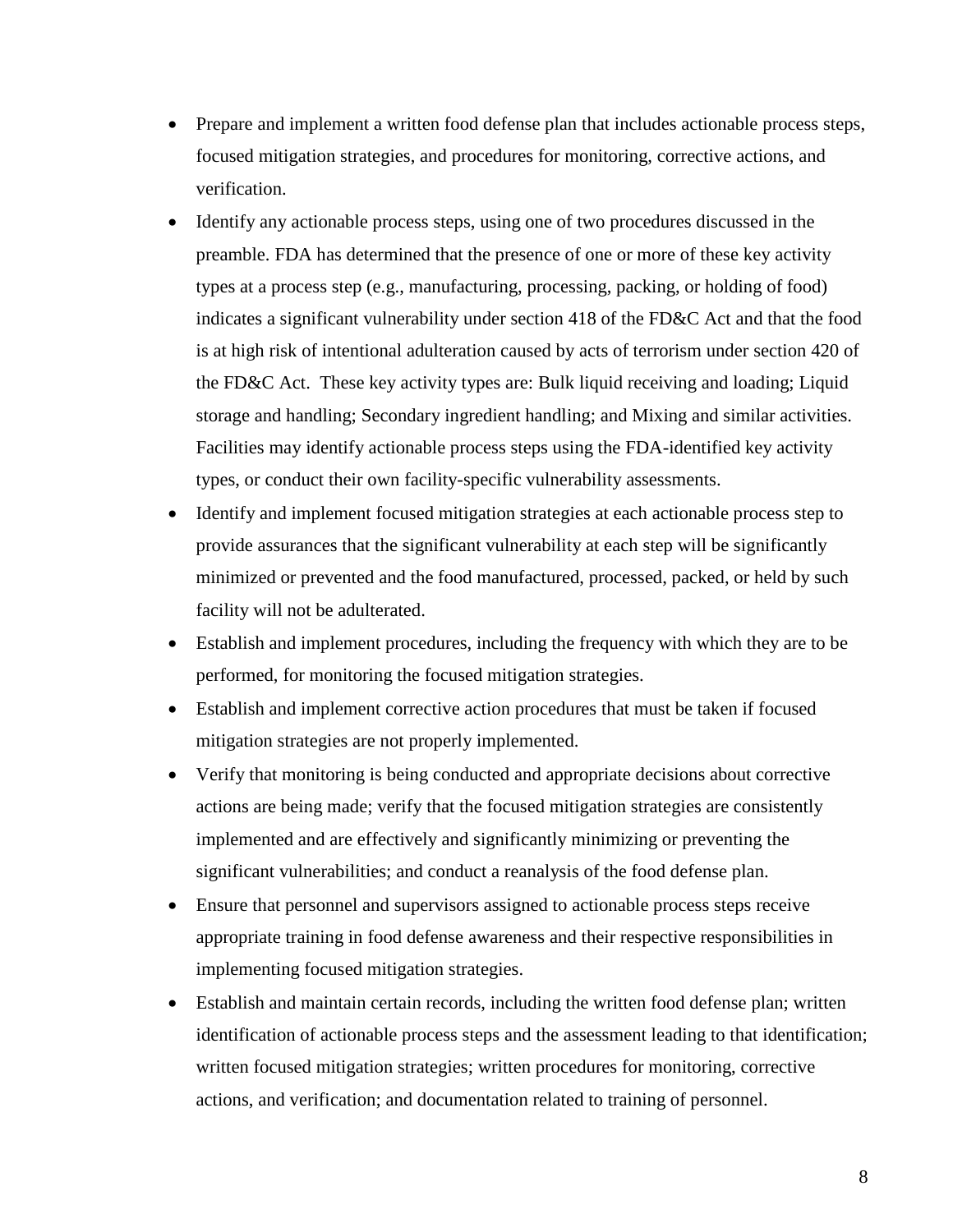If companies believe that the FDA-identified key activities type method to identify actionable process steps in the proposed rule is not appropriate to their facilities, they have the option of conducting their own vulnerability assessment. They may do so if they calculate that the costs of conducting their own assessment are lower than the costs of the FDA-identified key activities type method, or if they have already conducted an appropriate vulnerability assessment. To the extent that companies do this, the costs of the proposed rule will be lower than the costs we estimate. We do not know how many firms will choose these different measures, but we believe that the number will be low.

There is a large degree of uncertainty inherent in this analysis. To reflect this uncertainty, we define many inputs as probability distributions. In this section, we illustrate the analysis with the mean value of each probability distribution, rounding in the text for ease of reading but using the unrounded point estimate in the example calculation to avoid introducing rounding errors. In the Analysis of Uncertainty, we generate low and high estimates for the total costs with a Monte Carlo simulation that draws values at random from the probability distributions.

For some parameters, we have a low and high estimate. In these cases, we draw the parameter from a uniform distribution. The low estimate is the minimum value of the distribution and the high estimate is the maximum value of the distribution. For other parameters, we have a low estimate, a high estimate, and a best estimate. In this case, we draw the parameter from a triangular distribution. The low estimate is the minimum value of the distribution, the best estimate is the peak of the distribution, and the high estimate is the maximum value of the distribution. The mean of a triangular distribution is the average of the three estimates used to generate the distribution.

When explaining the calculations, we show example calculations with the 7 percent discount rate. Both 7 percent and 3 percent discount rates are reported in the summary tables.

#### <span id="page-8-0"></span>1. Costs of the Proposed Rule

The proposed rule generates several new requirements for food facilities required to register. We calculate these separately. In some cases, the actions that the proposed rule requires are already being done (Ref. (2)). For facilities that are already following FDA guidances on food defense, the proposed rule will not impose significant costs, but it will also not generate additional benefits.

We estimated the number of firms, facilities, and employees that the proposed rule would apply to by using facility-level data from Dun & Bradstreet's Global Business Database (Ref. (3)). The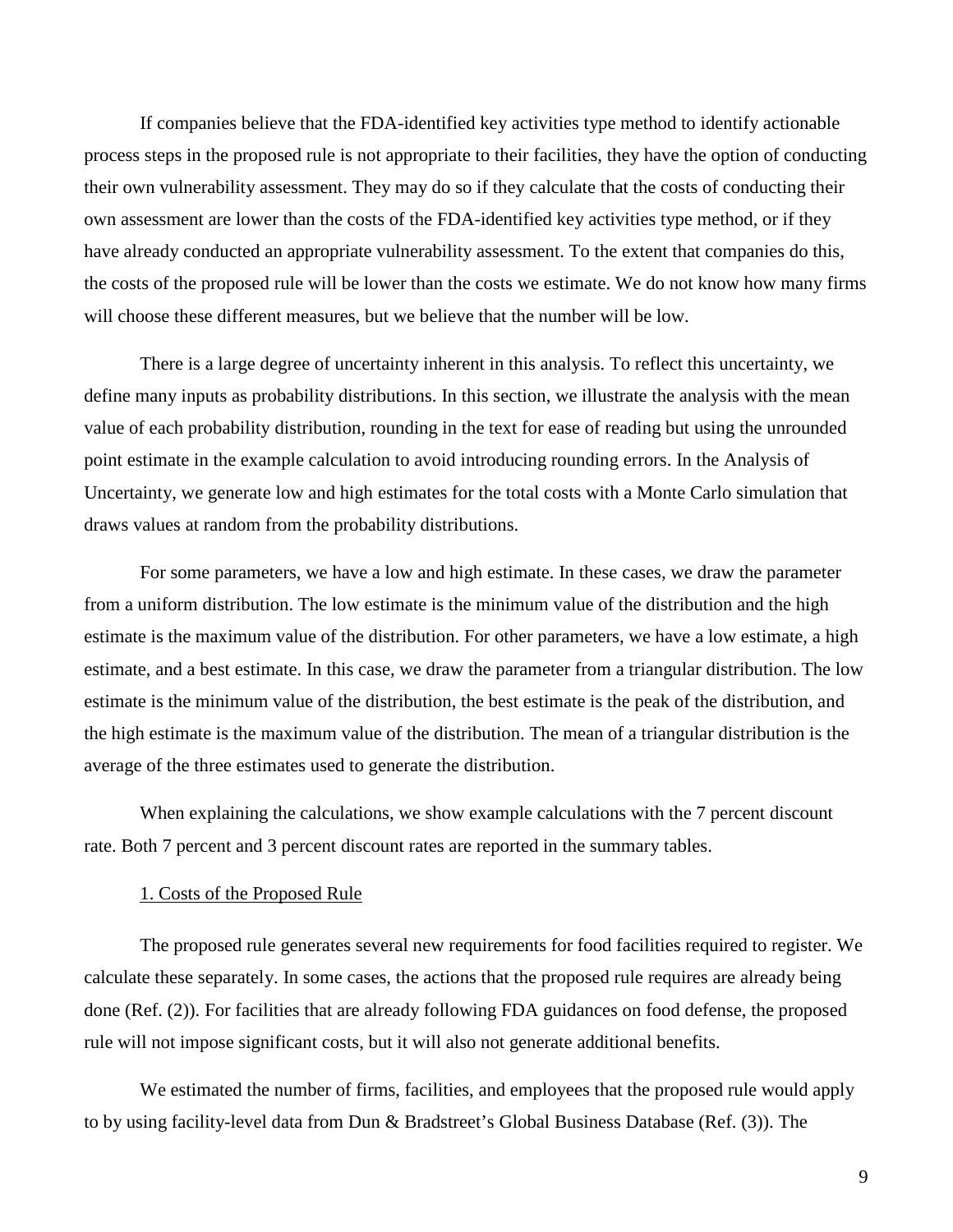database included 99,800 facilities, and we searched by SIC codes to find facilities that the rule would apply to. We included all human food manufacturers, including bottled water, nonalcoholic beverage, dietary supplement, and food additive manufacturers. We excluded farms and retail because they are not required to register, and warehouses because they are unlikely to have actionable process steps. Some warehouses, such as those storing bulk liquid, may be affected by the proposed rule, and some manufacturers, such as packers and labelers, may not be affected by the proposed rule because they have no actionable process steps. However, we believe that both of these numbers are small. We seek comment on this assumption. We assign all facilities to their parent company, and include all facilities of companies that have more than \$10 million in annual sales in the list of facilities that the proposed rule would apply to.

We found 14,260 food production facilities that are part of firms with more than \$10 million in annual sales and are estimated to have actionable process steps. The total costs of identifying key activity types, implementing mitigation strategies, monitoring, corrective actions, and verification are based on this number of facilities. We found 47,416 firms with less than \$10 million in annual sales and 4,624 firms with more than \$10 million in sales. The total costs of learning about the proposed rule, and documenting compliance, are based on these firm numbers. We found about 1.4 million employees in firms that the proposed rule would apply to. The total costs of training are based on this employee number.

The facilities that are part of firms with more than \$10 million in sales produce 97 percent of the total sales volume of food produced by registered facilities that are estimated to have actionable process steps, and the qualified facilities produce 3 percent. The proposed rule therefore covers 97 percent of the food market that is vulnerable to terrorist attack that could cause massive casualties; 3 percent of the money that consumers spend on this type of food is spent on food that is not covered by the proposed regulation.

#### a. Learning About the Proposed Rule and Creating a Food Defense Plan

<span id="page-9-0"></span>The 4,600 firms that are covered by the proposed rule will spend time to learn about the proposed rule and how to properly implement it, and to create a food defense plan according to the proposed rule's requirements. We estimate that this will take one individual at the level of an operations manager, and also a legal analyst, between ten and thirty hours, or an average of twenty hours each per business. We request comments on this estimation. For comparison, we estimated that the Preventative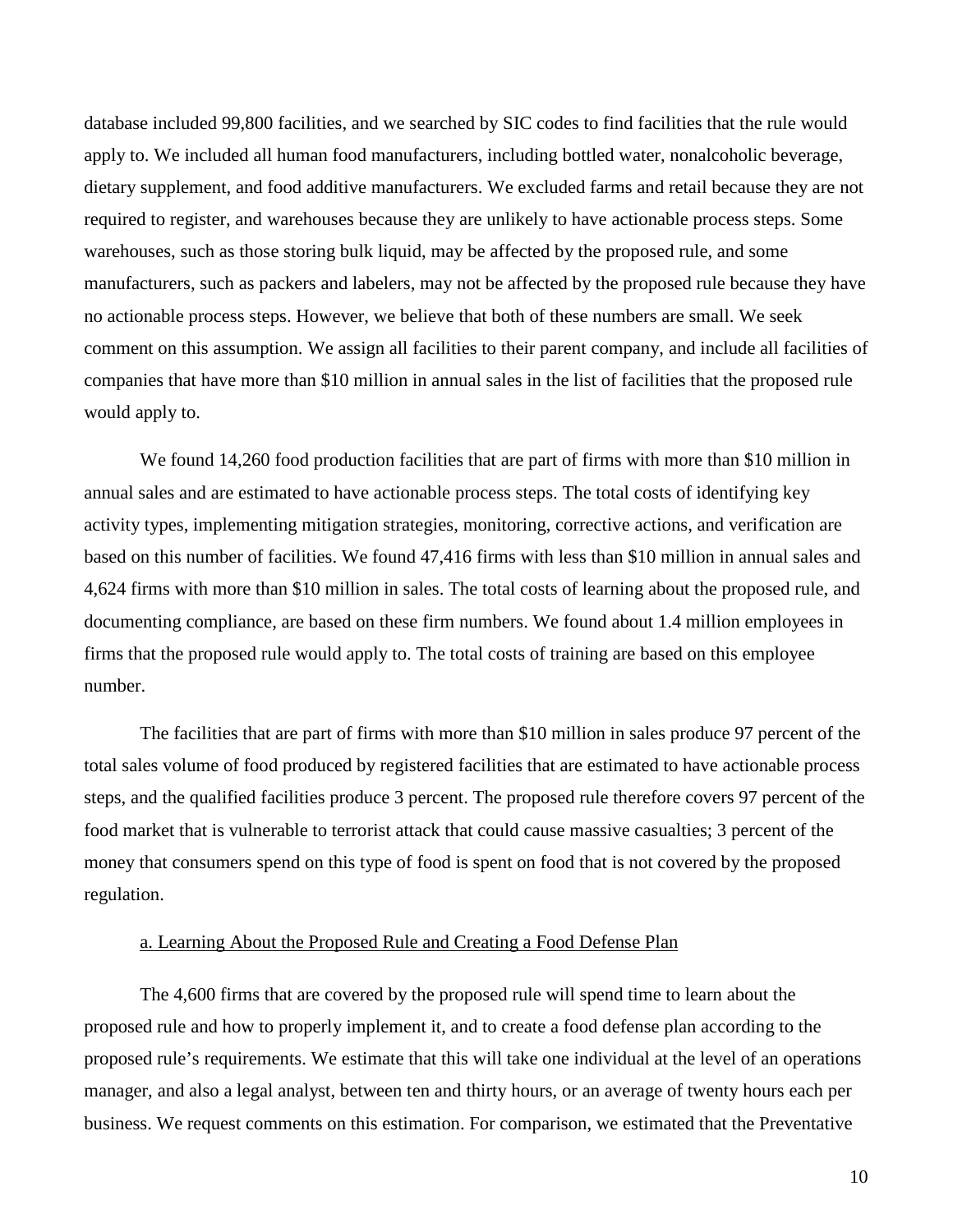Controls for Human Food proposed rule (Ref. (4)) will take the operations manager and legal analyst 40 hours each to learn about the proposed rule.

The mean hourly wage of an operations manager in the food manufacturing industry is \$53.56 (Ref. (5)). We increase this cost by 50 percent to account for benefits and overhead, making the total cost of time  $$80.34$  ( $$53.56*1.5 = $80.34$ ). The cost of the operations manager's time is about  $$1,600$ per business (\$80.34\*20 = \$1,606.80). The mean hourly wage of a lawyer in the food industry is \$65.23 (Ref. (5)), or \$97.85 including benefits and overhead (\$65.23 $*1.5 = $97.85$ ). The cost of the lawyer's time is about \$2000 per business (\$97.85  $*$  20 = \$1,956.90). The total initial cost per business is about  $$3,600 ($1,606.80 + $1,956.90 = $3,563.70).$ 

We annualize this cost over ten years at a 7 percent discount rate and calculate average annualized costs of about \$510 per business. Because there are about 4,600 firms covered by the proposed rule (Ref. (3)), the total annualized cost to covered firms for learning about the proposed rule and creating food defense plans is about \$2.3 million (\$507.39\*4624 = \$2,346,175).

The 47,000 firms that are exempt from the proposed rule because they have less than \$10 million in annual sales will each incur a burden to learn enough about the proposed rule to verify that they are exempt. This will not require learning about the entire proposed rule; it will only require learning the exemption criteria and the documentation requirement for qualified facilities. We estimate that this will take one individual at the level of an operations manager between zero and four hours, or an average of two hours, per business. We request comments on this estimation.

At a time cost of \$80.34 per hour for the operations manager, the learning cost per exempt business is then about \$160 (\$80.34\*2 = \$160.68). We annualize this cost over ten years at a 7 percent discount rate and calculate annualized costs of about \$23 per exempt business. Because there are about 47,000 exempt firms (Ref. (3)), the total annualized costs to these firms for learning about the proposed rule will be about \$1.1 million (\$22.88\*47,416 = \$1,084,746).

#### <span id="page-10-0"></span>b. Actionable Process Steps and Focused Mitigation Strategies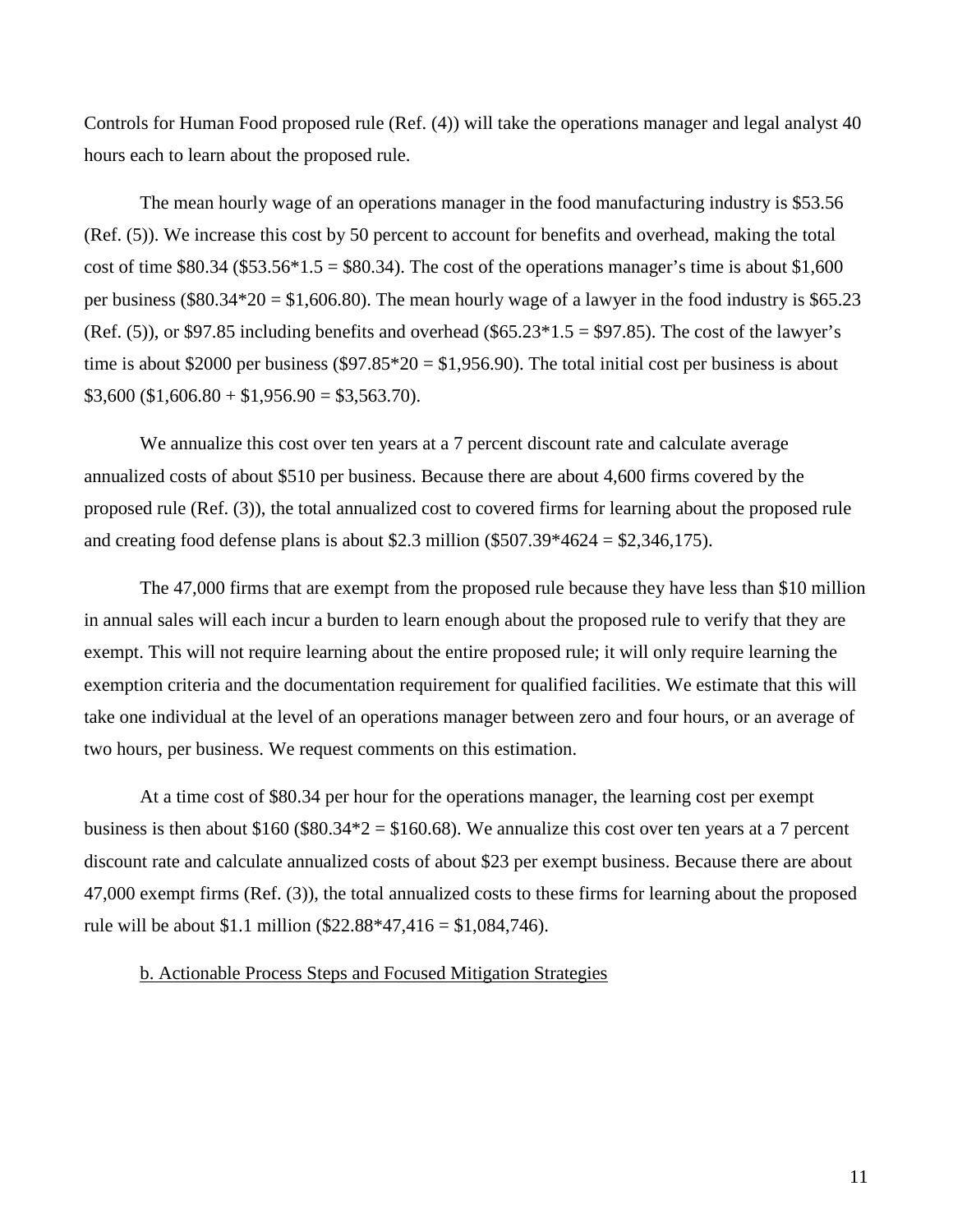For each of the 14,260 food production facilities covered by the proposed rule and estimated to have actionable process steps, we estimate that an individual at the level of an operations manager will have to spend five to ten hours, or an average of 7.5 hours, identifying the actionable process steps in that facility.<sup>[1](#page-11-0)</sup> We request comments on this estimation. At a time cost of \$80.34 per hour for the operations manager, the cost of identifying actionable process steps is then about \$600 per facility  $($80.34*7.5 = $602.55).$ 

The proposed rule requires firms to identify and implement focused mitigation strategies at each actionable process step to provide assurances that the significant vulnerability at each step will be significantly minimized or prevented and the food manufactured, processed, packed, or held by such facility will not be adulterated. The proposed rule does not specify a specific number or set of focused mitigation strategies to be implemented. For the purposes of cost estimation, we considered the implementation of the following focused mitigation strategies:<sup>[2](#page-11-1)</sup>

- 1. Establish check-in and shipment verification procedures, such as seals and associated documentation.
- 2. Restrict movement of delivery drivers once they are in the facility.
- 3. Secure transfer hoses in locked cabinets.
- 4. Establish key check-in/check-out procedures.
- 5. Install locks on tanks.

 $\overline{a}$ 

- 6. Physically inspect cleaned equipment.
- 7. Prohibit staff from bringing personal items into manufacturing areas.
- 8. Ensure clear line of sight to actionable process steps (e.g., store stacks of pallets in less obstructive location).
- 9. Reduce staging time of ingredients.
- 10. Retrofit equipment to reduce accessibility (e.g., install lids on open mixers).

<span id="page-11-0"></span> $1$  This estimate is for large firms and comes from internal experts who have conducted these kinds of vulnerability studies at many facilities. Once managers learn about vulnerabilities, they can conduct an assessment on

<span id="page-11-1"></span><sup>&</sup>lt;sup>2</sup> The list was generated with input from internal technical experts who have extensive experience conducting vulnerability assessments and identifying focused mitigation strategies. While focused mitigation strategies are facilityspecific and are tailored to address vulnerabilities associated with a facility's processing environment, we believe the list is a reasonable approximation of what facilities might do and serves as a representative sampling of focused mitigation strategies facilities might employ. The examples provide a range of capital investment and operational changes to illustrate the diversity of potential focused mitigation strategies.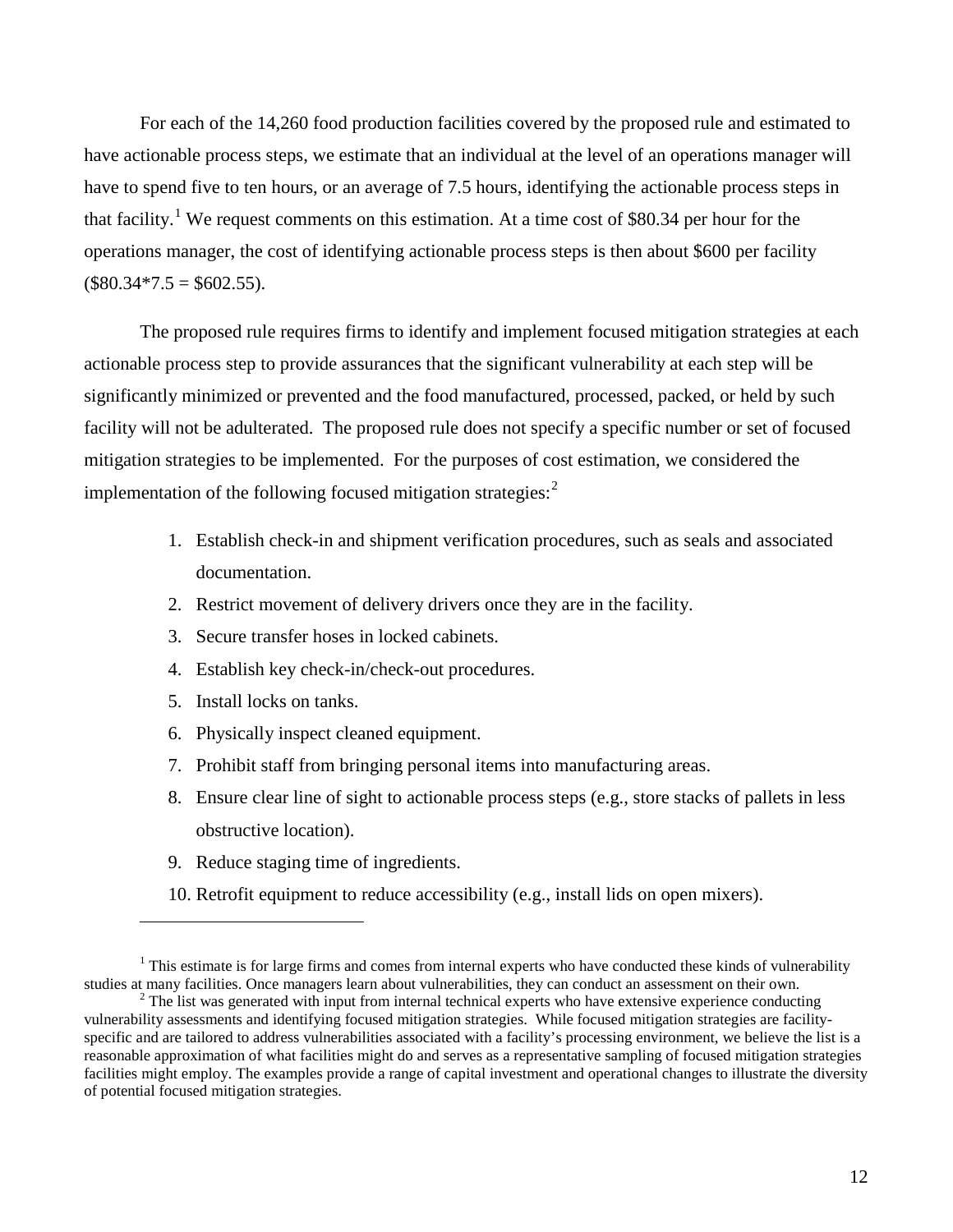We are not proposing to require a specific set of focused mitigation strategies to be applied. Rather, we expect facilities to identify and implement those focused mitigation strategies that are necessary and relevant for each actionable process step in their operation. The focused mitigation strategies used to estimate costs serve as examples of focused mitigation strategies that a facility may identify as suitable for their operation. We expect that the focused mitigation strategies a facility employs would be sufficient to significantly minimize or prevent significant vulnerabilities identified at actionable process steps, but under our proposal the determination of specifically what focused mitigation strategies to implement would rest with the facility.

Some of the covered facilities are already implementing these mitigation strategies (Ref. (2)). We do not have data on the current adoption rates and costs of these particular mitigation strategies, but we do have data on the adoption rates and costs of many similar strategies. Where we have data on a similar strategy, we use it, and we estimate costs where we do not have data.

RTI International and the Institute of Food Technologists supplied FDA with data on food defense practices from industry interviews and a literature review (Ref. (6)). The following table shows the practices for which they provided cost estimates, and the strategy or strategies on our list that are equivalent or accomplish the same function:

| <b>Strategy with RTI Cost Estimate:</b>                   | Equivalent to: $3$ |
|-----------------------------------------------------------|--------------------|
| Prohibit after hours key drop deliveries of raw materials | 1,2                |
| Electronic access controls for employees                  | 4,2                |
| Secured storage of finished products                      | 3,5,10             |
| Secured storage of raw materials                          | 3,5,10             |
| Cameras with video recording in storage rooms             | 8                  |
| Peer monitoring of access to exposed product              |                    |

#### <span id="page-12-0"></span>Table 2.—Mitigation Strategies with Cost Estimates

 $\overline{a}$ 

This leaves strategies 6, 7, and 9 without estimates of cost or adoption rates.

<span id="page-12-1"></span> $3$  By "equivalent," we mean that these strategies serve the same function and provide an equivalent risk reduction. To the extent that a cheaper strategy can be used, the costs of the rule will be lower than these estimates.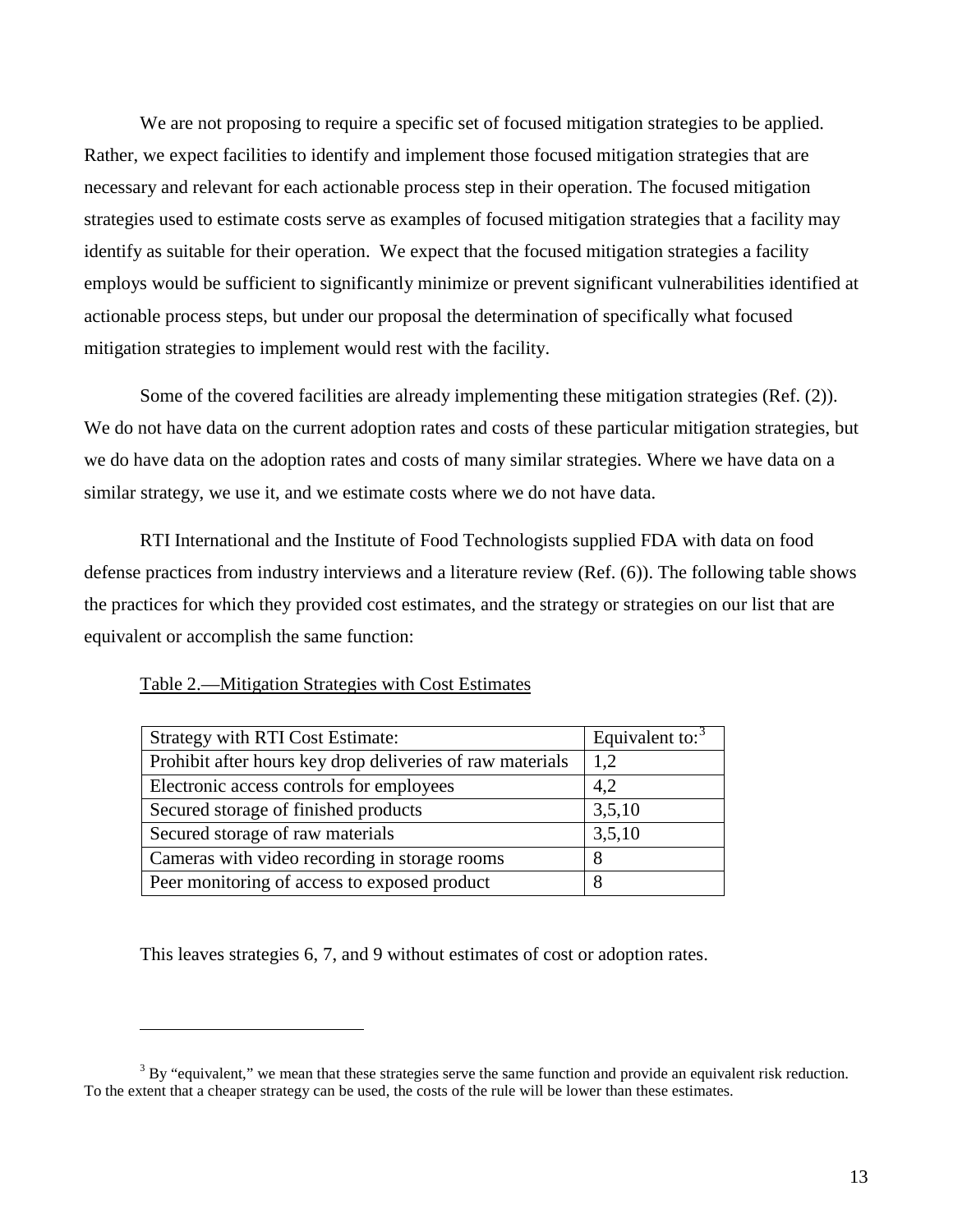RTI used their data to create a prototype food defense cost model. We use this model to estimate the average cost per facility of implementing all of the focused mitigation strategies in the table above for facilities with 100 or more employees that did not currently employ them. When calculating the costs of each strategy, zero costs are assigned to facilities currently implementing that strategy. The average adoption rate for these strategies is 70 percent. The model does not take into account potential cost savings from implementing multiple strategies simultaneously. To the extent that cost savings can be realized by doing this, the costs of the proposed rule will be lower than our estimate. It is also likely that companies will not need to implement all of the strategies we considered here for cost estimation purposes. To the extent that they need to implement fewer strategies, the costs of the proposed rule will be lower than our estimate.

The costs of these focused mitigation strategies are a mix of initial capital costs and annual personnel costs. The costs of prohibiting after-hours key drop deliveries are the labor hours that would likely be necessary to supervise all raw materials deliveries during the plant's operating hours. The costs for electronic access control systems include the initial costs of installing readers on doors in the facility and setting up the initial cards for each employee in the plant, and annual costs for additional cards (purchase costs and labor costs to program the cards for each employee). The costs of secured storage of finished products and raw materials are the costs of installing electronic access controls on the doors to the rooms with those products. The costs of surveillance cameras with video recording in storage rooms are primarily the costs of purchasing and installing the cameras. The costs of peer monitoring are the costs of annual training and posting signs with reminders and numbers to call.

In addition to these direct costs, and the costs of monitoring and corrective action quantified in the next section, there may be indirect costs related to lost productivity or other side effects from implementing these mitigation strategies. We were unable to quantify these costs, and request comments and data that would help us estimate them in the final Regulatory Impact Analysis.

Because these initial costs involve the purchase of capital equipment (Ref. (6)), they are annualized over the expected seven-year life of the equipment. The equipment will have to be replaced periodically, in contrast to the other initial costs that only occur once and are therefore annualized over the full ten years of the analysis.

The low estimate of the initial capital cost of these focused mitigation strategies is \$3,993, the best estimate is \$9,039, and the high estimate is \$16,616, for an average of about \$10,000 per facility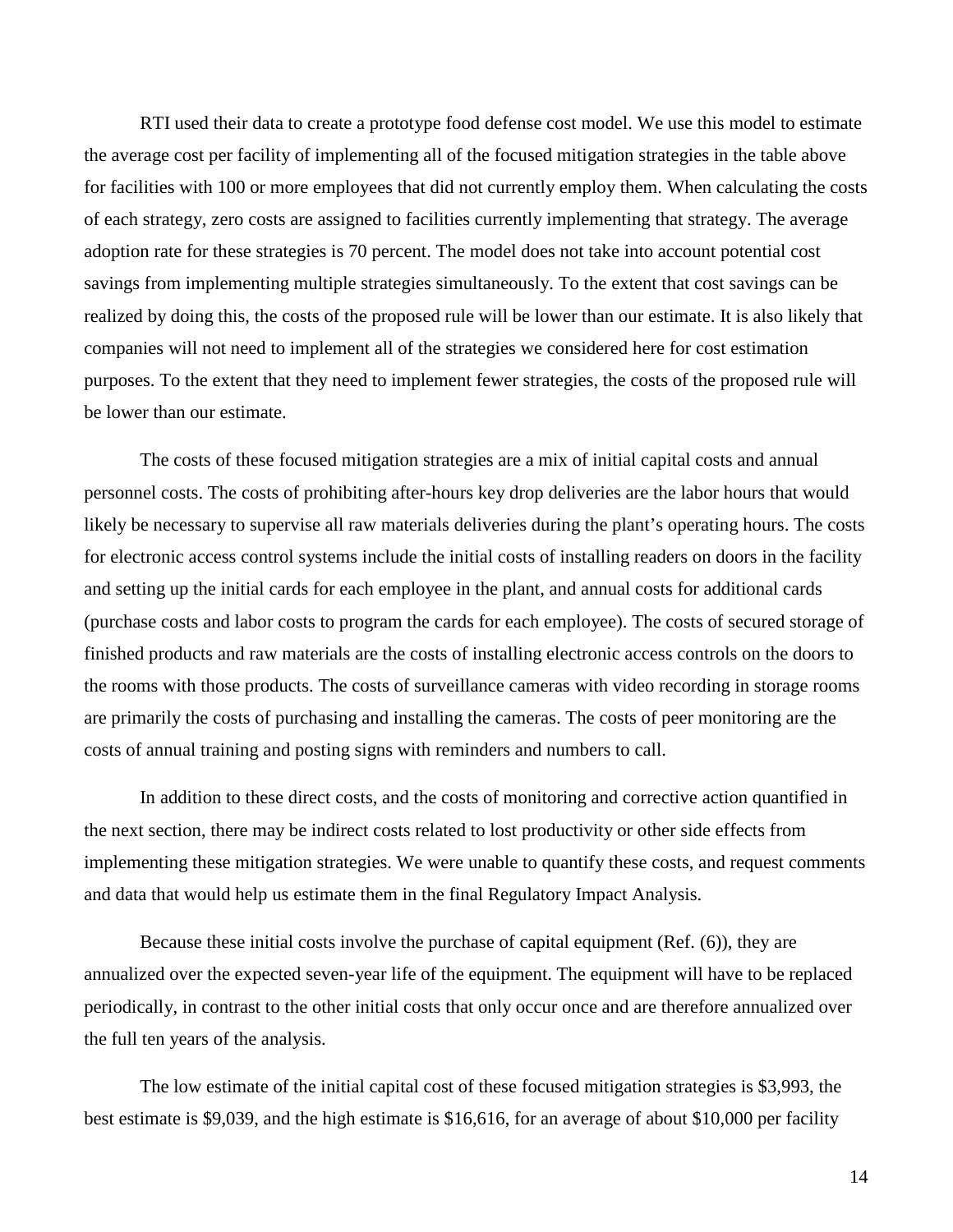$($ [\$3,993+\$9,039+\$16,616]/3 = \$9,882). The low estimate of the recurring costs of the strategies is \$583, the best estimate is \$1,609, and the high estimate is \$4,631, for an average of about \$2,300 per facility  $([\$583+\$1,609+\$4,631]/3 = \$2,274$ . For costs of each individual strategy, see Table 3.

We estimate that physical inspection of cleaned equipment (Strategy 6) will require first-line supervisors and other people responsible for quality control to spend about six minutes per inspection, and that there will be 100 to 300 inspections per year, resulting in a time cost of between 10 and 30 hours per year, per facility, or an average of 20 hours. We estimate that about 70 percent of facilities already employ this mitigation strategy, so this cost will be borne by 30 percent of facilities. We request comments on these estimations. The mean hourly wage of a first-line supervisor of production and operating workers in the food industry is \$23.32 (Ref. (5)), or \$34.98 including benefits and overhead  $($23.32*1.5 = $34.98)$ . This means that their time costs will be about \$700 per year per facility newly implementing the strategy (\$34.98\*20=\$699.60). The average annual cost per covered facility is then about  $$210 ($699.60 * 30\% = $209.88).$ 

We estimate that establishing procedures to prohibit staff from bringing personal items into manufacturing areas (Strategy 7) will require one individual at the level of an operations manager, and also a legal analyst, between one and three hours, or an average of two hours each, per facility. At a time cost of \$80.34 per hour for the operations manager and \$97.85 for the lawyer, the total one-time cost per facility is then about \$360 ( $2*$ \$80.34 +  $2*$ \$97.85 = \$356.37). The costs of enforcing these procedures are included in the 'Monitoring and Corrective Action' section below.

Facilities may need to provide secure areas to store personal items that cannot be brought to the manufacturing area. However, many facilities already provide employee lockers, break rooms, or other areas where personal items can be kept away from processing areas because it is common practice to restrict personal items from processing areas due to food safety (unintentional adulteration) and sanitation reasons. Alternatively, facilities could require employees to leave most personal items at home or in employees' cars. We assume that there will be no additional costs from these procedures.

We are unable to estimate the cost of reducing the staging time of ingredients (Strategy 9) because decisions about the flow of raw materials through a production plant can have a wide variety of effects on productivity, personnel costs, and production planning. We request comments on estimating the cost of this focused mitigation strategy.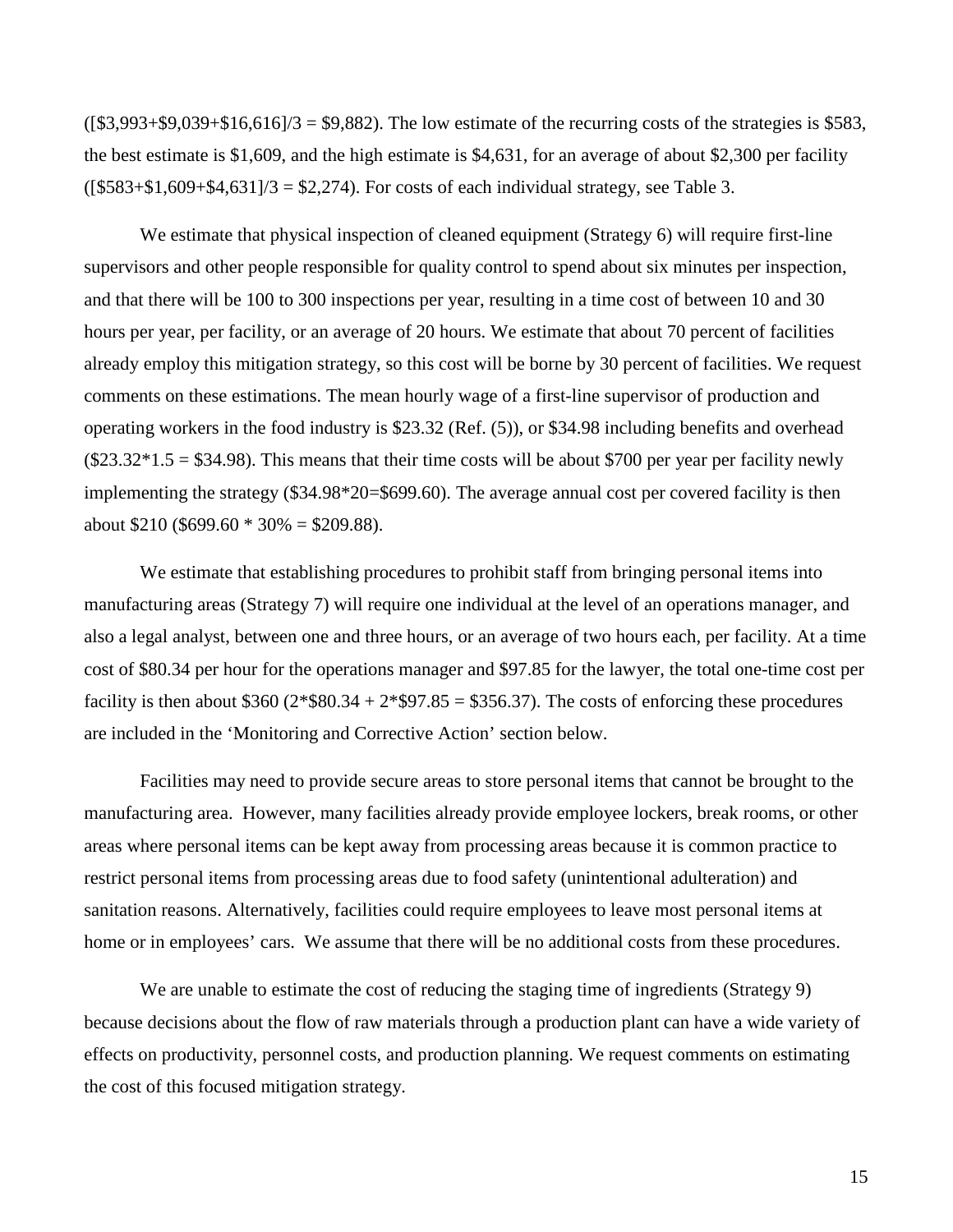For the purposes of this cost estimate, we assume that Strategy 9 will not be employed because it would impose a large burden and other focused mitigation strategies are sufficient to control the significant vulnerability. We assume that it is necessary to employ all of the other strategies. To the extent that fewer focused mitigation strategies are necessary to protect the actionable process steps, the costs of the proposed rule will be lower than our estimates.

The total initial cost of identifying key activity types and implementing mitigation strategies is about \$11,000 per covered facility  $(\$602.55 + \$9,882 + \$356.37 = \$10,841.29)$ . The annualized cost of these initial costs is about \$1,900 per facility. The annualized recurring costs are about \$2,500 per facility (\$2,274 + \$210 = \$2,484). The total annualized cost is about \$4,400 per facility (\$1,926 +  $$2,484 = $4,410$ .

<span id="page-15-0"></span>

| Average cost per covered facility                         | <b>Initial</b>                 | <b>Recurring</b>               | <b>Total</b>      |
|-----------------------------------------------------------|--------------------------------|--------------------------------|-------------------|
|                                                           |                                |                                | <b>Annualized</b> |
| Identity key activity types                               | \$<br>603                      | \$<br>$\qquad \qquad$          | 107               |
| Prohibit after hours key drop deliveries of raw materials | \$                             | \$<br>1,070                    | 1,070             |
| Electronic access controls for employees                  | \$1,122                        | 82<br>S                        | 281               |
| Secured storage of finished products                      | \$1,999                        | \$                             | 355<br>\$         |
| Secured storage of raw materials                          | \$3,571                        | \$                             | 634<br>\$         |
| Cameras with video recording in storage rooms             | \$3,144                        | $\overline{\phantom{0}}$       | 559<br>\$         |
| Peer monitoring of access to exposed product              | 47<br>\$                       | \$<br>1,122                    | 1,131             |
| Physical inspection of cleaned equipment                  | \$<br>$\overline{\phantom{0}}$ | 210                            | 210<br>S          |
| Prohibit staff from bringing personal items               | S.<br>356                      | ъ.<br>$\overline{\phantom{0}}$ | 63                |
| <b>Total</b>                                              | \$10,841                       | 2,484                          |                   |

Table 3.—Costs of Mitigation

Because there are about 14,300 facilities that are part of firms that must implement focused mitigation strategies (Ref. (3)), the total annualized costs of focused mitigation strategies in these facilities will be about \$63 million (\$4,410\*14,260= \$62,886,600).

#### c. Monitoring and Corrective Action

<span id="page-15-1"></span>The rule requires that facilities establish and implement procedures for monitoring the focused mitigation strategies, and for taking corrective action if focused mitigation strategies are not properly implemented.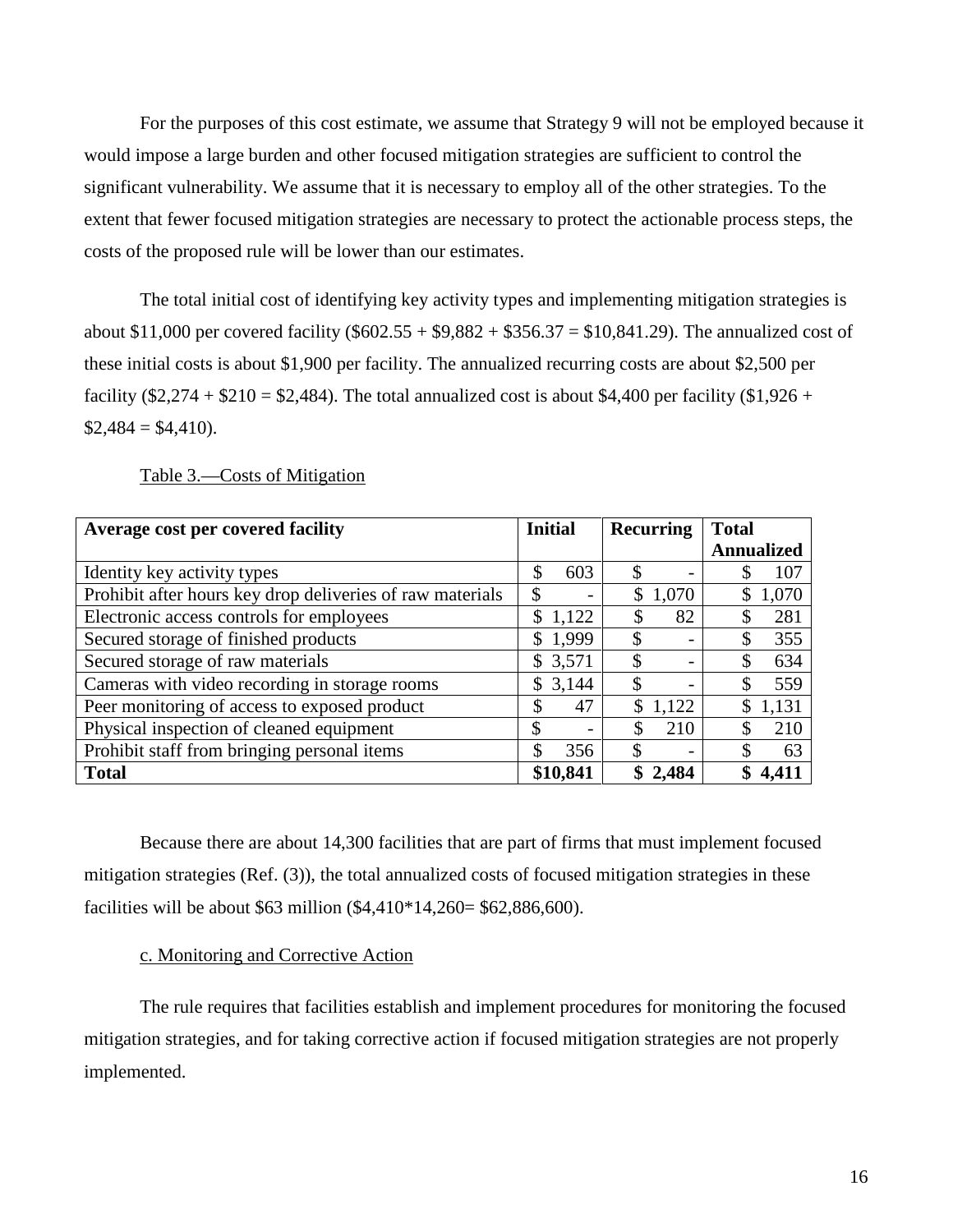It also requires that facilities verify that monitoring is being conducted, appropriate decisions about corrective actions are being made; and that the focused mitigation strategies are consistently implemented and are effectively and significantly minimizing or preventing the significant vulnerabilities.

Given that the focused mitigation strategies can include relatively frequent activities that employees may wish to bypass, such as keeping equipment and transfer hoses locked when not in use, controlling keys and employee access, and ensuring that employees do not bring personal items into the manufacturing area, we estimate that monitoring and documenting the focused mitigation strategies, and implementing corrective action as needed, will require first-line supervisors and other people responsible for quality control to spend between 100 and 300 hours per year, per facility.<sup>[4](#page-16-1)</sup> We request comments on this estimate.

Given the time cost of \$34.98 for first-line supervisors, the costs for monitoring and corrective action will be about \$7,000 per year per facility (\$34.98\*200=\$6,996).

Because there are about 14,300 facilities that are part of firms that must implement mitigation strategies (Ref. (3)), the total annual costs of monitoring, corrective action, and verification in these facilities will be about \$100 million  $(\$6,996*14,260 = \$99,762,960)$ .

#### d. Training

 $\overline{a}$ 

<span id="page-16-0"></span>All supervisors and employees assigned to actionable process steps in covered facilities must receive appropriate training in food defense awareness, and this training must be documented. We estimate that the training and documentation will require between zero and two hours, or an average of one hour, per employee when the proposed rule takes effect or when a new employee is hired. We also estimate that between 10 percent and 50 percent, or an average of 30 percent, of all workers and supervisors in covered facilities are assigned to work at actionable process steps. We request comments on these estimations.

<span id="page-16-1"></span> $4$  This estimate comes from internal food defense experts. This is an estimate for the larger facilities likely to be covered by the rule. Small facilities would take less time, but most of them will be exempt.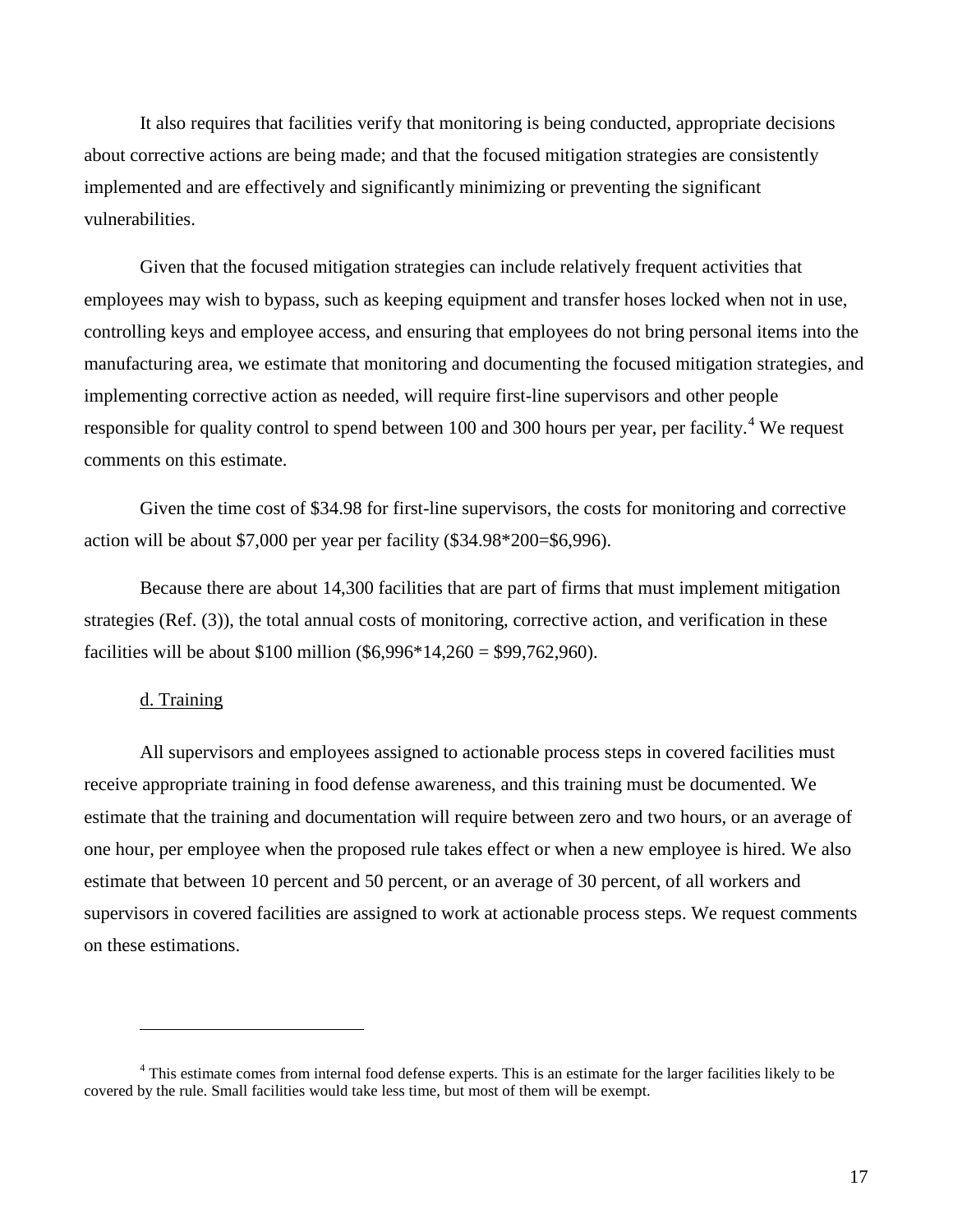The mean hourly wage in the food manufacturing industry is \$16.13 (Ref. (5)), or \$24.20 including benefits and overhead  $(\$16.13*1.5 = \$24.20)$ . This average includes both production workers and supervisors. With one hour of training per worker, the initial training cost is \$24.20 per worker receiving training. We annualize this cost over ten years at a 7 percent discount rate and calculate average annualized costs of about \$3.40 per employee receiving training. Employee turnover in the food manufacturing industry is high, so we estimate that turnover is about 33 percent for the covered facilities. We request comments on this estimation. With a turnover of 33 percent, annual training costs per job will be about \$8 per position requiring training (\$24.20\*0.33=\$7.98). Adding the annual training costs to the annualized initial costs yields annual training costs of about \$11.43 per job at an actionable process step  $(\$3.44 + \$7.98 = \$11.43)$ .

Some training required by the proposed rule would be generic and some would be specialized. We are proposing that certain personnel be trained in: (1) food defense awareness and (2) their respective responsibilities in implementing focused mitigation strategies. FDA has published training courses, which are available online and can be used to meet the proposed requirement for food defense awareness training. Training employees in their specific responsibilities in implementing focused mitigation strategies (relevant to the actionable process step to which the employee is assigned) is included in the cost estimates for those strategies. The development of focused mitigation strategies and their required implementation is included in the cost of learning about the rule and creating a food defense plan.

There are about 1.4 million employees in firms covered by the proposed rule (Ref. (3)), so the total annualized costs of the training required by the proposed rule will be about \$4.8 million  $$11.43*1,386,156*30\% = $4,752,785$ .

#### e. Annual Documentation and Plan Updating

<span id="page-17-0"></span>The 4,600 businesses covered by the proposed rule will also face annual costs to document compliance with the food defense plan and update it as appropriate. These costs are in addition to the per-employee costs of documenting that employee's training, calculated in the previous section. We estimate that the overall documentation will take one individual at the level of an operations manager, and also a legal analyst between zero and ten hours, or an average of five hours each per business. We request comments on these estimations.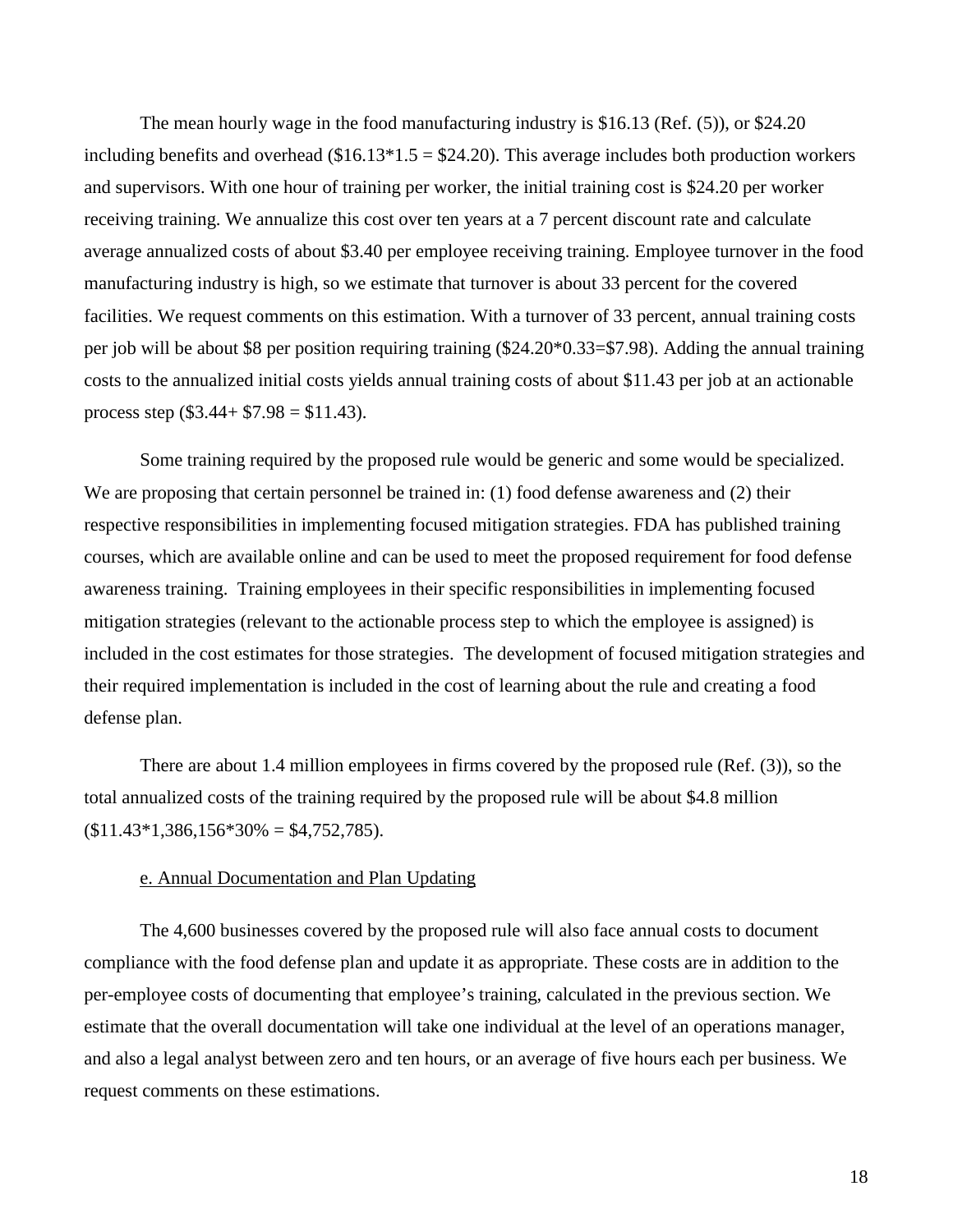At a time cost of \$80.34 per hour for the operations manager and \$97.83 per hour for the lawyer, the recurring annual costs are about \$890 per business  $(\$80.34*5 + \$97.85*5 = \$890.93)$ . Because there are about 4,600 firms covered by the proposed rule (Ref. (3)), the total annualized documentation costs to these firms will be about \$6.5 million (\$890.93 $*4,624 = $4,119,637$ ).

Businesses that are exempt from the proposed rule because they are qualified facilities must be prepared to give to FDA inspectors the documentation that was relied upon to demonstrate that the facility meets the exemption. We estimate that this preparation and updating of files will take one individual at the level of an operations manager between zero and one hour, with a mean estimate of 30 minutes, each year. We request comments on this estimation.

At a time cost of \$80.34 per hour, the annual costs of documentation are about \$40 (\$80.34 $*$ .5 = \$40.17). Because there are about 47,000 firms that are exempt because they are qualified facilities (Ref. (3)), the total annualized costs to these firms for documenting their exemption will be about \$1.9 million  $($40.17*47,416 = $1,904,701).$ 

#### f. Costs to Foreign Firms

<span id="page-18-0"></span>There are about 109,000 foreign facilities registered to import food into the U.S. (Ref. (7)). Some of these facilities will also face costs as a result of the rule. We assume that the distribution of foreign facilities is similar to that of domestic facilities in ownership structure, size, and type. In that case, the proportion of domestic and foreign facilities that the proposed rule would apply to is the same. The proposed rule would apply to about 14,300 of 99,800 domestic facilities, so we estimate that it would apply to about 15,600 foreign facilities (14,260/99,800\*109,000 = 15,575).

The average annualized cost of the rule for domestic facilities that the rule applies to is about \$12,200. Foreign facilities are likely to have lower labor costs, but also lower adoption rates, so our best estimate of the average cost per foreign facility is the average cost per domestic facility. The total estimated annualized cost to foreign firms is then about \$190 million (\$12,193\*15,575= \$189,905,975). The costs are \$185 million when annualized at 3%, and the initial costs are \$354 million.

#### g. Total Costs

<span id="page-18-1"></span>The total cost of the proposed rule, annualized over 10 years at a 7 percent discount rate, is about \$367 million. With a 3 percent discount rate, the annualized cost is about \$357 million. The first-year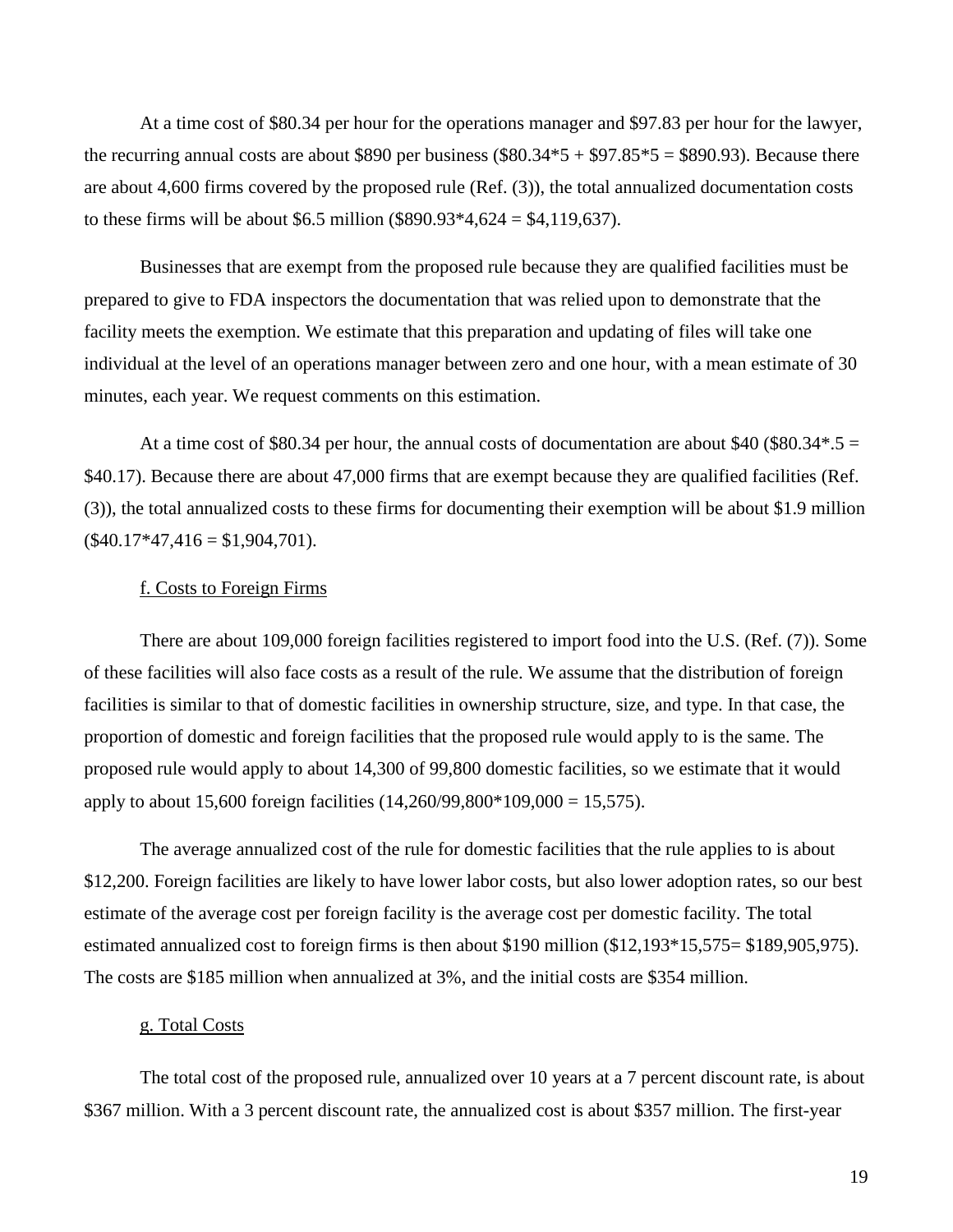cost is about \$687 million. Counting only domestic firms, the total annualized costs are \$177 million at a 7% discount rate and \$172 million at a 3% discount rate, with initial costs of \$333 million. The average annualized cost of the rule for domestic firms that the rule applies to is about \$38,000.

The following table shows, for each component of the proposed rule, the total first-year cost and the annualized cost at 3 percent and 7 percent discount rates. It also shows the average costs per exempt and covered firms. Totals are in millions of dollars, and averages are in dollars:

| <b>Cost (\$Millions)</b>              | <b>Initial</b> |        | <b>Annualized</b><br>3% | <b>Annualized</b><br>7% |        |
|---------------------------------------|----------------|--------|-------------------------|-------------------------|--------|
| Learning: Exempt Firms                | \$             | 7.6    | \$<br>0.9               | \$                      | 1.1    |
| <b>Documentation: Exempt Firms</b>    | \$             | 1.9    | \$<br>1.9               | \$                      | 1.9    |
|                                       | \$             |        | \$                      | \$                      |        |
| <b>Exempt Domestic Firm Subtotal</b>  |                | 9.5    | 2.8                     |                         | 3.0    |
| Exempt Firm Average $(\$)$            | \$             | 200    | \$<br>59                | \$                      | 63     |
| Learning: Covered Firms               | \$             | 16.5   | \$<br>1.9               | \$                      | 2.3    |
| <b>Mitigation: Initial Costs</b>      | \$             | 154.6  | \$<br>23.6              | \$                      | 27.5   |
| Mitigation: Annual Costs              | \$             | 35.4   | \$<br>35.4              | \$                      | 35.4   |
| Monitoring and Corrective Action      | \$             | 99.8   | \$<br>99.8              | \$                      | 99.8   |
| <b>Initial Training</b>               | \$             | 10.1   | \$<br>1.2               | \$                      | 1.4    |
| New Employee Training                 | \$             | 3.3    | \$<br>3.3               | \$                      | 3.3    |
| <b>Documentation: Covered Firms</b>   | \$             | 4.1    | \$<br>4.1               | \$                      | 4.1    |
| <b>Covered Domestic Firm Subtotal</b> | \$             | 323.8  | \$<br>169.3             | \$                      | 173.9  |
| Covered Domestic Firm Average (\$)    | \$             | 70,000 | \$<br>36,600            | \$                      | 37,600 |
| <b>Subtotal (Domestic cost)</b>       | \$             | 333.3  | \$<br>172.1             | \$                      | 176.9  |
| <b>Cost to Foreign Firms</b>          | \$             | 353.6  | \$<br>185.0             | \$                      | 189.9  |
| <b>Total</b>                          | \$             | 686.9  | \$<br>357.1             | \$                      | 366.8  |

#### <span id="page-19-0"></span>Table 4.—Initial and Annualized Costs

#### 2. Benefits of the Proposed Rule

<span id="page-19-1"></span>This proposed rule is focused on reducing the potential for intentional adulteration of food at an actionable process step, i.e., a point, step, or procedure in a food process at which food defense measures can be applied and are essential to prevent or eliminate a significant vulnerability or reduce such vulnerability to an acceptable level. This reduction can be from detecting the perpetrators as they attempt the act, or from deterring an attack because the food supply is known to be harder to contaminate. Deterring an attack may cause perpetrators to choose an alternate target (Ref. (8)), so the benefit of the proposed rule is based on the difference in damage between the attack on a large food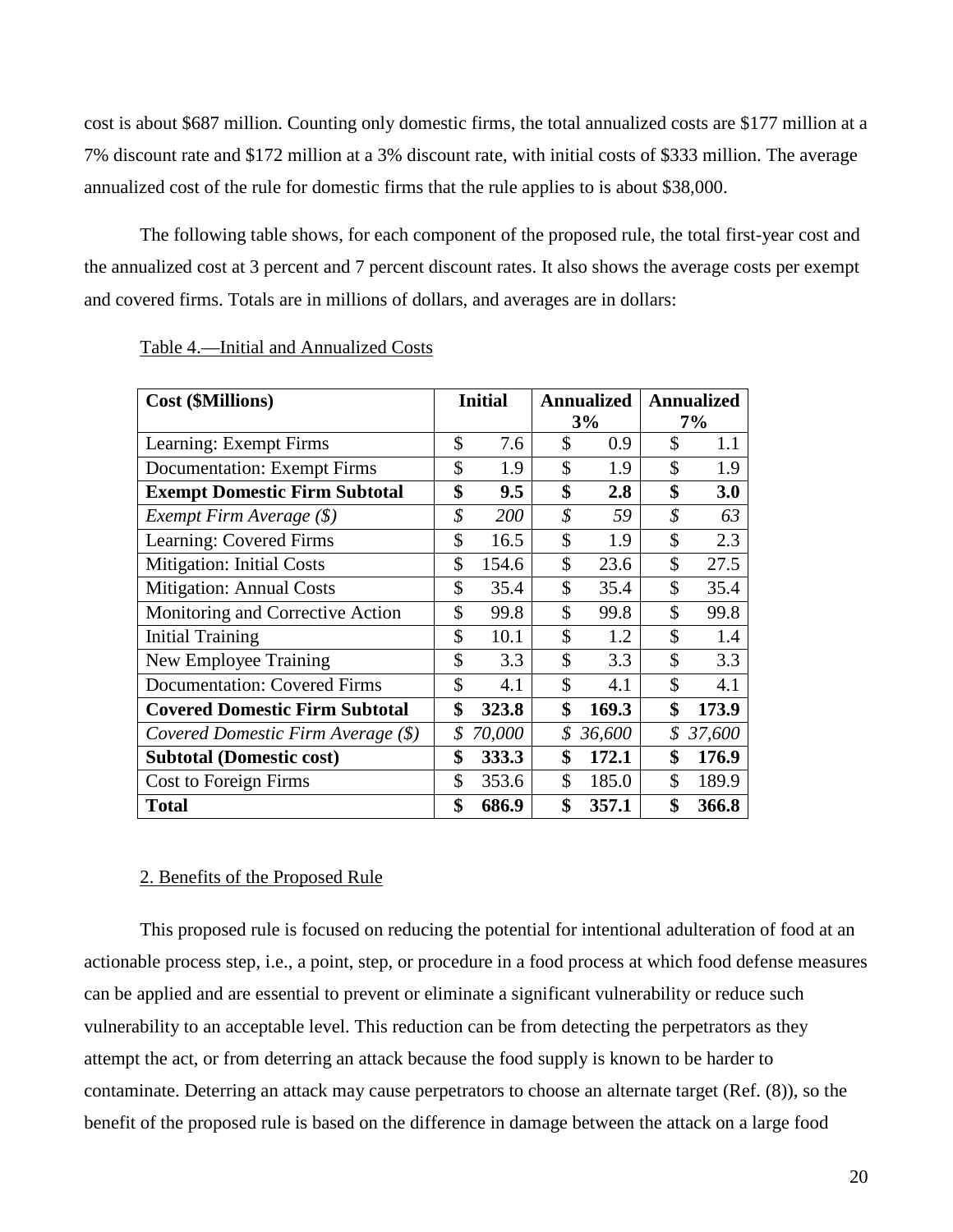production facility that is prevented and the alternate attack on some other target that is conducted instead.

#### <span id="page-20-0"></span>a. General Model

 $\overline{a}$ 

The expected annual benefits of preventing intentional adulteration of food are

1) the annual likelihood of an attempted attack that will succeed without the proposed rule, multiplied by

2) the likelihood that the otherwise successful attack will be prevented as a result of the proposed rule, multiplied by

3) the expected damage that the attack would do if it was successful, minus the damage, if any, of an alternate attack that happens as a result of the perpetrator choosing a different target.

A successful attack is one that is not detected until after the adulterated food has harmed consumers. Although the proposed rule is intended to reduce the possibility of a terrorist successfully using the food supply to harm large numbers of people, the potential benefits of the proposed rule come from preventing various attack scenarios. Solely for the purpose of this analysis, we define three attack scenarios and estimate the harm caused in each scenario.

Scenario 1 attacks are those that resemble previous acts of intentional adulteration in the United States. There have been several documented cases (Ref. (9)) of intentional adulteration of food for reasons other than profit in the United States, although these attacks were acts of disgruntled employees rather than acts of terrorism. All of these incidents occurred at the retail level, and none of them resulted in fatalities or widespread illness.<sup>[5](#page-20-1)</sup>

<span id="page-20-1"></span><sup>&</sup>lt;sup>5</sup> While there have been many acts of intentional adulteration outside of the U.S. that have resulted in fatalities, in all cases that we are aware of, the point of contamination has occurred close to the point of consumption. These events have occurred in a post-manufacturing environment, which is outside the scope of this proposed rule. Specifically, there are many reported examples of fatalities occurring due to post-manufacturing adulteration of food in China where restaurant owners or operators intentionally adulterated competitors' food.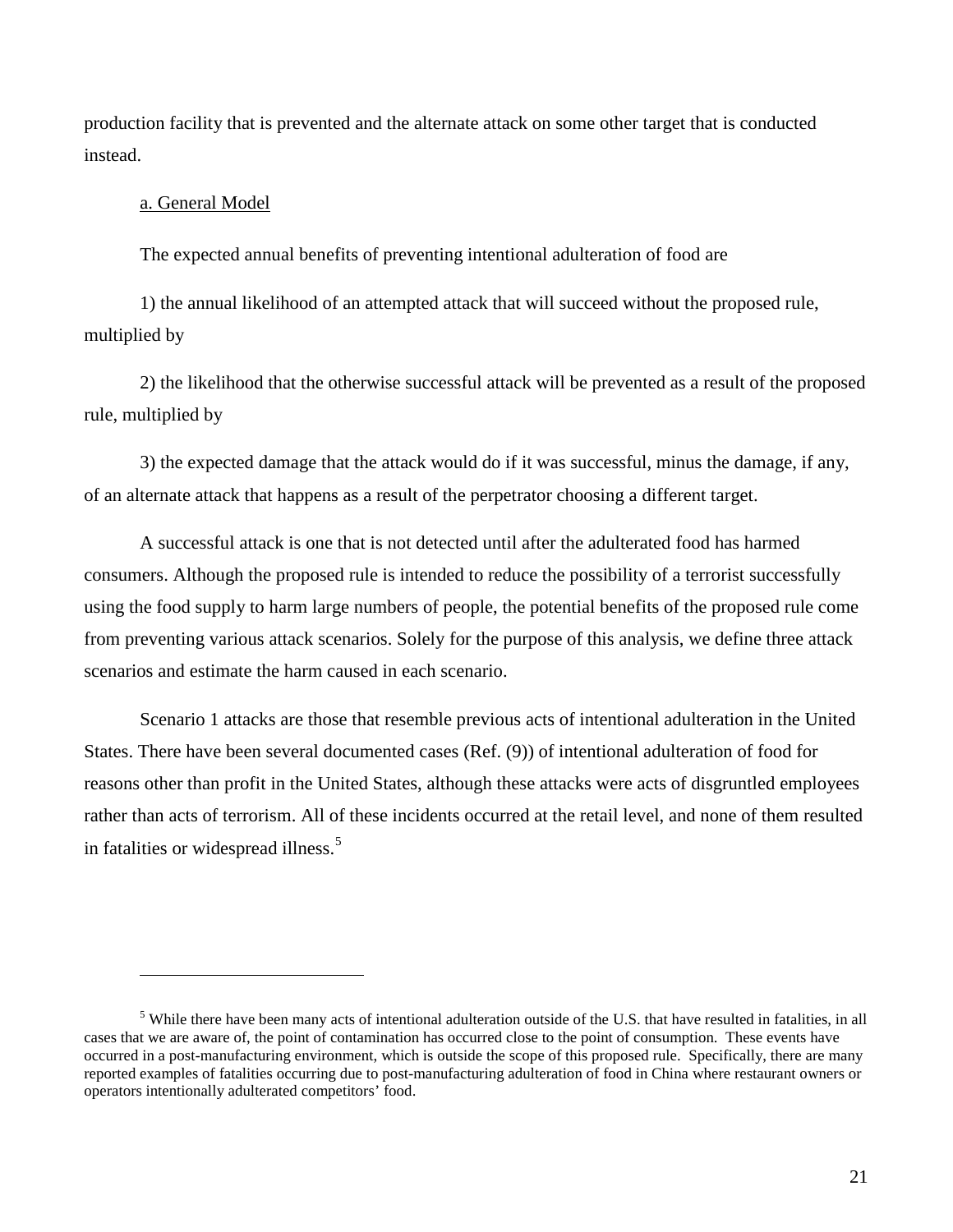Scenario 2 attacks are those that resemble past cases of major outbreaks of foodborne illness in the United States. A successful introduction of a contaminant at an actionable process step would cause, at minimum, a Scenario 2 attack.

Scenario 3 attacks are those that could be caused by skilled terrorists with advanced knowledge of contaminants and the food supply, and the intention to kill as many people as possible. Such an attack would cause tens or hundreds of thousands of illness cases, and potentially thousands of deaths. An example of such a large-scale attack is modeled by Liu and Wein (Ref. (10)).

The benefits of the proposed rule are a reduction in the chances of these attacks being attempted and the success of the attacks if attempted. We do not have enough information to calculate this reduction in probability. We have very limited information on the expected number of attempted attacks per year, and no numerical estimate of how this proposed rule will reduce the chances that each attack is successful. This means that we are unable to quantify the benefits of the proposed rule.

Therefore, we present a breakeven analysis. We calculate the dollar value of the damage that the average attack might cause, and subtract the damage multiplied by the probability of an alternate attack, to find the expected monetized benefit if the proposed rule prevents an attack. We then compare that number to the annual cost of the proposed rule. This yields the annual reduction in the odds of a successful attack at which the benefits of the proposed rule outweigh the costs.

We conduct this analysis separately for each attack scenario, presenting the breakeven point for the proposed rule assuming that it only prevented attacks of that type. It is possible that the proposed rule may prevent attacks of all three types, but we do not have the information required to adjust the breakeven points to reflect this.

#### b. Scenario 1 Attacks

<span id="page-21-0"></span>There have been several documented attacks on the U.S. food supply (Ref. (9)), although none of them occurred at an actionable process step in a covered facility. The recorded attacks on the food supply in the U.S. have each resulted in several dozen to a hundred illnesses and no fatalities. Future attacks that also did not occur at actionable process steps would likely cause harm of similar magnitude. Although the proposed rule is not intended to cover such attacks, the food defense awareness training required by the proposed rule might result in the prevention of these attacks in covered facilities.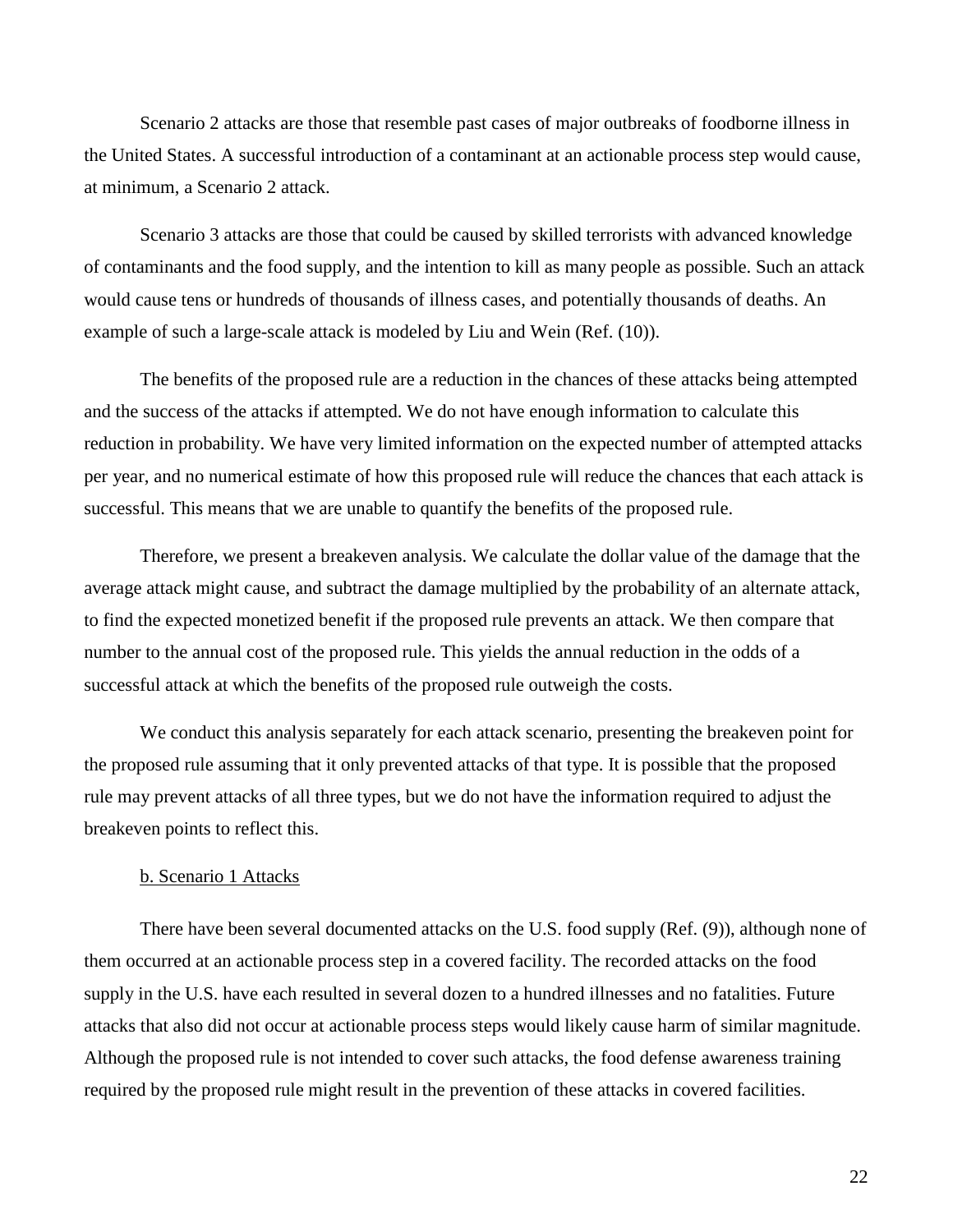Based on this data (Ref. (9)), we estimate that the average Scenario 1 attack would cause 50 cases of illness, and that each case would cost about \$2,000 (Ref. (4)), so that the average health damage per attack is  $$100,000$  (\$2,000\*50 = \$100,000).

We believe that such an attack would cause a recall of the affected food. The average cost of a small or medium recall is about \$10 million, as described by research for the Grocery Manufacturers' Association (Ref. (11)). If a Scenario 1 attack is prevented, then there would be no alternate attack, because the attack would be either one of convenience or motivated by a desire to harm one specific company. Therefore, the benefits per prevented Scenario 1 attack are about \$10 million (\$10+0.1 = \$10.1). Note that the casualty estimates are based on cases where there was a recall; in the absence of detection and recall, casualties would likely have been higher and there may have been fatalities.

The annualized costs of the proposed rule to domestic firms are \$177 million. If no foreign costs were passed on to Americans, and if the actions undertaken as a result of this proposed rule only prevented Scenario 1 attacks, they would have to prevent 18 or more Scenario 1 attacks per year for the benefits to be larger than the costs ( $$177/$10.1 = 17.5$ ). If all costs to foreign firms were passed on to Americans, then the annualized costs would be \$367 million and the rule would have to prevent 37 or more Scenario 1 attacks per year for the benefits to be larger than the costs  $(\$367/\$10.1 = 36.3$ .

#### <span id="page-22-0"></span>c. Scenario 2 Attacks

A Scenario 2 attack, the successful introduction of a contaminant at an actionable process step, would likely produce casualties equivalent to a major outbreak of food-related illness due to unintentional contamination at a production facility. We estimate that the average Scenario 2 attack would result in about a thousand illnesses and ten fatalities, based on the history of major outbreaks described in the FDA's Risk Assessment for Food Terrorism (Ref. (12)). Note that this is a mean, not a median; most major outbreaks cause around a hundred illnesses but public health estimates for some outbreaks indicated more than 100,000 illnesses (Ref. (12)).

The monetized value of illness from such an attack is about \$2 million (\$2,000 $*1,000 =$ \$2,000,000). With a Value of a Statistical Life of \$8.1 million, the monetized value of the deaths is \$81 million ( $$8.1*10 = $81$ ). Such an attack would also likely prompt a major recall of the affected food, and major recalls are much more expensive than small or medium recalls, costing about \$200 million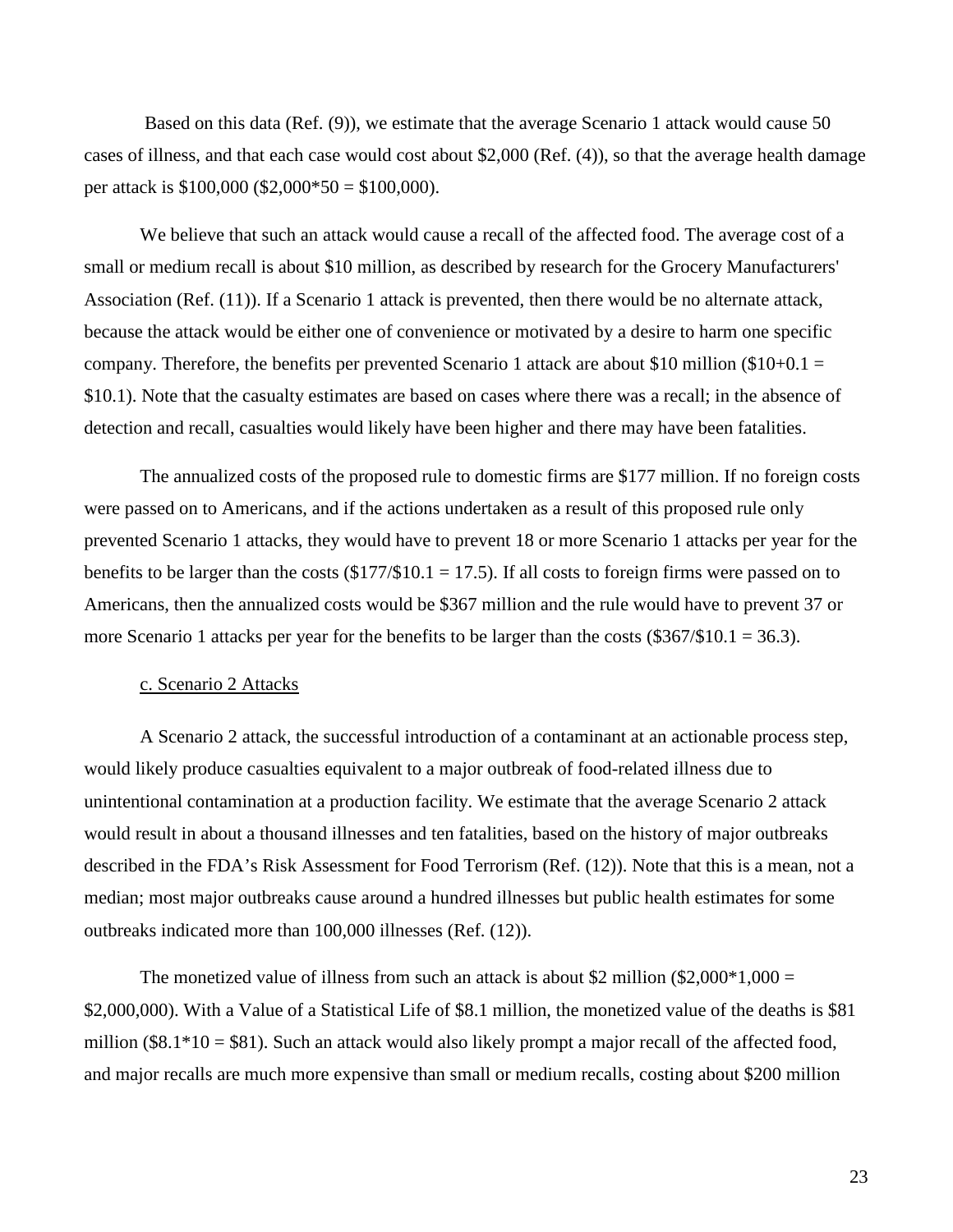(Ref.  $(11)$ ). The total cost of an attack is then \$283 million.  $(\$2+\$81+\$200 = \$283)$ . Again, the casualties would likely be higher without the recall.

We do not know the probability of an alternate attack, so we model it as a uniform distribution with minimum zero and maximum one, with an average estimate that 50 percent of Scenario 2 attacks on the food supply prevented by this proposed rule will result in an alternate attack on some other target. We do not know how much damage this alternate attack would cause, but we know that it is expected to cause at least some damage, and slightly less damage than an attack on the food supply. If an alternate attack was expected to cause more damage for the same amount of terrorist effort, it would have been chosen as the target instead of the food supply. Therefore, we estimate the damage caused by the alternate attack as a uniform distribution with minimum slightly more than zero and a maximum slightly less than the expected damage of an attack on the food supply, with an average estimate of 50 percent of the expected damage.

Therefore, the average expected benefits of preventing a Scenario 2 attack on the food supply are \$212 million (\$283\*(1-(0.5\*0.5)) = \$212.25).

If the actions undertaken as a result of this proposed rule only prevented Scenario 2 attacks, and no foreign costs are passed on to Americans, they would have to prevent one attack every year for the benefits of the proposed rule to outweigh the costs  $(\$177/\$212.25 = 0.6)$ . If all foreign costs were passed on, the rule would have to prevent two attacks per year for the benefits to be larger than the costs  $($367/\$212.25 = 1.73).$ 

#### <span id="page-23-0"></span>d. Scenario 3 Attacks

The hypothetical Scenario 3 attack modeled by Liu and Wein (Ref. (10)) resulted in about 100,000 illnesses and 5,000 fatalities. Other agents introduced at an actionable process step for a widely distributed food might cause similar casualty figures. The advanced techniques that would cause a Scenario 3 attack would likely generate average illness costs higher than the other two scenarios; we estimate that each nonfatal case of illness would have a cost of about \$50,000 (Refs. (4) and (10)). The monetized value of the illnesses is about \$5 billion  $(\$50,000*100,000 = \$5,000,000,000)$  and the monetized value of the deaths is about \$41 billion  $(8.1 * 5,000 = 40,500)$ , for a total health damage of \$46 billion (\$5+\$40.5 = \$45.5). As with the Scenario 2 attack, there may be an alternative attack, so the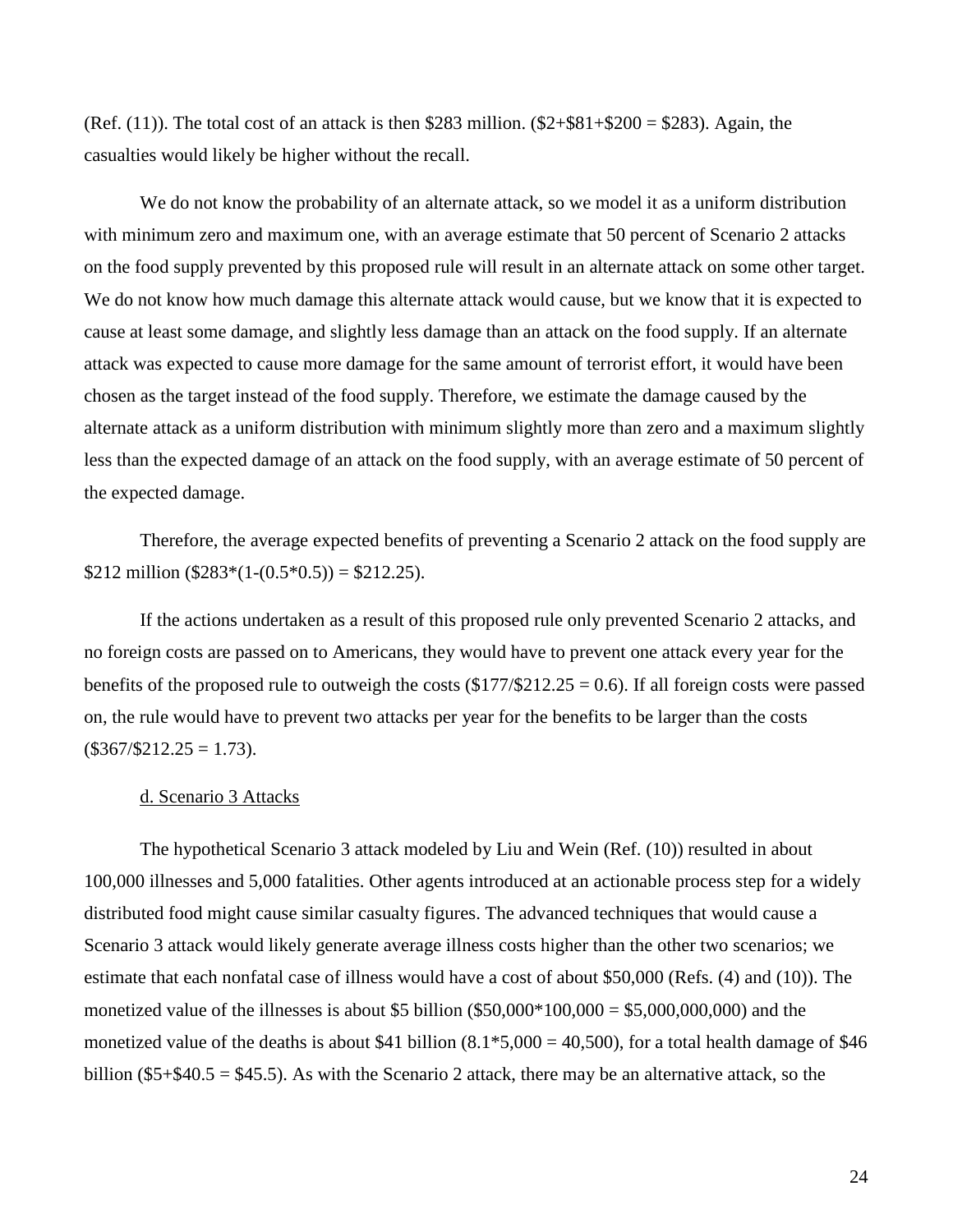expected health benefit of preventing a large-scale attack is about \$34 billion.  $(45.5*(1-(0.5*0.5)) =$ 34.3).

There are many expected economic damages from a catastrophic terrorist attack in addition to the lives lost and illnesses caused. Catastrophic terrorist attacks cause reductions in investment and consumer confidence, leading to reductions in GDP growth (Ref. (13)). The cumulative damages due to these indirect effects of terrorism are estimated to be \$190 billion, most of which comes from a recession and a reduction in the growth rate of the economy (Ref. (13)). If the Scenario 3 attack is prevented, these damages will be prevented, but if an alternate attack of comparable magnitude is conducted, they will not be, so the expected benefit of preventing indirect damages is about \$95 billion  $($190*(1-0.5) = $95)$ . The total benefit from preventing a Scenario 3 attack is then about \$129 billion.  $($34+$95 = $129).$ 

If the actions undertaken as a result of this proposed rule only prevented Scenario 3 attacks, and no foreign costs are passed on to Americans, they would have to prevent one attack every 730 years for the benefits of the proposed rule to outweigh the costs  $(\$129,000/\$177 = 730)$ . If all foreign costs were passed on, the rule would have to prevent one attack every 350 years for the benefits of the proposed rule to outweigh the costs  $(\$129,000/\$367 = 352$ ).

Counting only the health effects and not the economic disruption, and counting domestic costs only, the actions undertaken as a result of this proposed rule would have to prevent one Scenario 3 attack every 200 years for the benefits to outweigh the costs  $(\$34,300/\$177 = 194)$ . With foreign costs, the rule would have to prevent one attack every hundred years for the benefits of the proposed rule to outweigh the costs  $(\$34,300/\$367 = 93)$ .

#### 3. Analysis of Uncertainty

<span id="page-24-0"></span>In Table 4 of this document and elsewhere we present the expected costs of the proposed rule as point estimates. While this is a convenient way to summarize the costs of the proposed rule and explain our calculation, the use of point estimates neglects the large degree of uncertainty intrinsic to the underlying analysis. In Table 5 of this document, we present the results of a Monte Carlo simulation of uncertainty for the eventual annual costs of the proposed rule.

As we explained in the introduction to the Detailed Analysis, many parameters are defined as probability distributions. In our Monte Carlo simulation, we use samples from the probability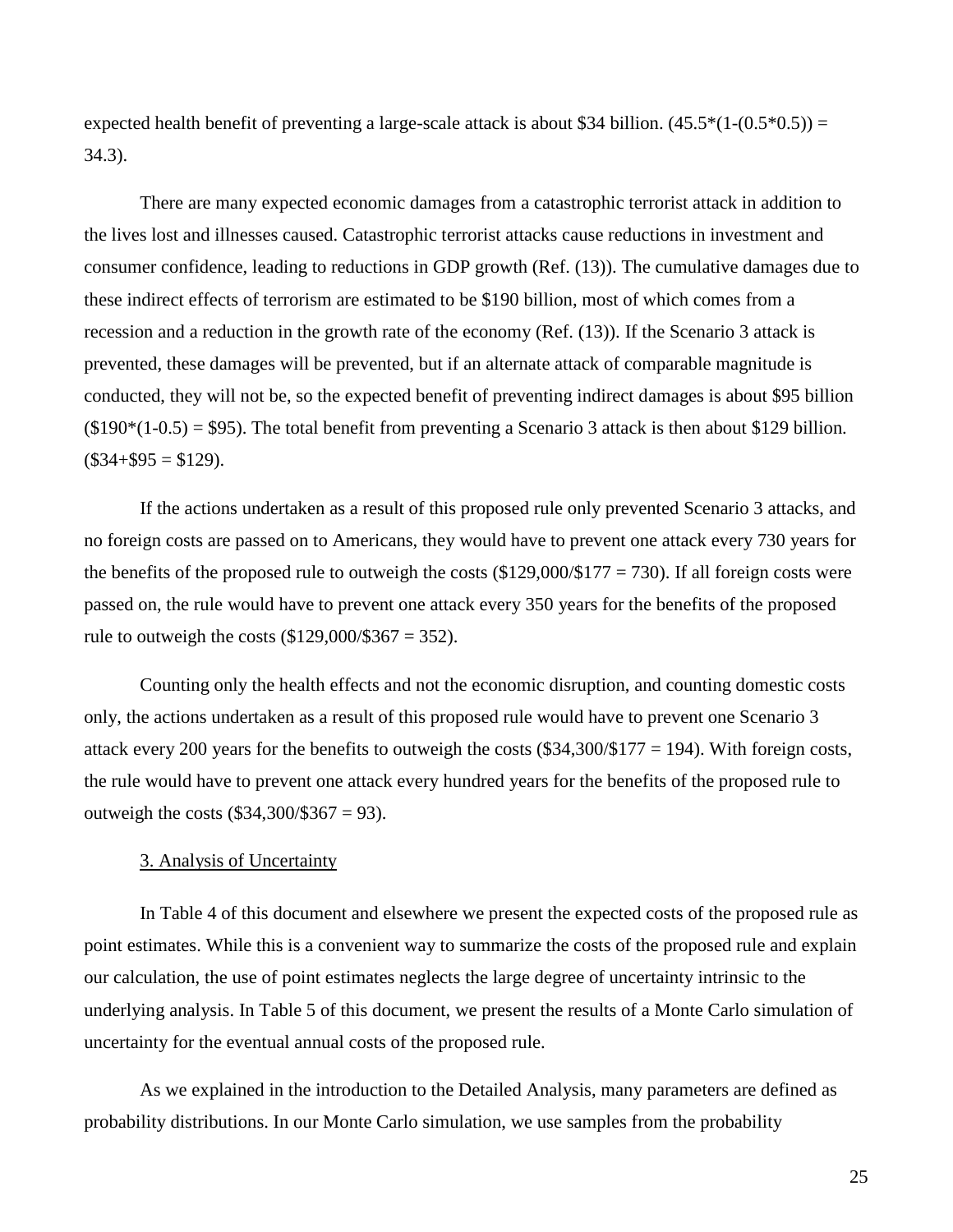distributions rather than using the mean values. The randomly chosen numbers are used to form a final estimate. This procedure is repeated 10,000 times, and the results are ranked from lowest to highest. We report the 5th percentile, mean, and 95th percentile of the simulated results:

|                       | 5th        |     |      |     | 95th |     |            |
|-----------------------|------------|-----|------|-----|------|-----|------------|
|                       | Percentile |     | Mean |     |      |     | Percentile |
| Initial Cost (\$Mil)  |            | 521 |      | 687 |      | 860 |            |
| Annualized 3% (\$Mil) |            | 251 |      | 357 |      | 464 |            |
| Annualized 7% (\$Mil) |            | 260 |      | 367 |      | '74 |            |

<span id="page-25-0"></span>Table 5.—Low, Mean, and High Total Cost Estimates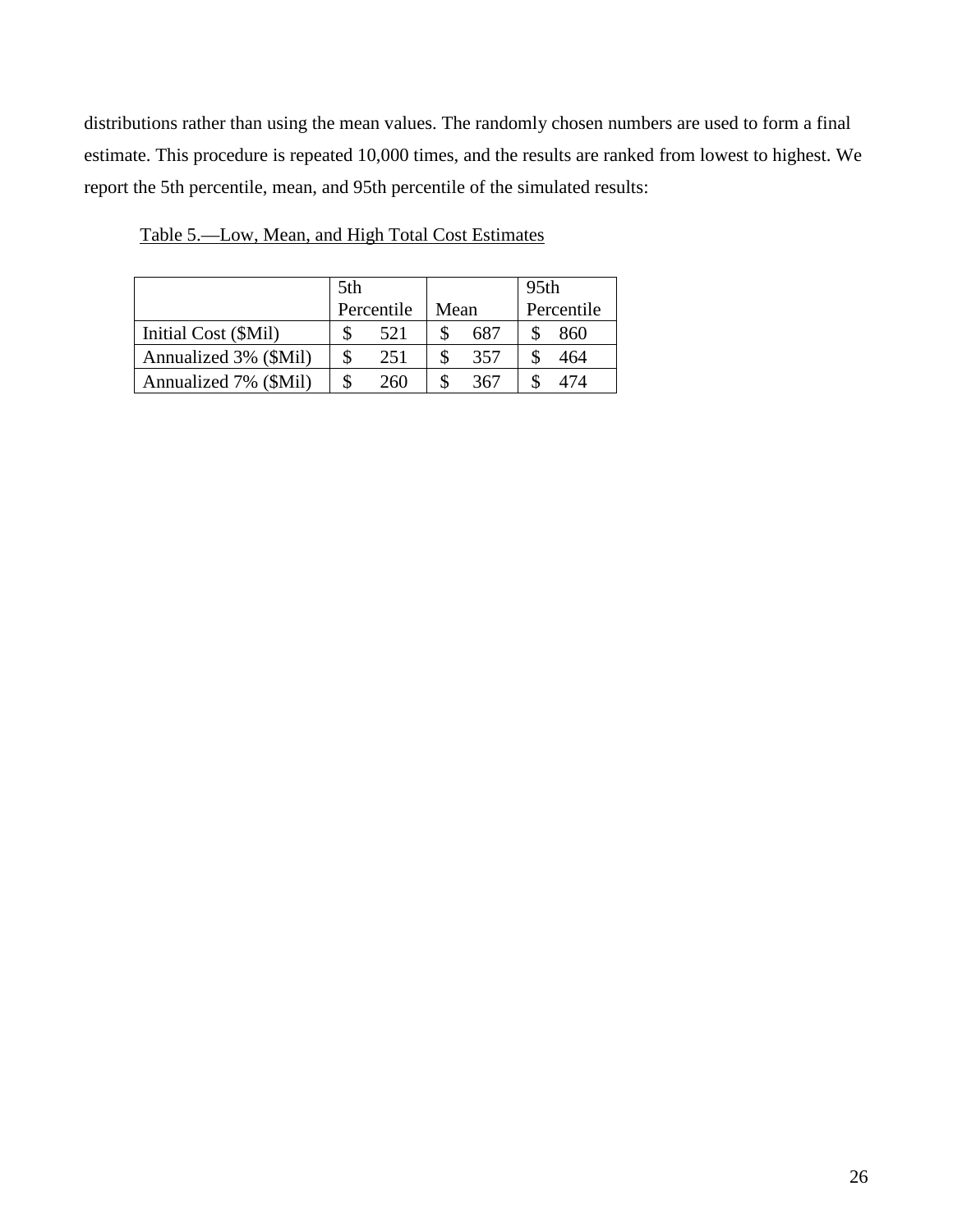#### E. Analysis of Regulatory Alternatives

<span id="page-26-0"></span>We have identified six regulatory alternatives:

1. No action;

2. The proposed rule;

3. The proposed rule, but with a different definition of very small business;

4. The proposed rule, with an additional requirement that dairy farms limit access to milk storage;

5. The proposed rule, with an additional requirement that all registered food facilities conduct vulnerability assessments and act according to those assessments; and

6. The proposed rule, with additional requirements designed to prevent economically motivated adulteration of foods that could cause a food safety hazard.

#### <span id="page-26-1"></span>1. No Action

Under this option, FDA would rely on

- current FDA guidances for industry (Ref.  $(14)$ ),
- voluntary adoption of some or all provisions of the proposed regulation,
- new State and local enforcement activity to bring about a reduction of potential harm from adulterated foods, or
- the tort system, with litigation or the threat of litigation serving to bring about the goals of the proposed rule.

This option is not legally viable because Sections 103 and 106 of FSMA require us to establish regulations to protect against the intentional adulteration of food. Moreover, we believe that this option would not minimize the risk of food safety hazards, including serious adverse health consequences or death from intentional adulteration of food. The advantage of this option is that there would be no costs to food producers, but the disadvantage is that there would also be no benefits to society.

#### <span id="page-26-2"></span>2. The Proposed Rule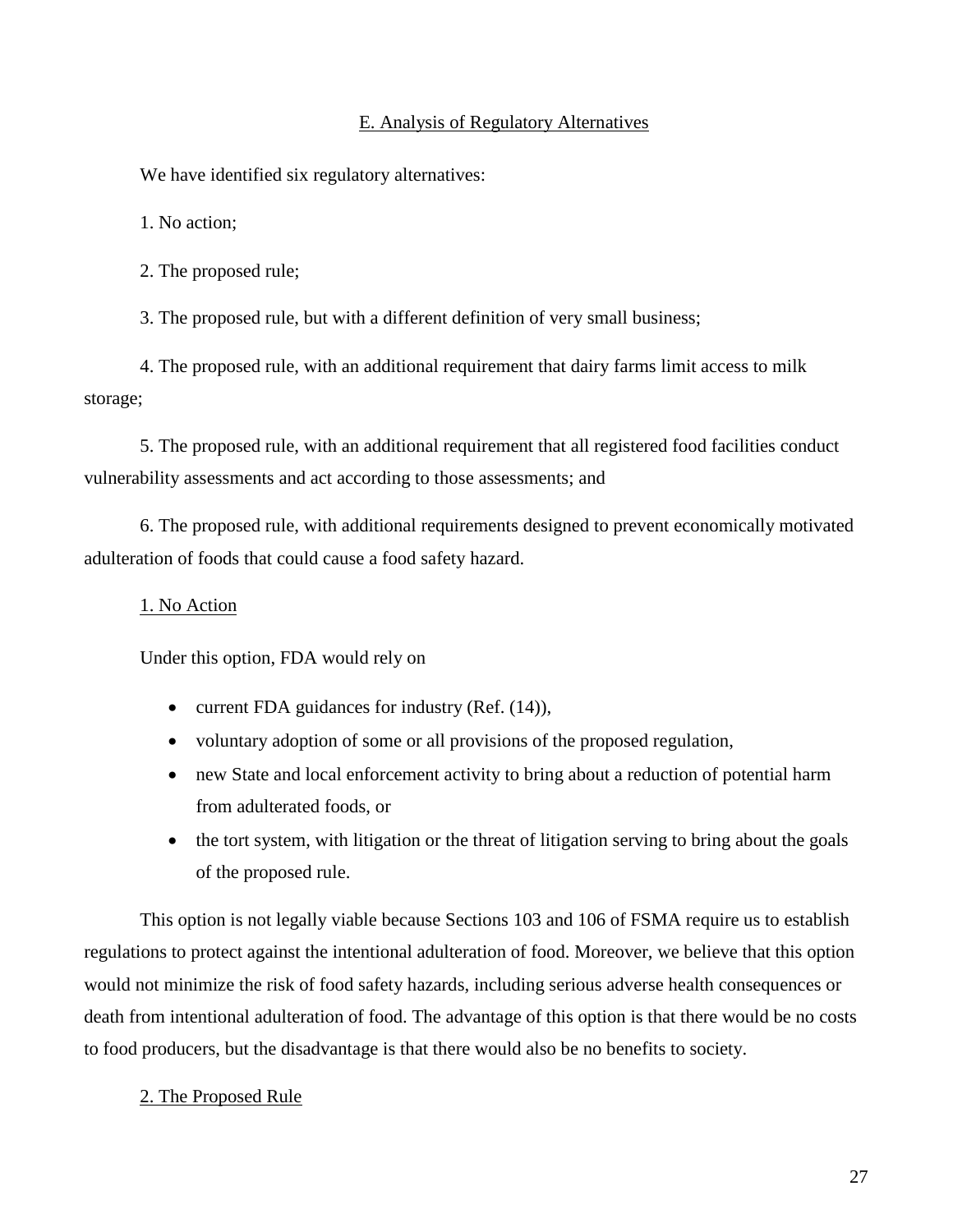The costs and benefits of the actions required by the proposed rule are described in the Detailed Analysis section above.

#### 3. A Different Very Small Business Size than the Proposed Rule

<span id="page-27-0"></span>One alternative is to choose some level other than \$10 million in annual sales for the definition of very small businesses. Choosing a higher cutoff would lower the number of facilities required to implement the proposed rule, which would lower costs, but would result in a larger percentage of food being produced by businesses that are not required to implement the regulation.

The following table shows the estimated number of domestic firms and facilities covered, and total cost to domestic firms at a 7 percent discount rate, of the actions required by the proposed rule at various definitions of very small businesses. It also shows the share that would be covered by the regulation, where the total is defined as food produced domestically by registered facilities that are estimated to have actionable process steps. The table was generated by using facility-level data from Dun & Bradstreet's Global Business Database (Ref. (3)), as described in the Detailed Analysis:

| Cutoff<br>(SMil) | Facilities<br>Covered | Firms<br>Covered | <b>Total Cost</b><br>(SMil) | <b>Share</b><br>Covered |
|------------------|-----------------------|------------------|-----------------------------|-------------------------|
| 5                | 16,700                | 6,600            | 208<br>\$                   | 98%                     |
| 10               | 14,300                | 4,600            | \$<br>177                   | 97%                     |
| 20               | 12,000                | 3,100            | \$<br>149                   | 95%                     |
| 30               | 10,500                | 2,300            | \$<br>130                   | 93%                     |
| 40               | 9,700                 | 1,900            | \$<br>120                   | 92%                     |
| 50               | 9,200                 | 1,700            | \$<br>115                   | 91%                     |

<span id="page-27-1"></span>Table 6.—Other Facility Exemptions

All cost numbers are produced using the same procedures described in the Detailed Analysis below. We do not have similar data on foreign firms, but we estimate that the number of firms and facilities, and the total costs, would be roughly doubled if foreign firms were included.

#### 4. The Proposed Rule with Dairy Farm Requirements

<span id="page-27-2"></span>We have identified the fluid milk storage tank as a potentially significant vulnerability at a dairy farm, and are considering whether and how access to fluid milk storage and loading in bulk tanks at dairy farms can be limited. A requirement to limit access to the fluid milk storage tank would generate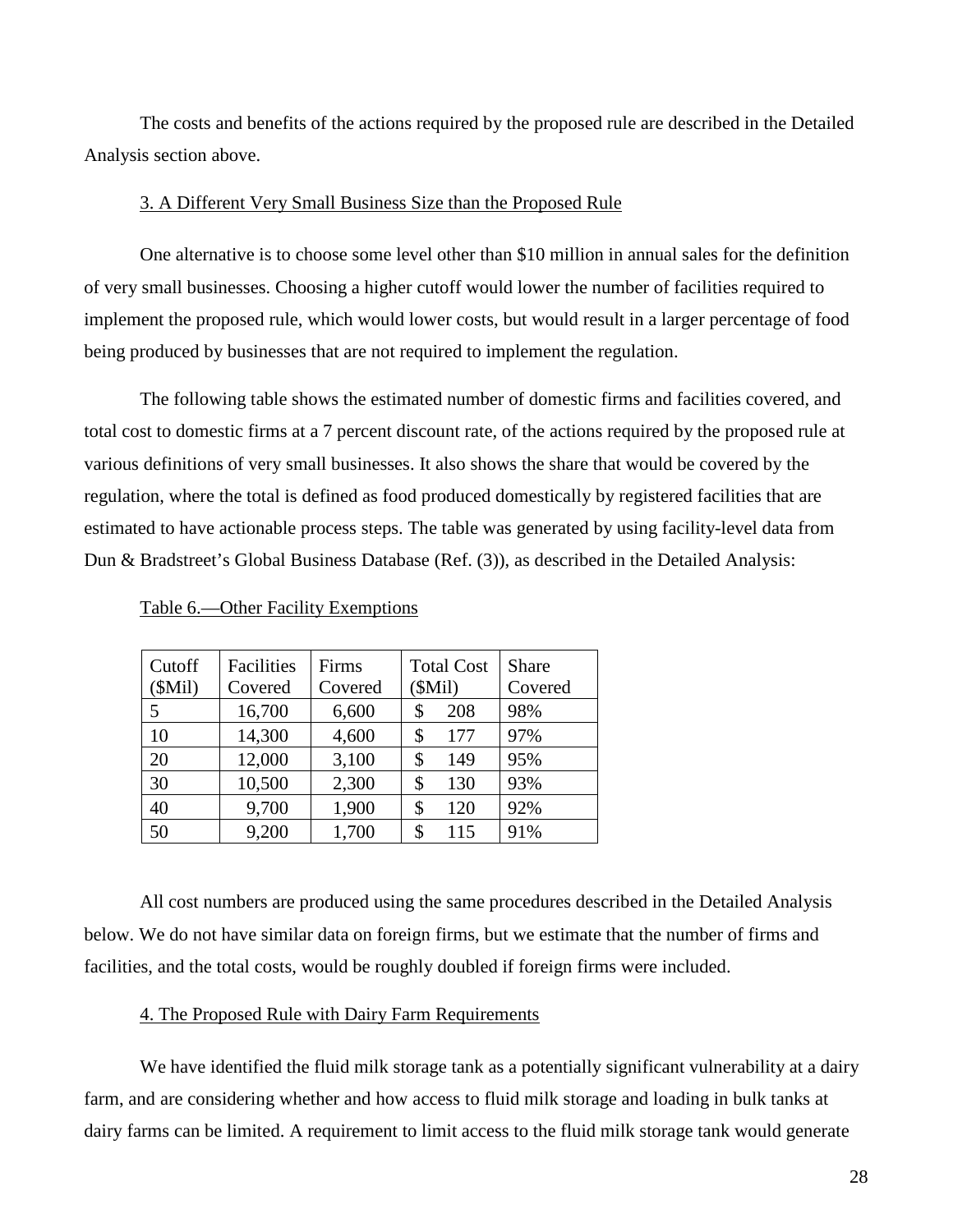additional costs, and also the additional benefit of protecting the milk supply on the farm. We estimate the potential costs in this section, and present a breakeven analysis. The example calculations assume that all of the approximately 49,000 dairy farms that are licensed to sell milk would be covered, and the summary table shows how costs would change with rule coverage based on different herd sizes.

We do not know what mitigation strategies would be required by this option, but we estimate that the primary cost of any such strategy would be to cause a loss in productivity. Farm workers, milk truck drivers, and state milk inspectors would need to spend time gaining access to the fluid milk, and then securing the tank or building when they leave. For example, if locks and keys are used for access control, this will require unlocking and relocking the storage tanks and/or the building containing fluid milk. Farm operators would have to manage and coordinate the distribution and control of keys. Additional time would be lost if keys are lost or forgotten. Because state milk inspectors routinely access fluid milk, and limiting access will likely make this more difficult, some costs of this option may be borne by state milk inspection agencies.

We estimate that limiting access to milk storage tanks will result in, on average, fifteen minutes of lost productivity per day on each farm affected by the proposed rule.<sup>[6](#page-28-0)</sup> We request comments on this estimation. To the extent that mitigation strategies can be found that generate less loss in productivity, the costs of this option will be lower than the costs we estimate here.

Dairy farms operate every day of the year. Fifteen minutes lost per day means 91 hours lost per year (15 $*365/60 = 91.25$ ). The mean hourly wage in the agricultural industry is \$12.47 (Ref. (15)), and we increase this by 50 percent to account for benefits and overhead, to value the time lost at \$18.71 per hour (\$12.17 $*1.5 = $18.71$ ). We request comments on the suitability of this value of time estimate to dairy farms. This means that the value of the total time lost would be about \$1700 per farm  $$18.71*91.27 = $1,707$ .

In addition to this lost productivity, we estimate average initial costs of about \$5,000 per dairy as a result of this proposed rule for startup costs, such as education and training, and/or the purchase and

 $\overline{a}$ 

<span id="page-28-0"></span><sup>&</sup>lt;sup>6</sup> This number is based on discussions with FDA experts. We recently obtained data on the number of storage tanks at dairy farms of different sizes, and will use that data to generate more precise estimates for the final Regulatory Impact Analysis based on any requirements established in the final rule on this issue.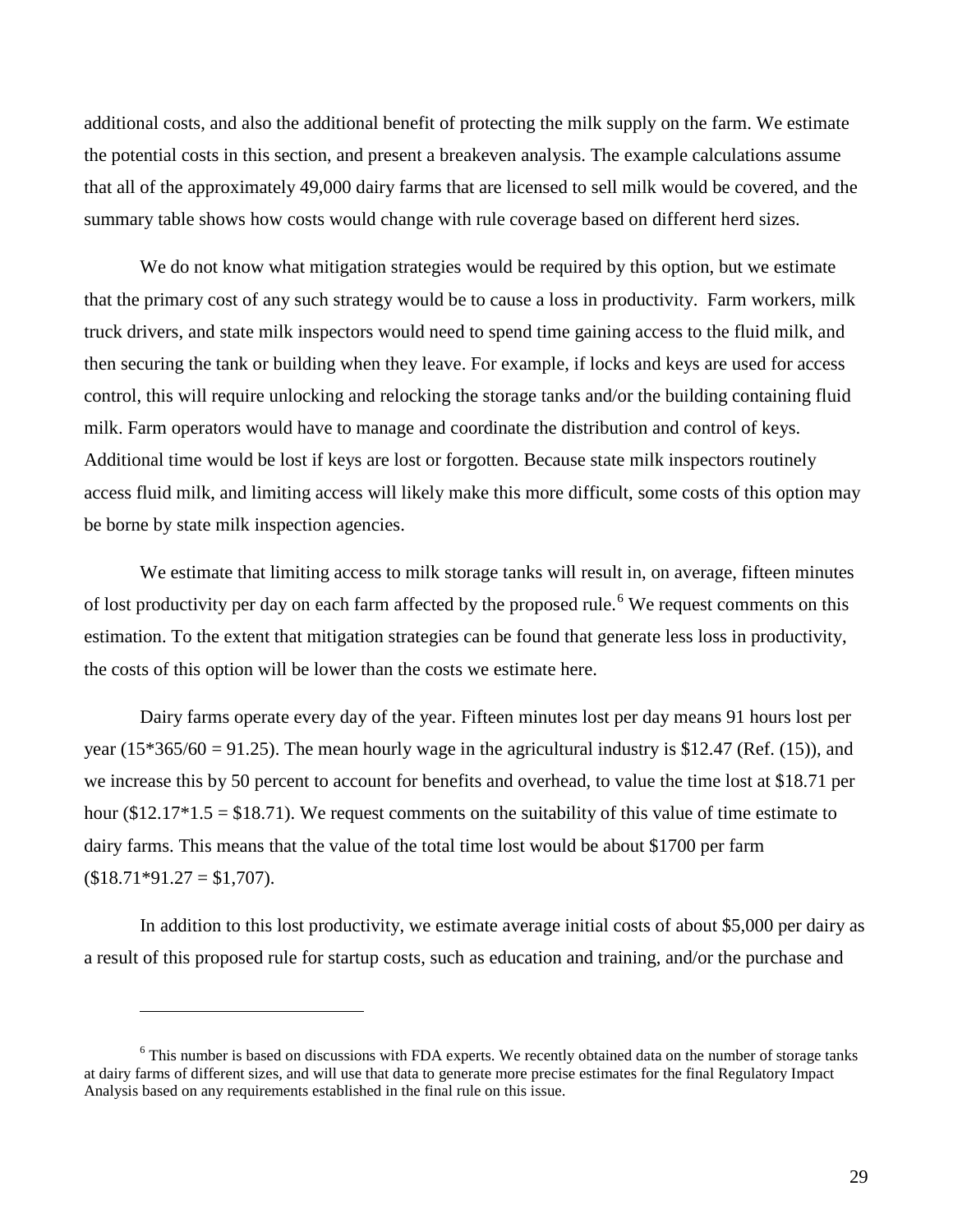installation of capital equipment (Ref. (6)). We request comments on this estimation. This results in annualized costs of about \$700 per business. We then add the productivity and capital costs to estimate an average annual cost per dairy farm of about \$2,400 (\$1,707+\$712 = \$2,419).

There are about 49,000 dairy farms licensed to ship milk commercially (Ref. (16)), so the total annual cost of a dairy farm requirement would be about \$119 million  $(\$2,419 * 49,331 = \$119,317,815)$ .

Alternatively, the proposed rule might apply to all dairy farms, or only to dairy farms with more than a certain number of milk-producing cows. The following table shows the cost of a dairy farm provision at various herd size exemptions:

|                      | Farms   | Cost   |     |
|----------------------|---------|--------|-----|
| <b>Rule Coverage</b> | Covered | (SMil) |     |
| All Farms            | 58,000  | \$     | 140 |
| Licensed to sell     | 49,000  | \$     | 119 |
| 30 or more cows      | 39,200  | \$     | 95  |
| 50 or more cows      | 29,500  | \$     | 71  |
| 100 or more cows     | 15,000  | \$     | 36  |
| 200 or more cows     | 7,100   | S      | 17  |

<span id="page-29-0"></span>Table 7.—Dairy Farm Rule Costs by Coverage

The benefits of this option would come from a reduction in the chances of public health harm as a result of terrorist attacks on the milk supply. As with the proposed rule, we do not know how many instances of intentional adulteration there will be in the future, or how effective the requirements would be at stopping them. Therefore, we present a breakeven analysis. For descriptions of the scenarios, see the Detailed Analysis.

If this provision only prevented Scenario 1 attacks, which would have an average benefit of about \$10 million per prevented attack, it would have to prevent twelve attacks every year for the benefits to outweigh the costs  $(\$119/\$10 = 11.9)$ .

If this provision only prevented Scenario 2 attacks, which would have an average benefit of about \$212 million per prevented attack, then it would have to prevent such an event every 1.8 years for the benefits to outweigh the costs  $(\$212/\$119 = 1.8)$ .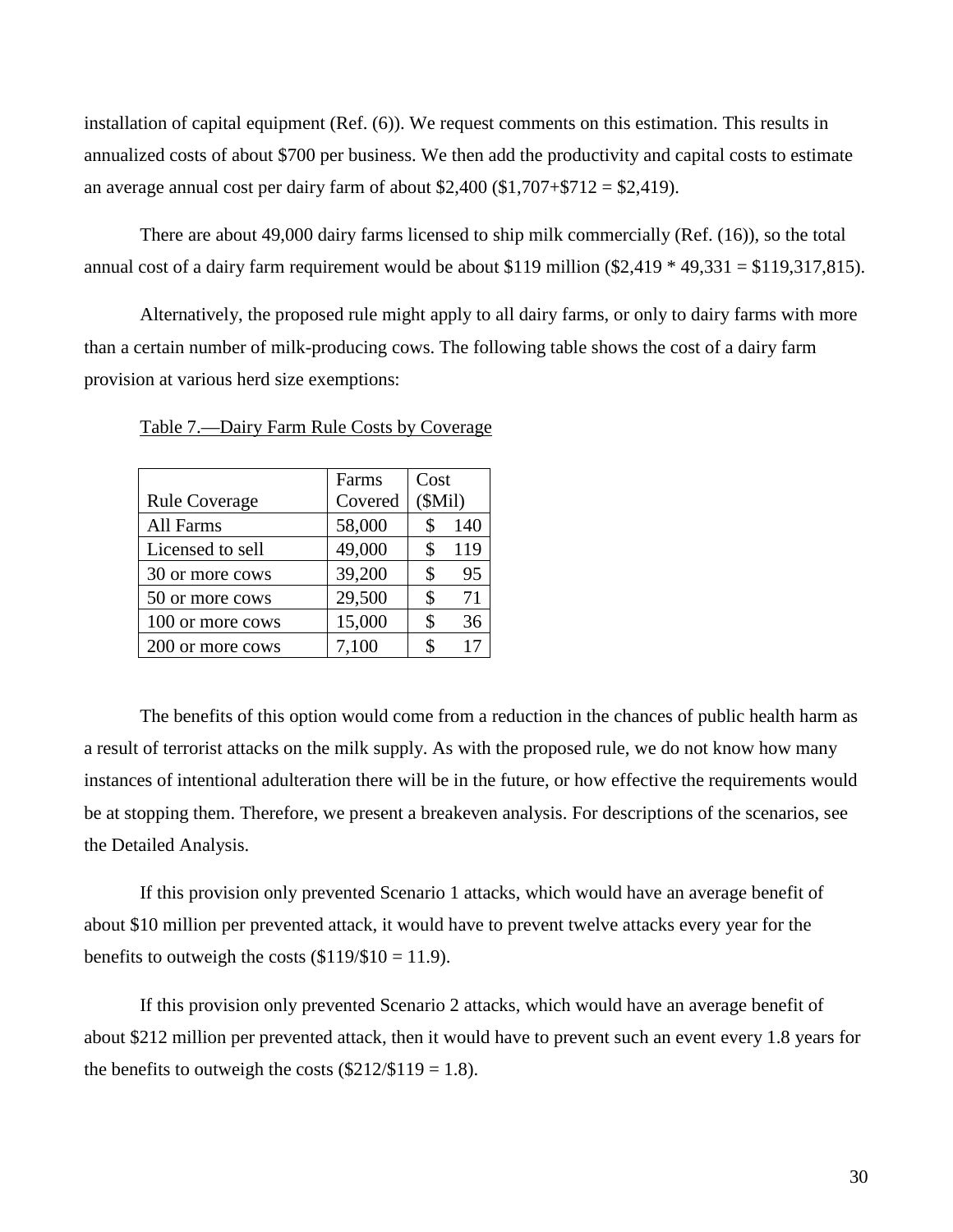If this provision only prevented Scenario 3 attacks, which would have an average benefit of about \$129 billion per prevented attack, then it would have to prevent one such event every thousand years for the benefits to outweigh the costs  $(\$129,000/\$119 = 1,081)$ .

#### 5. Vulnerability Assessment Requirement

<span id="page-30-0"></span>Another alternative would be to require all registered food facilities to conduct their own vulnerability assessments and craft a food defense plan according to the results of that vulnerability assessment. This alternative would have all of the costs and benefits of the proposed rule, as well as additional costs and benefits.

Our experience is that the most challenging part of developing a system of controls for intentional adulteration related to terrorism is identifying the points in the food operation that are most vulnerable to attack by performing a vulnerability assessment. Conducting vulnerability assessments is expensive and requires the time of personnel or consultants with specialized knowledge and training. For this option, companies may incur significant cost.

We estimate that conducting a vulnerability assessment for the average facility covered by the proposed rule would take 40 hours by people at the level of an operations manager, and that learning how to conduct the vulnerability assessment would require an additional 20 hours, for a total time cost of 60 hours.

The mean hourly wage of an operations manager in the food manufacturing industry is \$53.56 (Ref. (5)). We increase this cost by 50 percent to account for benefits and overhead, making the total cost of time \$80.34 (\$53.56\*1.5 = \$80.34). This results in a cost of about \$4,800 per facility (\$80.34\*60)  $=$  \$4,820). There are about 14,300 facilities covered by the proposed rule, so the total up-front cost would be about \$69 million (\$4,820\*14,300= \$68,733,200). This results in annualized costs of about \$12 million per year at a seven percent discount rate.

The additional benefit of this alternative is that it may provide more thorough and specialized coverage of the vulnerabilities at each food manufacturing plant. We are unable to quantify these benefits, and we believe that they are small relative to the costs. As explained in the preamble to the proposed rule, FDA has conducted extensive vulnerability assessments and as a result, we determined that the presence of one or more of four key activity types at a process step (e.g., manufacturing, processing, packing, or holding of food) indicates a significant vulnerability and that the food is at high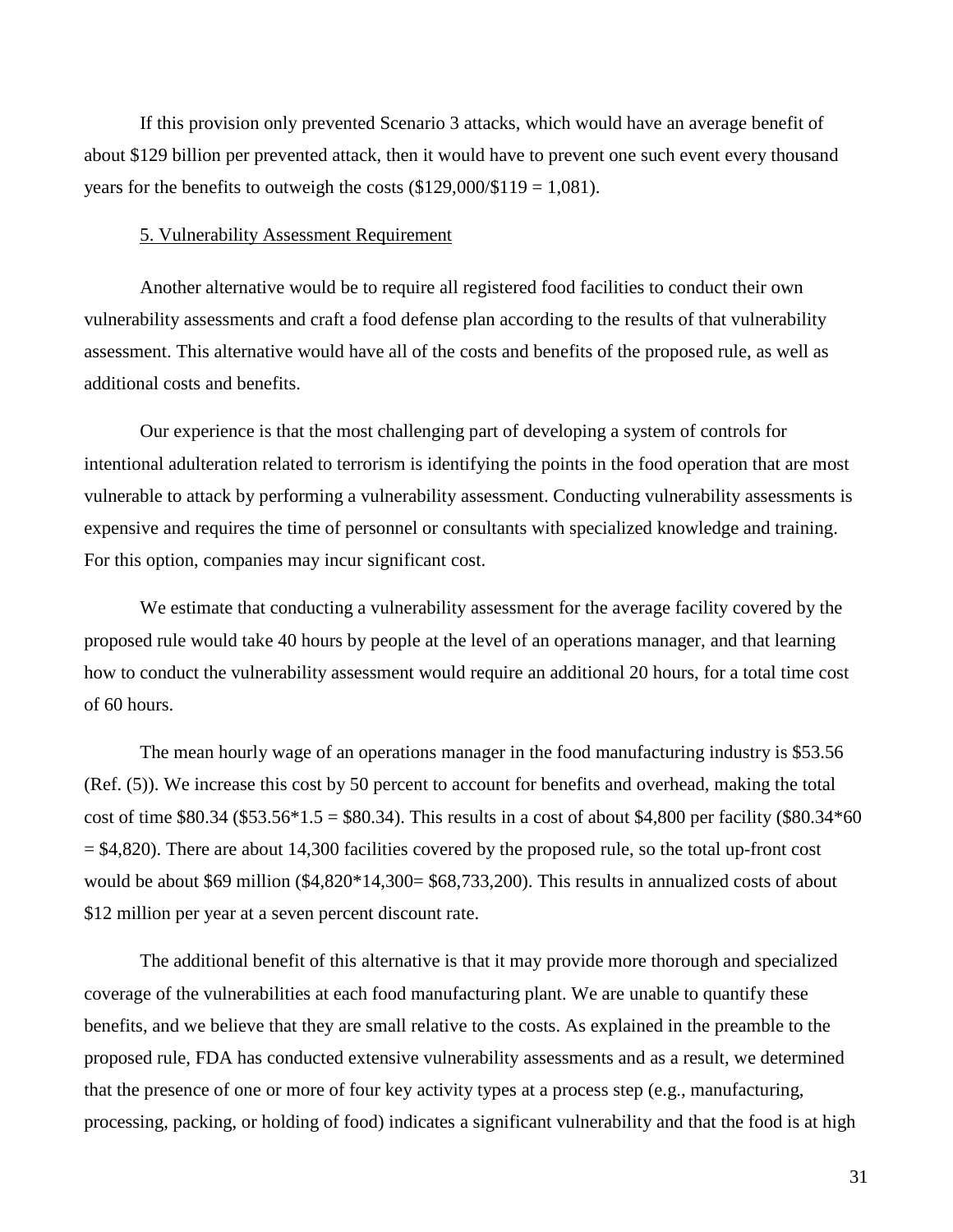risk of intentional adulteration caused by acts of terrorism. We do not believe that requiring individual facility-specific vulnerability assessments will cause significant changes in the mitigation strategies chosen or the effectiveness of those strategies, so therefore we believe that the additional costs of this option outweigh the additional benefits. We request comments on this conclusion.

If producers expect that conducting individualized, facility-specific vulnerability assessments would result in less costly and/or more effective measures than the ones required by the proposed rule, they would have the option of doing this under the proposed rule. Therefore, the proposed rule already incorporates any benefits from flexibility that this option would generate.

#### 6. Economically Motivated Adulteration Requirements

 $\overline{a}$ 

<span id="page-31-0"></span>Under this option, FDA would add provisions to this rule to prevent the profit-motivated addition of substances that could cause a food safety hazard, like melamine, to foods.[7](#page-31-1) We are unsure what mitigation strategies these provisions would require, but they would likely result in companies testing certain raw ingredients for these contaminants. This option would have all of the costs and benefits of the proposed rule, along with additional costs and benefits.

Our current thinking, as described in the preamble, is that provisions to prevent economically motivated adulteration will be added to other rules. The cost estimates in this section should not be applied to those other rules, because the number of facilities covered, and the potential provisions, would be different. The estimate below is intended to be an illustrative example of what costs might be if economically motivated adulteration was addressed in this rule.

We do not know how many contaminants would be tested for or how many firms would be testing for them. We also do not know how frequently the tests would be conducted, or how often these tests are currently being conducted by the industry. As an illustrative example of possible costs, we assume that this option would require about half of the covered facilities to conduct an average of 20 additional diagnostic tests per year on incoming lots of ingredients, and that the tests would cost an average of \$100, which is the approximate current price of melamine testing (Ref. (17)). This would

<span id="page-31-1"></span> $<sup>7</sup>$  By "economically motivated adulteration" we mean intentional adulteration that is not intended to harm</sup> consumers. Profit-motivated intentional adulteration that *is* intended to harm consumers (for example, one firm attempting to contaminate a competitor's product) is considered terrorism and is one of the targets of this proposed regulation.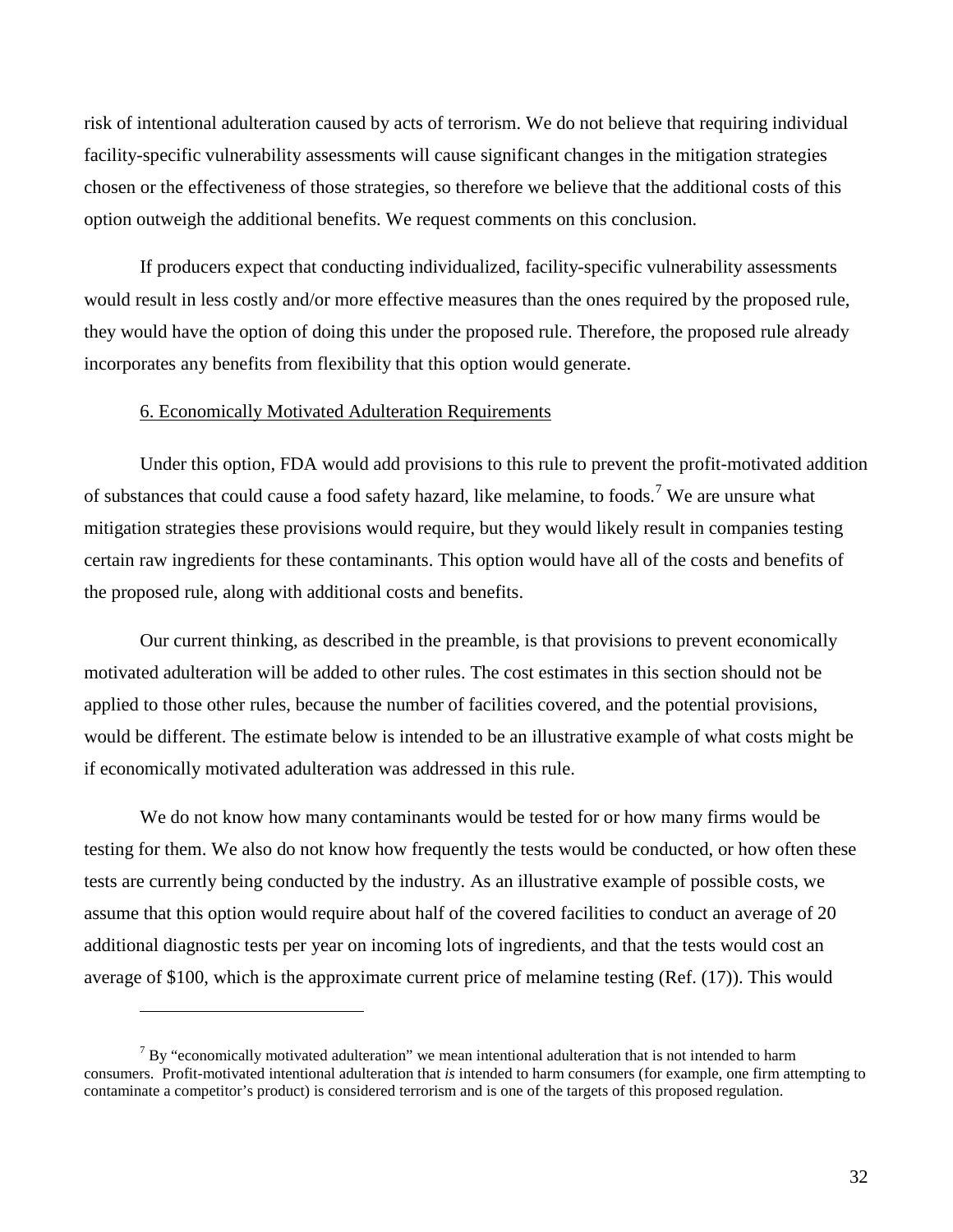result in per-facility annual costs of  $$1,000 (20*0.5*$100 = $1,000)$ . There are about 14,300 facilities covered by the proposed rule, so the additional annual costs of this option would be about \$14.3 million  $$1,000*14,300 = $14,300,000$ .

The benefits of this option would come from a reduction in the chances of public health harm as a result of profit-motivated adulteration. As with the proposed rule, we do not know how many instances of intentional adulteration there will be in the future, or how effective the requirements would be at stopping them. Since we have only presented an illustrative example of possible costs of such a set of requirements, we do not conduct a breakeven analysis here.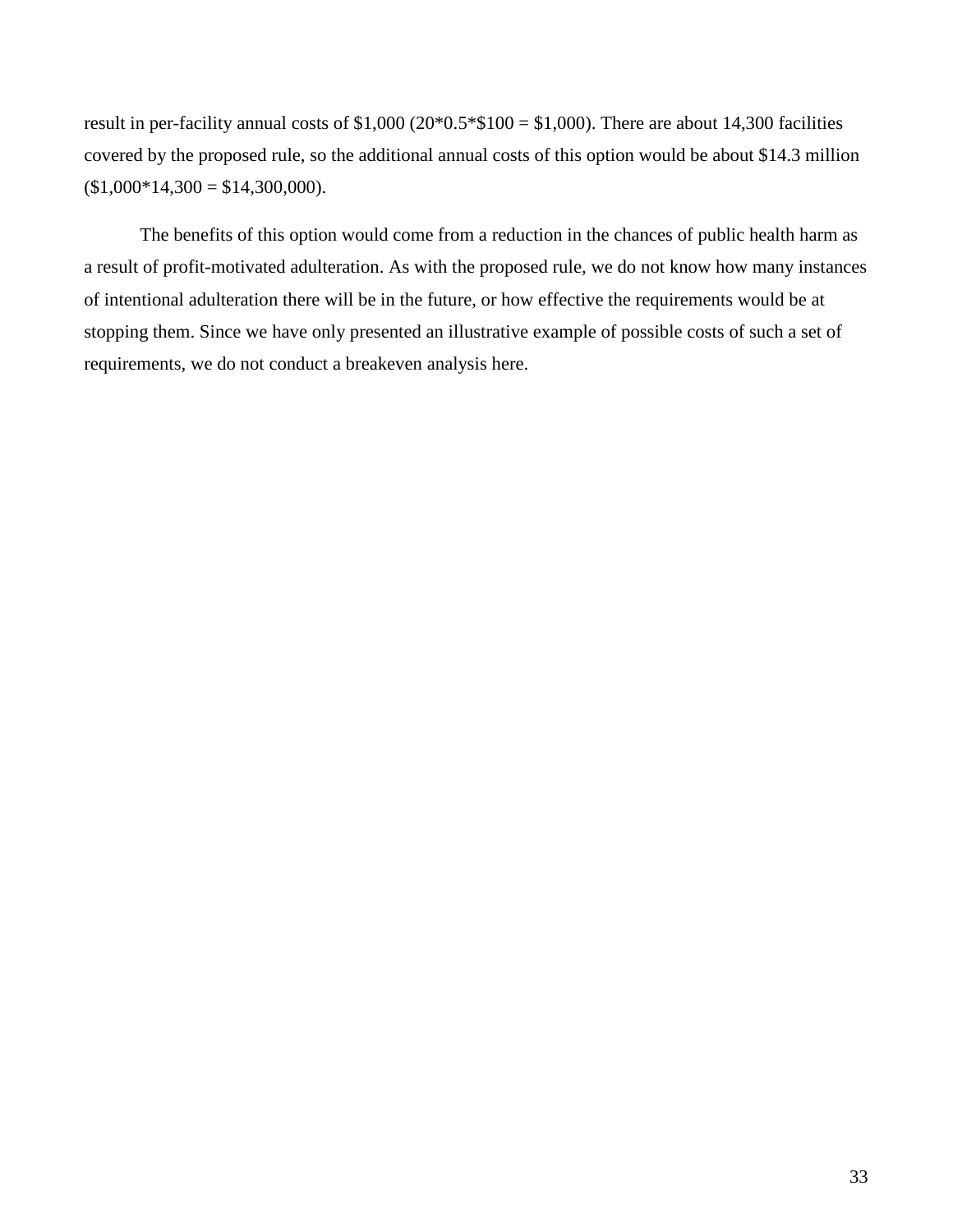#### Preliminary Regulatory Flexibility Analysis

<span id="page-33-0"></span>The Small Business Regulatory Flexibility Act requires agencies to analyze regulatory options that would minimize any significant impact of a rule on small entities. Small entities have fewer resources to devote to regulatory compliance and, therefore, may be more affected by regulatory compliance costs. The agency believes that the proposed rule will have a significant economic impact on a substantial number of small entities.

#### 1. Number of Small Entities Affected

<span id="page-33-1"></span>The Small Business Administration defines food manufacturers as "small" according to their number of employees. For the most part, food manufacturers employing 500 or fewer persons are considered small businesses. However, there are some particular food manufacturing industry segments where the employee maximum is higher (750 or 1,000 employees). For the purposes of this proposed rule-making, we have defined a very small business as having annual sales of less than \$10 million on an annual basis, and a small business as a business employing fewer than 500 persons.

We find that there are 4,107 firms with more than \$10 million in sales, and less than 500 employees, that would be covered by this proposed rule (Ref. (3)). We also find that there are 47,416 firms that have less than \$10 million in sales, and are exempt from the proposed rule, but would have to learn about the proposed rule and be prepared to document their exemption.

The facilities that are part of firms with more than \$10 million in sales produce 97 percent of the total sales volume of food produced by registered facilities that are estimated to have actionable process steps, and the qualified facilities produce 3 percent. The proposed rule therefore covers 97 percent of the food market that is vulnerable to terrorist attack; 3 percent of the money that consumers spend on this type of food is spent on food that is not covered by the proposed regulation.

#### 2. Costs to Small Entities

<span id="page-33-2"></span>The annualized costs per entity due to this proposed rule for a firm affected by the rule are about \$13,000 for a one-facility firm with 100 employees. This includes learning and documentation costs of about \$1,400 per firm; actionable process steps, mitigation, monitoring, corrective action, and verification costs of about \$11,400 per facility, and worker training costs of about \$340. For more information about these numbers, see the appropriate sections of the Detailed Analysis.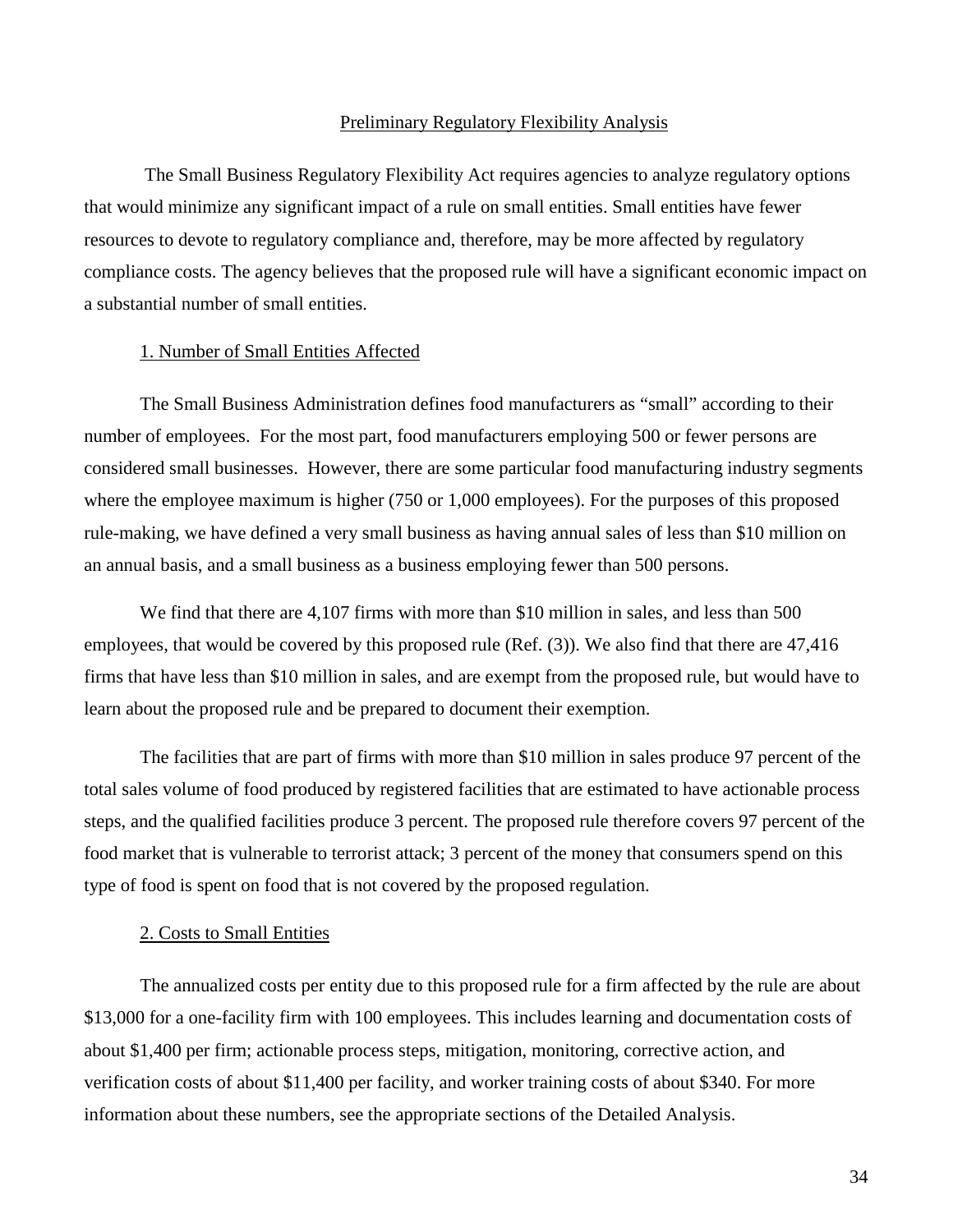The annualized costs for a very small business affected by the rule but exempted from its provisions are about \$63 per firm. This includes an annualized cost of about \$23 to learn about the rule, and an annual cost of about \$40 to maintain documentation that was relied upon to demonstrate that the facility meets the qualified facility exemption. For more information about these numbers, see the appropriate sections of the Detailed Analysis.

#### 3. Regulatory Flexibility Options

<span id="page-34-0"></span>FDA is proposing that the final rule would be effective 60 days after publication in the Federal Register, with staggered compliance dates. We recognize that businesses of all sizes may need more time to comply with the new requirements established under FSMA. FDA believes that it is reasonable to allow for 1 year after the date of publication of the final rule for businesses other than small and very small businesses to come into compliance with the new requirements established under FSMA. FDA also believes that it is reasonable to allow for 2 years after the date of publication of the final rule for small businesses to come into compliance with the new requirements established under FSMA, and 3 years after the date of publication of the final rule for very small businesses to come into compliance with the new requirements established under FSMA.

Therefore, as proposed, facilities, other than small and very small businesses, that are subject to part 121 would have 1 year after the effective date to comply with proposed part 121. Small businesses would have 2 years after the effective date to comply with proposed part 121 (see section V.A of the proposed rule preamble for a discussion of the proposed definition of a "small business"). With respect to very small businesses, as discussed in section V.B of the preamble, we are proposing to exempt qualified facilities, which include very small businesses, from the requirements of proposed part 121, except that such facilities must, upon request, provide for official review documentation that was relied upon to demonstrate that the facility meets this exemption. Very small businesses then would have 3 years after the effective date to comply with proposed §121.5(a) (see section V.A of the preamble for a discussion of the proposed definition of a "very small business").

Allowing small businesses more time to comply with the requirements of the proposed rule would save them money, but we do not know what the cost savings would be, and we do not know how this would affect the risk of an attack on the food supply.

<span id="page-34-1"></span>4. Description of Recordkeeping and Recording Requirements.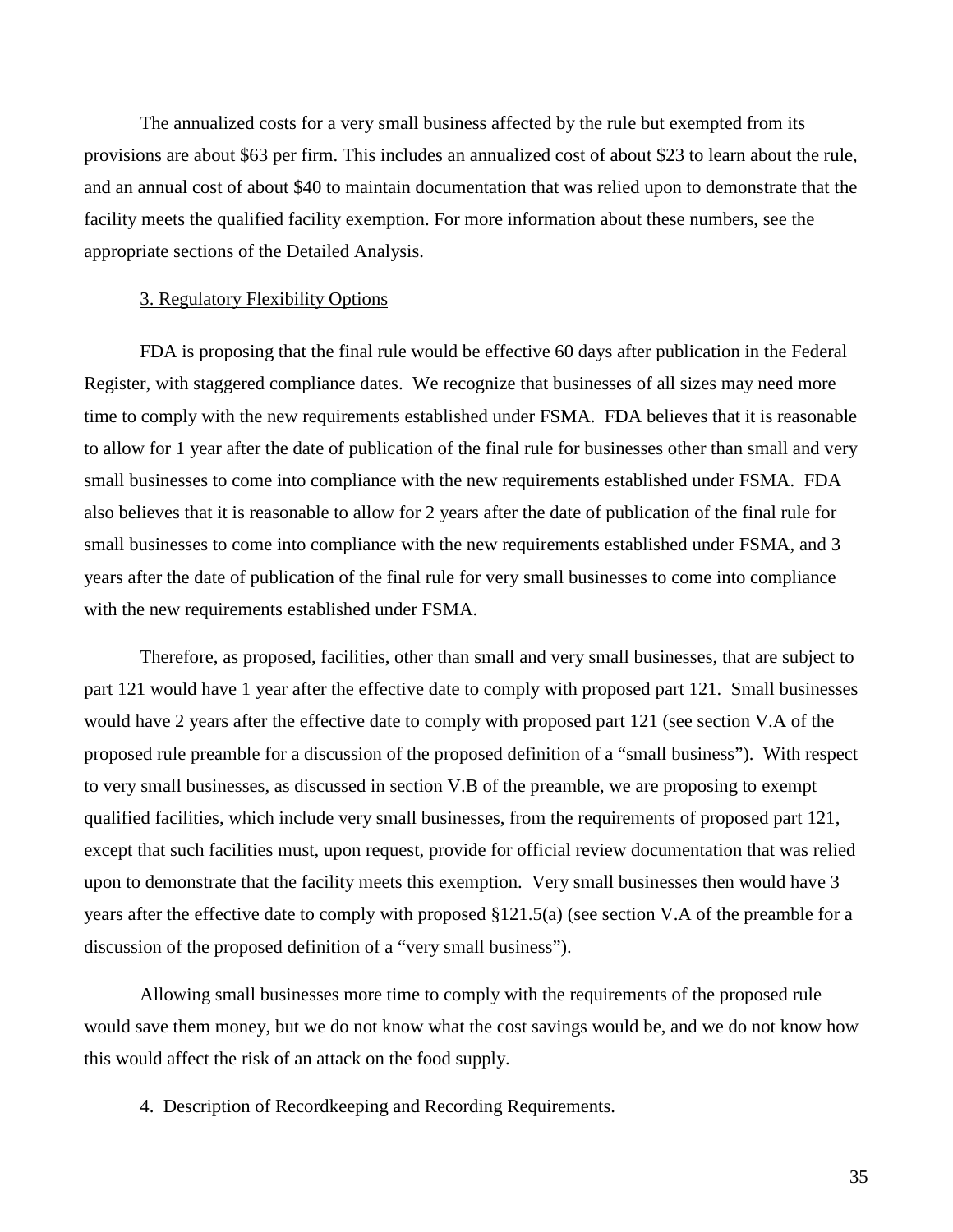The Regulatory Flexibility Act requires a description of the recordkeeping required for compliance with this proposed rule. Documentation must be established and kept for the certain purposes described in the proposed rule. Discussion of the costs of recordkeeping, record creation, and reporting can be found in corresponding sections of the analysis.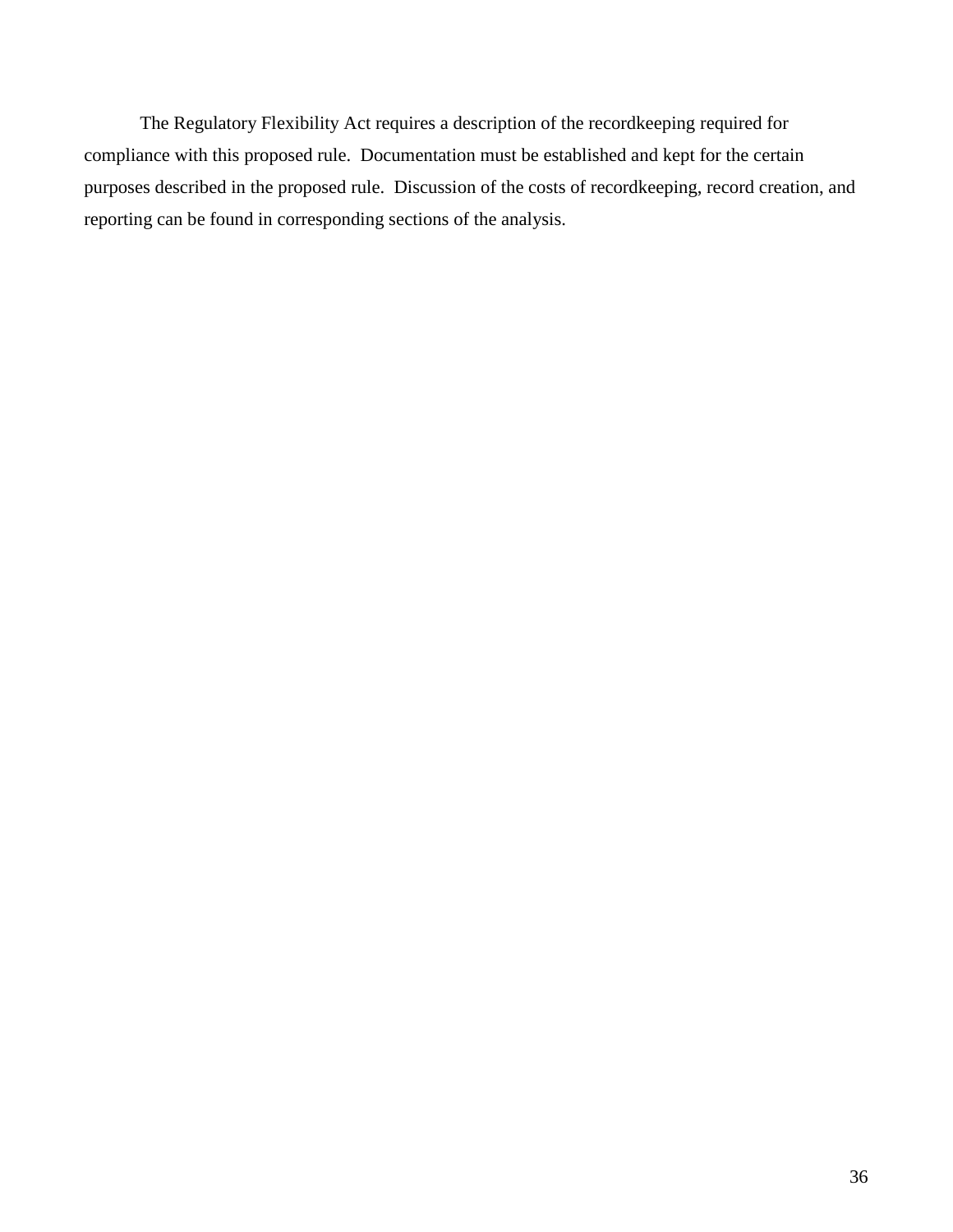#### Unfunded Mandates

<span id="page-36-0"></span>Section 202(a) of the Unfunded Mandates Reform Act of 1995 requires that agencies prepare a written statement, which includes an assessment of anticipated costs and benefits, before proposing "any rule that includes any Federal mandate that may result in the expenditure by State, local, and tribal governments, in the aggregate, or by the private sector, of \$100,000,000 or more (adjusted annually for inflation) in any one year." The current threshold after adjustment for inflation is \$141million, using the most current (2012) Implicit Price Deflator for the Gross Domestic Product. FDA has determined that this proposed rule is significant under the Unfunded Mandates Reform Act. FDA has carried out the cost-benefit analysis in preceding sections. The other requirements under the Unfunded Mandates Reform Act of 1995 include assessing the rule's effects on:

- Future costs;
- Particular regions, communities, or industrial sectors;
- National productivity;
- Economic growth;
- Full employment;
- Job creation; and
- Exports.

We have determined that this rule will not have a significant impact on any of these variables.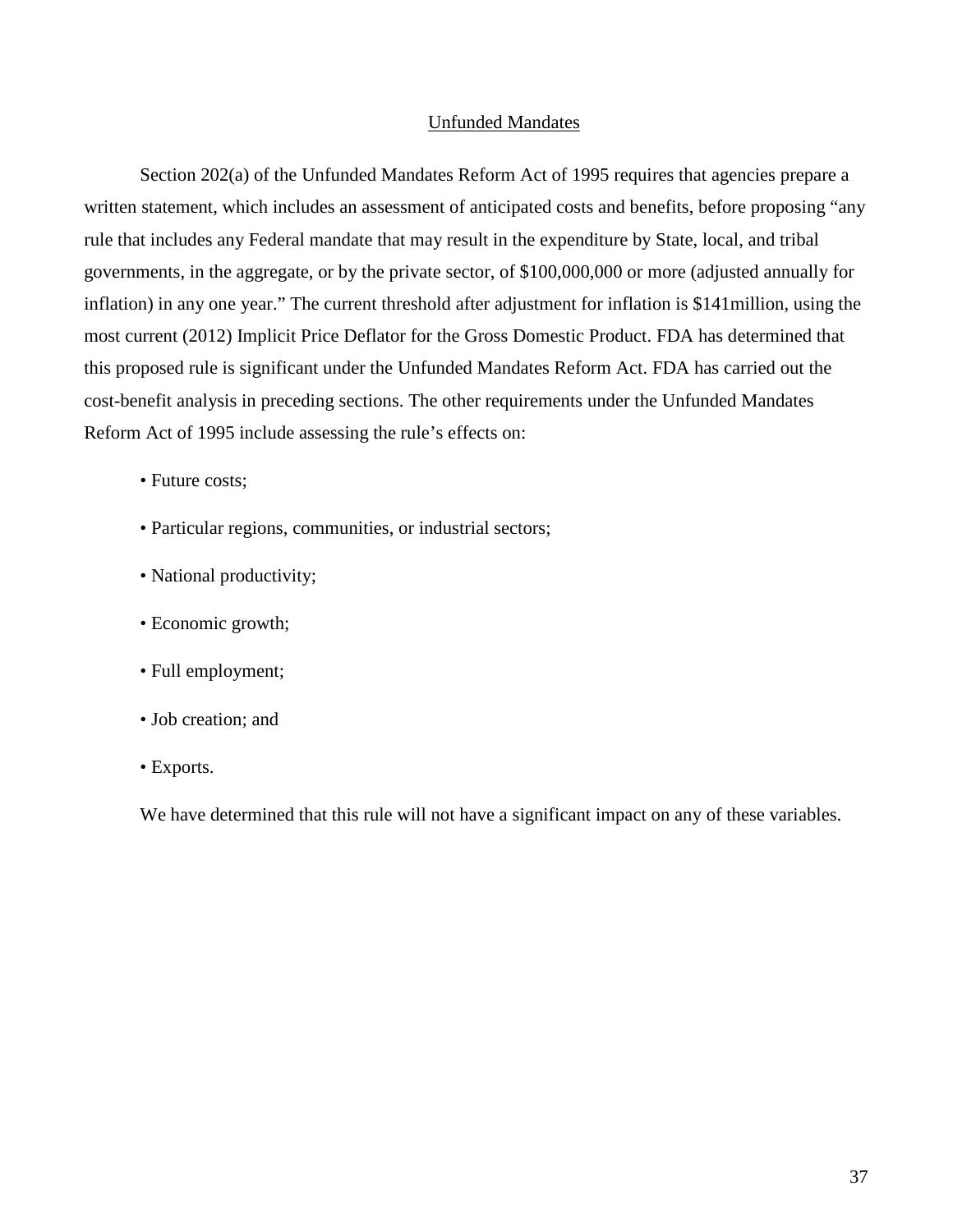#### Small Business Regulatory Enforcement Fairness Act

<span id="page-37-0"></span>The Small Business Regulatory Enforcement Fairness Act of 1996 (Public Law 104-121) defines a major rule for the purpose of congressional review as having caused or being likely to cause one or more of the following: An annual effect on the economy of \$100 million or more; a major increase in costs or prices; significant adverse effects on competition, employment, productivity, or innovation; or significant adverse effects on the ability of United States-based enterprises to compete with foreignbased enterprises in domestic or export markets. In accordance with the Small Business Regulatory Enforcement Fairness Act, the Office of Management and Budget (OMB) has determined that this proposed rule is a major rule for the purpose of Congressional review.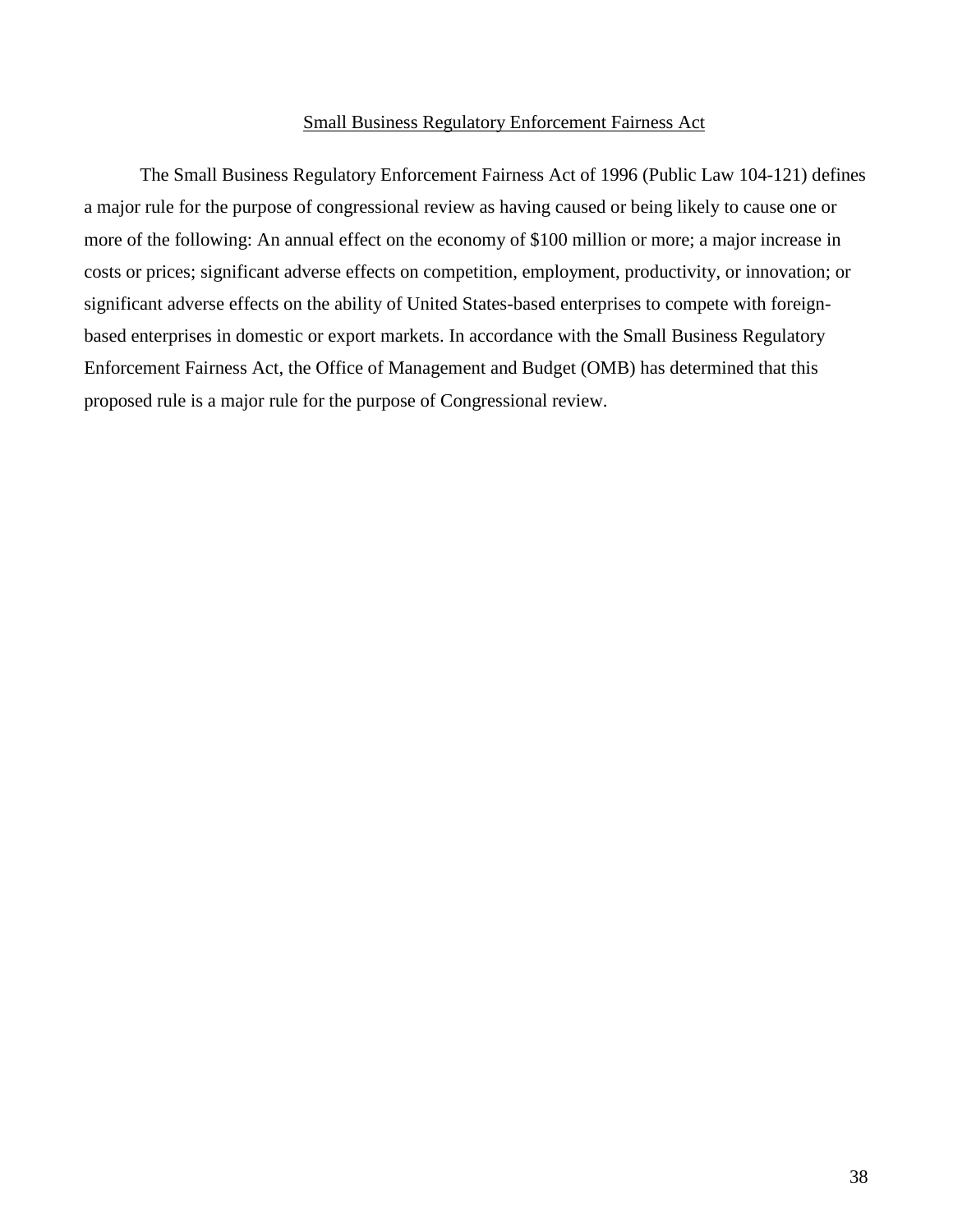#### Paperwork Reduction Act of 1995

<span id="page-38-0"></span>This proposed rule contains information collection requirements that are subject to review by the Office of Management and Budget (OMB) under the Paperwork Reduction Act of 1995 (PRA) (44 U.S.C. 3501-3520). A description of these provisions is given in the Detailed Analysis section of this document with an estimate of the annual reporting, recordkeeping, and third-party disclosure burden. Included in the estimate is the time for reviewing instructions, searching existing data sources, gathering and maintaining the data needed, and completing and reviewing each collection of information.

FDA invites comments on: (1) Whether the proposed collection of information is necessary for the proper performance of FDA's functions, including whether the information will have practical utility; (2) the accuracy of FDA's estimate of the burden of the proposed collection of information, including the validity of the methodology and assumptions used; (3) ways to enhance the quality, utility, and clarity of the information to be collected; and (4) ways to minimize the burden of the collection of information on respondents, including through the use of automated collection techniques, when appropriate, and other forms of information technology.

Title: Focused Mitigation Strategies to Protect Food Against Intentional Adulteration

Description: The Food and Drug Administration (FDA or we) is proposing to require domestic and foreign food facilities that are required to register under the Federal Food, Drug, and Cosmetic Act to address hazards that may be intentionally introduced by acts of terrorism. These food facilities would be required to identify and implement focused mitigation strategies to significantly minimize or prevent significant vulnerabilities identified at actionable process steps in a food operation. FDA is proposing these requirements as part of our implementation of the FDA Food Safety Modernization Act (FSMA). We expect the proposed rule, if finalized as proposed, would help to protect food from intentional adulteration caused by acts of terrorism.

39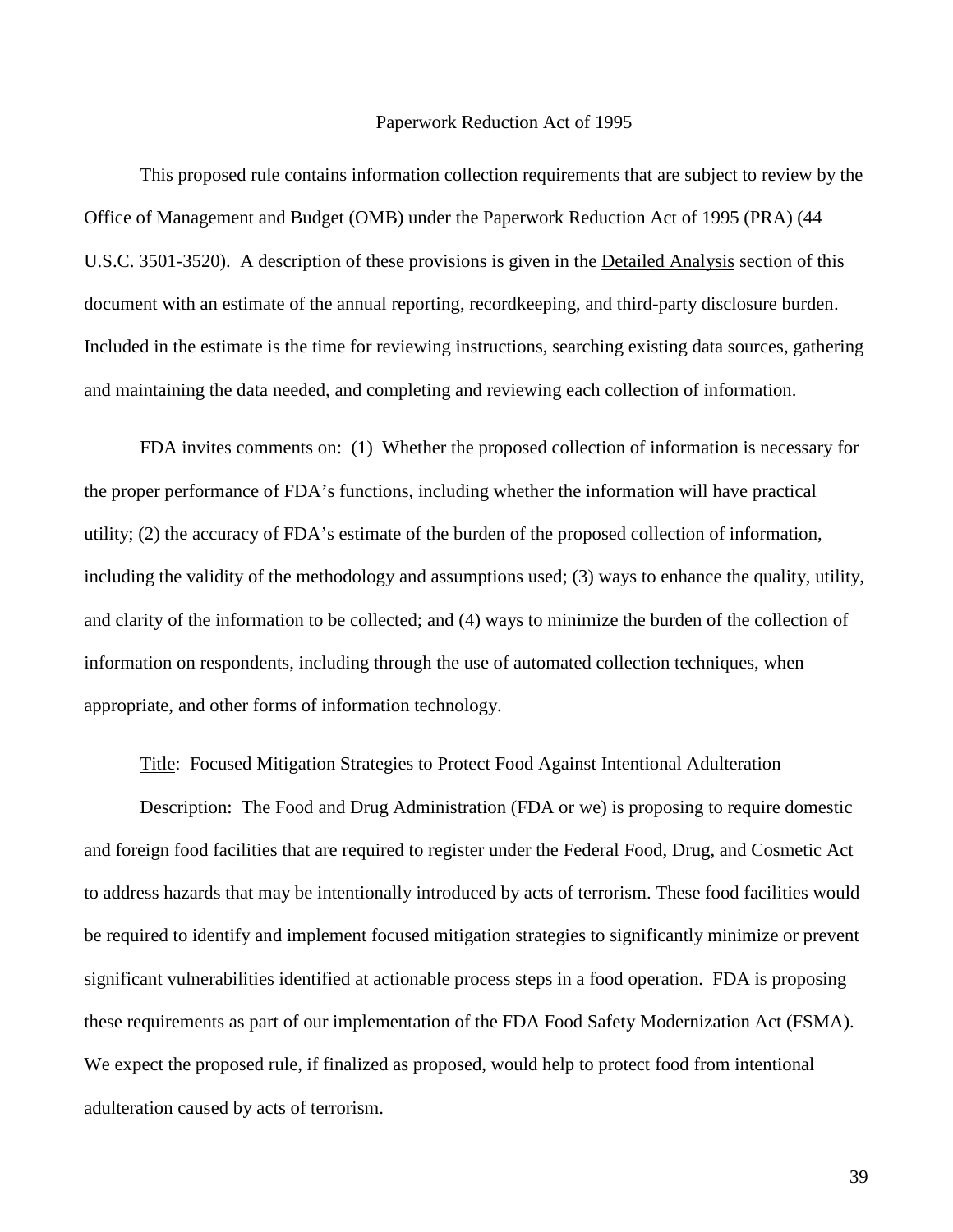Description of Respondents: We found 14,260 food production facilities that are part of 4,624 firms with more than \$10 million in annual sales and are estimated to have actionable process steps and thus will need to comply with this proposed rule. We found 47,416 firms with less than \$10 million in annual sales that may need to show documentation of exemption.

#### Information Collection Burden Estimate

FDA estimates the burden for this information collection as follows: Reporting Burden

#### *Exemption for Food Produced by Qualified Facilities*

The proposed rule would not apply to a qualified facility, except that qualified facilities would be required to provide for official review, upon request, documentation that was relied upon to demonstrate that the facility meets this exemption. We do not know how often facilities will need to show this information to inspectors on an annual basis. Therefore, we do not estimate a reporting burden here. However, we do estimate a recordkeeping burden associated with the collection and retention of this information (see discussion of Recordkeeping Burden).

#### Recordkeeping Burden

#### *Requirements for Food Defense Plan*

The proposed rule under § 121.126 requires that the owner, operator, or agent in charge of a facility must prepare, or have prepared, and implement a written food defense plan.

The food defense plan must include:

- (1) The written identification of actionable process steps as required by § 121.130;
- (2) The written focused mitigation strategies as required by § 121.135(b);
- (3) The written procedures for monitoring as required by § 121.140(a);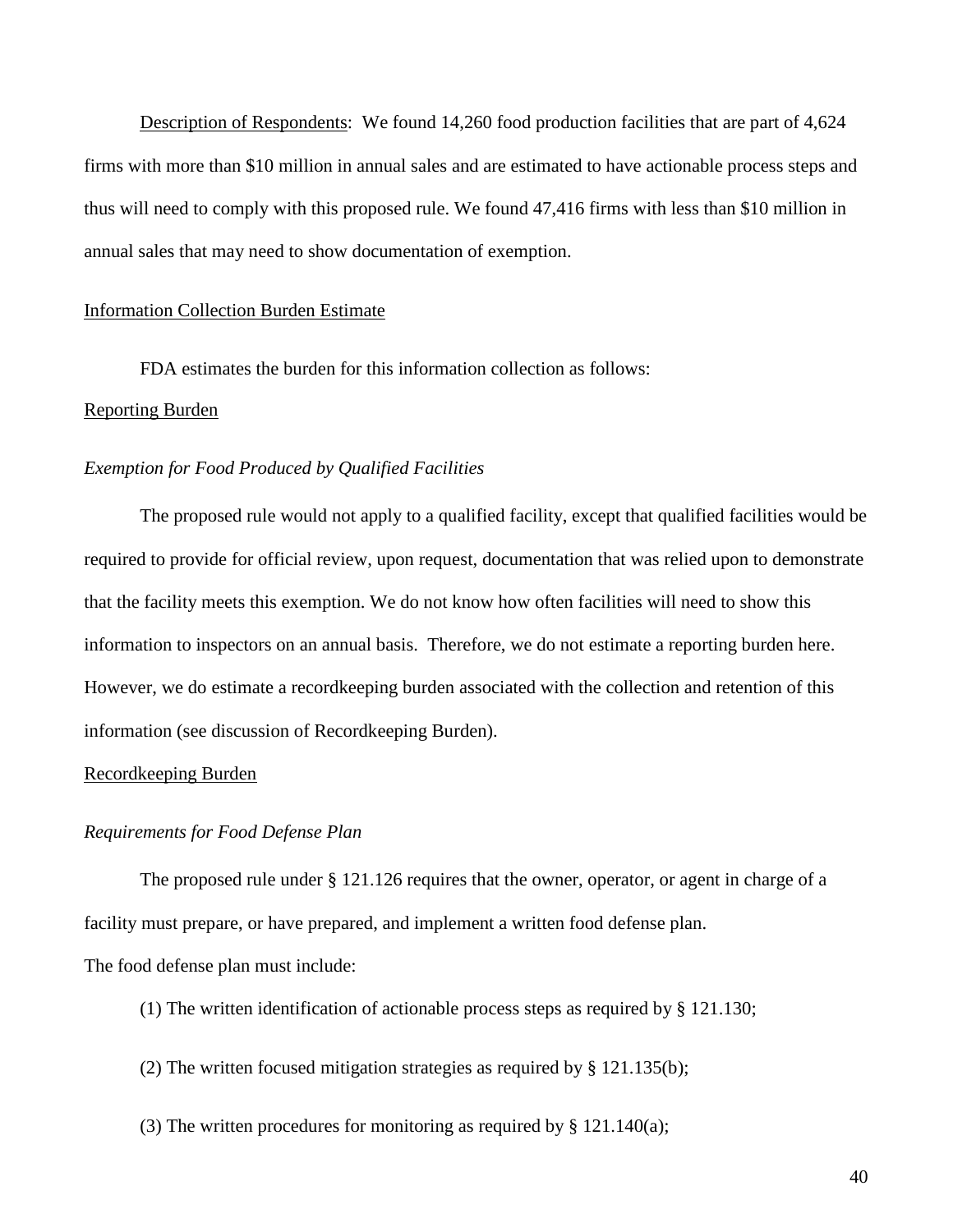(4) The written corrective action procedures as required by  $\S 121.145(a)(1)$ ; and

(5) The written verification procedures as required by § 121.150(e).

There are 4,624 firms that will need to create a food defense plan. We estimate that it will take a one-time burden of 40 hours to create such a plan. We annualize this estimate and present the burden in Table 8 row 1 ((40 x 4,624)/3).

#### *Actionable Process Steps*

In addition to the creation of the food defense plan at the firm level, each of the 14,260 food production facilities covered by the proposed rule are estimated to have actionable process steps, for which they must spend time identifying and specifying under  $\S$  121.130 for the food defense plan. We estimate that an individual at the level of an operations manager will have a one-time burden of an average of 7.5 hours identifying the actionable process steps in that facility. We annualize this one-time burden and present it in Table 8 row 2 ((14,260 x 7.5 hours)/3).

#### *Mitigation Strategies*

The proposed rule requires firms to identify and implement focused mitigation strategies at each actionable process step to provide assurances that the significant vulnerability at each step will be significantly minimized or prevented and the food manufactured, processed, packed, or held by such facility will not be adulterated. The proposed rule does not specify a specific number or set of focused mitigation strategies to be implemented. Some of the covered facilities are already implementing these mitigation strategies. The costs of these focused mitigation strategies are a mix of initial capital costs and annual personnel costs. The average initial capital cost of these focused mitigation strategies is about \$10,000 per facility. We annualize these costs and add them to the average annual capital costs associated with these strategies of about \$2,300 per facility. We take into account that about 70 percent of facilities already have mitigation strategies implemented. Therefore, of the 14,260 total food

41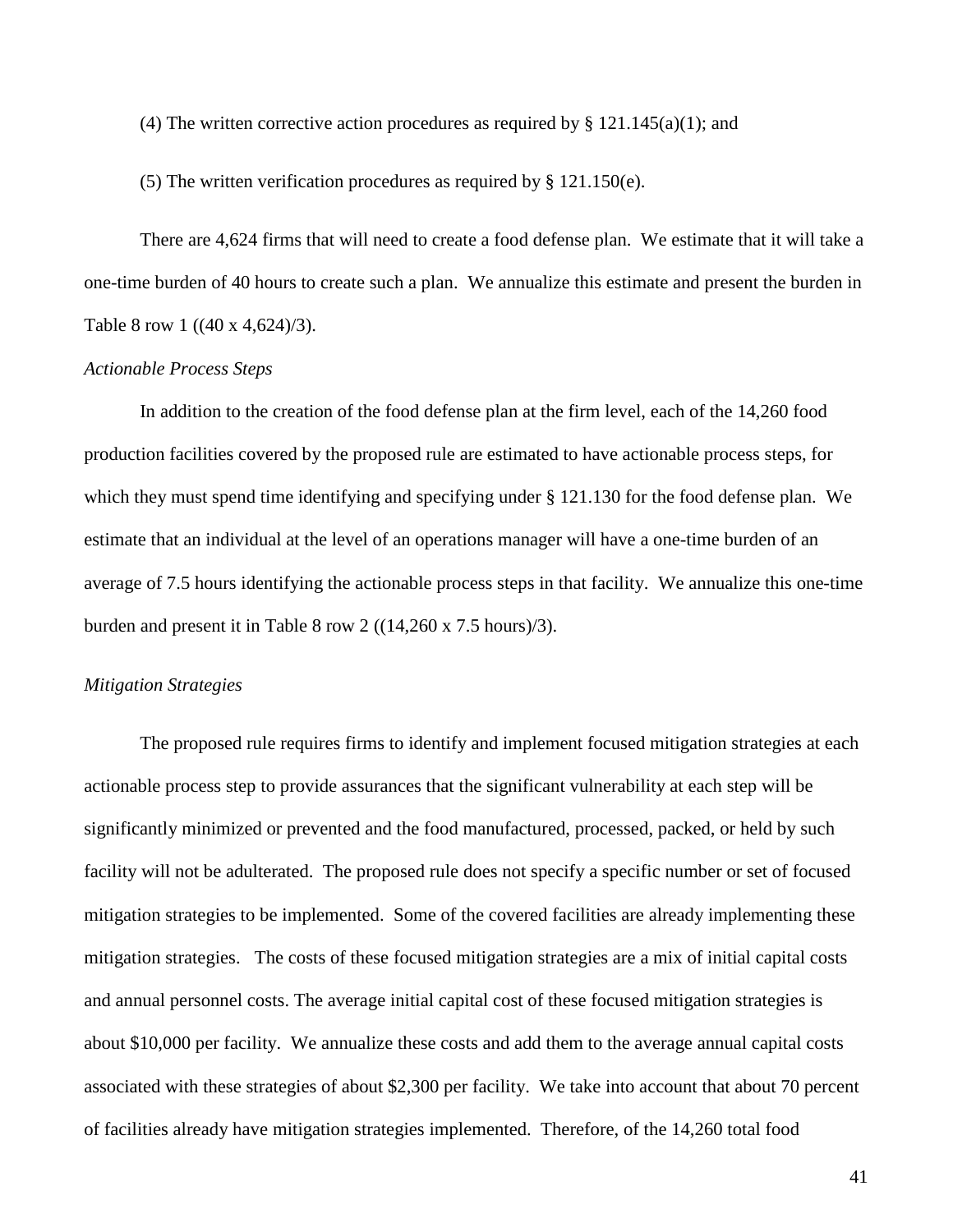facilities, only 30 percent of these, or 4,278 will need to incur this burden. The annualized capital costs associated with focused mitigation strategies are then presented in Table 8 row 3  $(10,000/3) + 2,300$ x 4,278].

We estimate that physical inspection of cleaned equipment as a mitigation strategy will require first-line supervisors and other people responsible for quality control to spend about six minutes per inspection, and that there will be 100 to 300 inspections per year, resulting in a time cost of between 10 and 30 hours per year, per facility, or an average of 20 hours. We estimate that about 70 percent of facilities already employ this mitigation strategy, so this cost will be borne by 30 percent of facilities. We also estimate a one-time burden associated with establishing procedures to prohibit staff from bringing personal items into the manufacturing area as a mitigation strategy. This one time burden will require one individual at the level of an operations manager and one legal analyst, between one and three hours, or an average of two hours each, per facility. We annualize this burden. Table 8 row 3 shows the total burden of creating and implementing mitigation strategies ((20 hours + 4 hours/3) x 4,278).

#### *Monitoring and Corrective Actions*

We estimate that monitoring and documenting the focused mitigation strategies, and implementing corrective action as needed, will require first-line supervisors and other people responsible for quality control to spend between 100 and 300 hours per year (average 200 hours), per facility. Table 8 row 4 shows this burden estimate (200 hours x 14,260).

#### *Training*

Personnel and supervisors assigned to actionable process steps must receive appropriate training in food defense awareness and their respective responsibilities in implementing focused mitigation strategies under proposed § 121.160. All training received in accordance with this section must be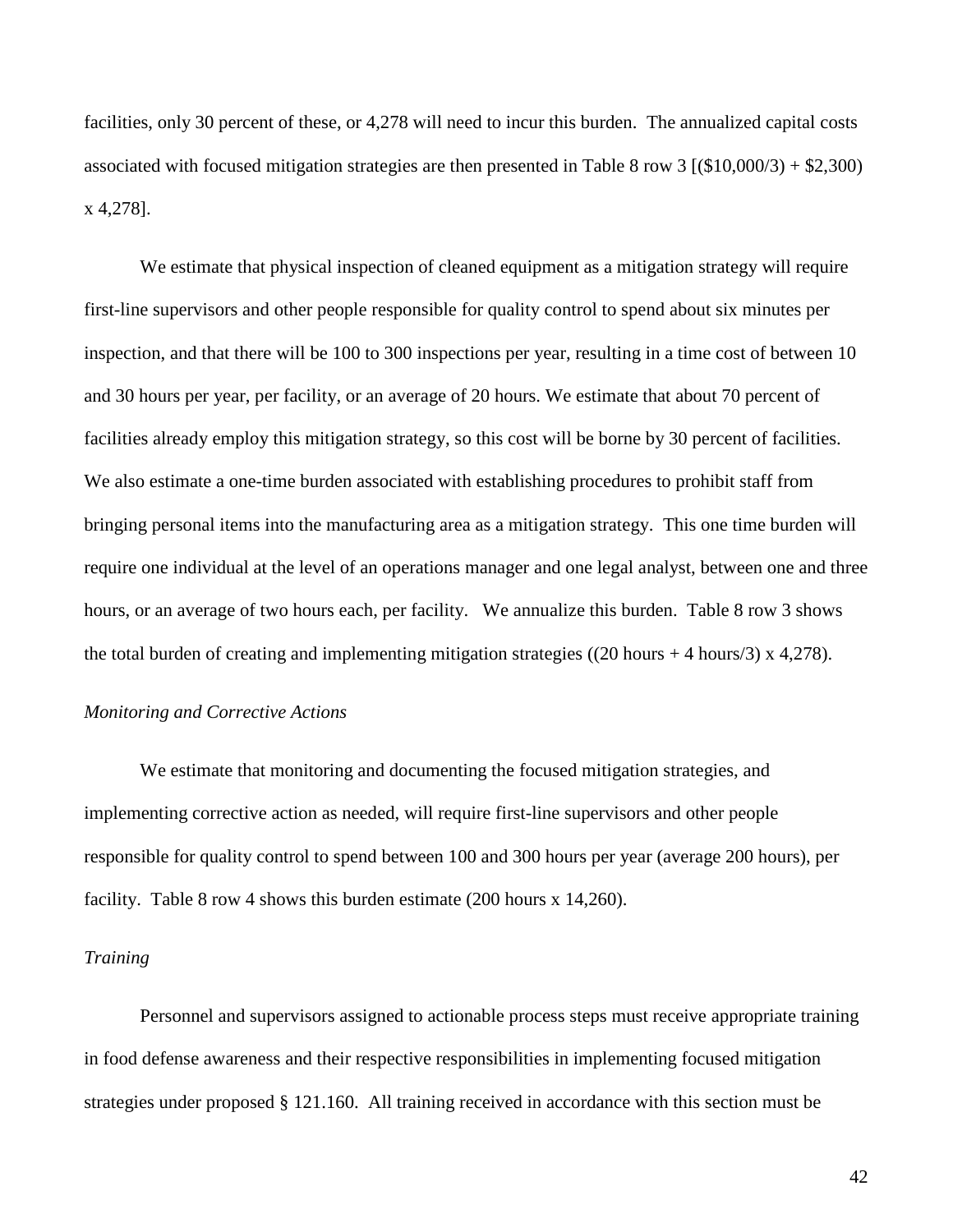documented in records. We estimate that the training and documentation will require between zero and two hours, or an average of one hour, per employee when the proposed rule takes effect or when a new employee is hired. We also estimate that between 10 percent and 50 percent, or an average of 30 percent, of all workers and supervisors in covered facilities are assigned to work at actionable process steps. We annualize the one hour initial burden for training per worker assigned to actionable process steps (60 minutes / 3). In addition, employee turnover in the food manufacturing industry is high, so we estimate that turnover is about 33 percent for the covered facilities. With a turnover of 33 percent, the annual training burden per job will be about 20 minutes per position requiring training (60 minutes x 0.33= 19.8 minutes). Adding the annual training burden to the annualized initial burden yields an annual training burden of 40 minutes per job at an actionable process step (20 minutes  $+ 20$  minutes  $= 40$ ) minutes). There are about 1.4 million employees in firms covered by the proposed rule so the total annualized burden of the training required by the proposed rule will be about \$4.8 million (40 minutes x 1,386,156 x 30% = 16,633,872 minutes or 277,231 hours). We show this burden in Table 8 row 5.

#### *Maintaining Records*

The 4,624 firms covered by the proposed rule will also face an annual burden to document compliance with the food defense plan and update it as appropriate under proposed §§ 121.305 and 121.310. We estimate that the overall documentation will take one individual at the level of an operations manager, and also a legal analyst between zero and ten hours, or an average of five hours each per firm. We show this burden in Table 8 row 6 (5 hours x 4,624).

#### *Exemption for Food Produced by Qualified Facilities*

Businesses that are exempt from the proposed rule because they are qualified facilities must be prepared to give to FDA inspectors the documentation that was relied upon to demonstrate that the facility meets the exemption. We found 47,416 firms with less than \$10 million in annual sales;

43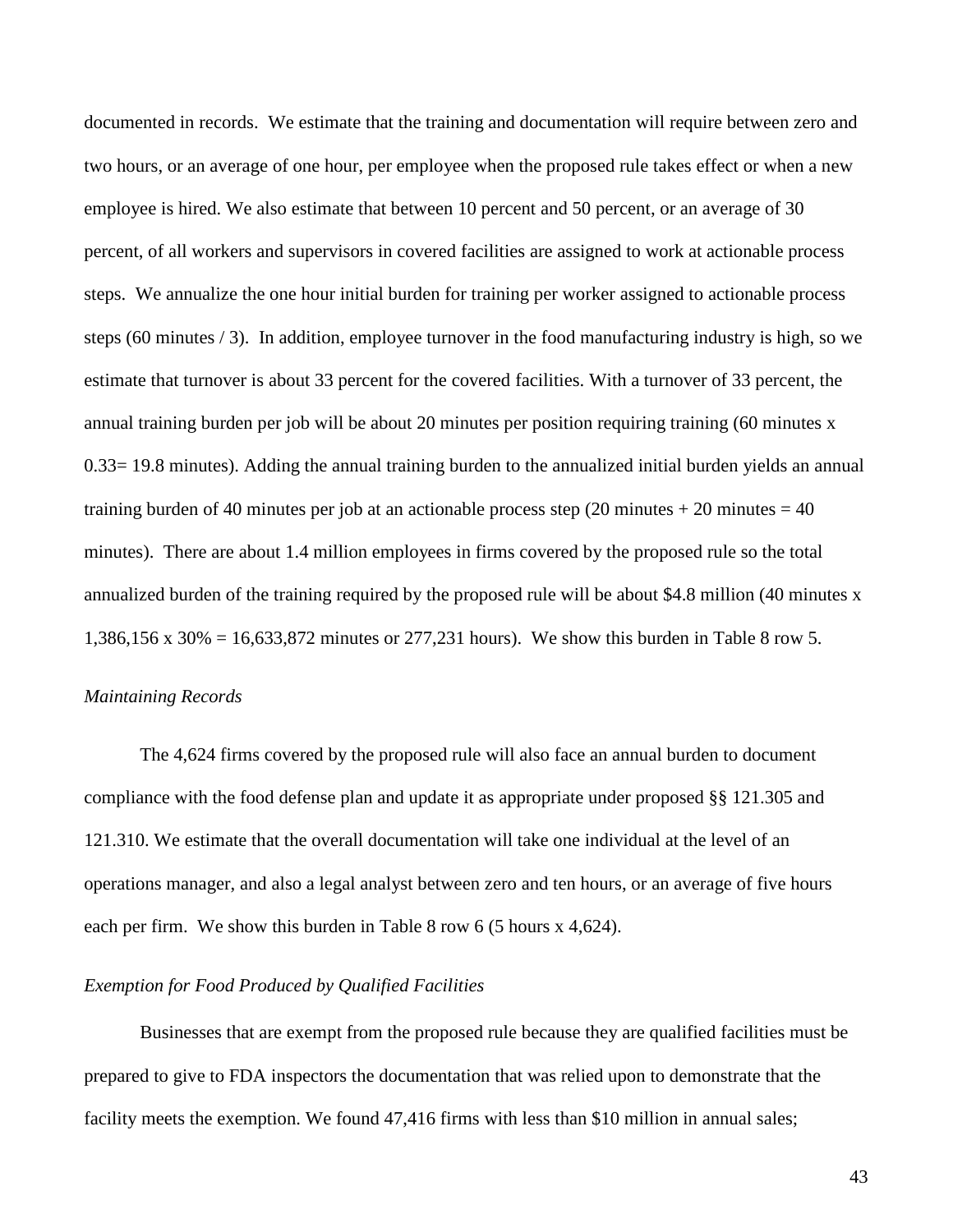exempting them from the proposed rule. It is these facilities that may need to show documentation upon request to verify their exempt or qualified facility status under proposed § 121.5 Exemptions. We estimate that this preparation and updating of files will take one individual at the level of an operations manager between zero and one hour, with a mean estimate of 30 minutes each year for a total annual burden of 23,708 hours (30 minutes x 47,416). We show this burden in Table 8 row 6.

<span id="page-43-0"></span>

| 21 CFR              | No. of  | No. of       | Total   | Average      | Total              | <b>Total Capital</b> |
|---------------------|---------|--------------|---------|--------------|--------------------|----------------------|
| Section             | Record- | Records      | Annual  | Burden per   | Hours <sup>®</sup> | $\text{Costs}^*$     |
|                     | keepers | per          | Records | Record-      |                    |                      |
|                     |         | Record-      |         | keeping      |                    |                      |
|                     |         | keeper       |         |              |                    |                      |
| <b>Food Defense</b> |         |              |         |              |                    |                      |
| Plan                |         |              |         |              |                    |                      |
| \$121.126           | 1,541   | $\mathbf{1}$ | 1,541   | 40           | 61,640             |                      |
| Actionable          |         |              |         |              |                    |                      |
| Process Steps       |         |              |         |              |                    |                      |
| \$121.130           | 4,753   | $\mathbf{1}$ | 4,753   | 7.5          | 35,648             |                      |
| Focused             |         |              |         |              |                    |                      |
| Mitigation          |         |              |         |              |                    |                      |
| Strategies          |         |              |         |              |                    |                      |
| \$121.135(b)        | 4,278   | $\mathbf{1}$ | 4,278   | 21.33        | 91,250             | \$24,097,974         |
| Monitoring and      |         |              |         |              |                    |                      |
| Corrective          |         |              |         |              |                    |                      |
| <b>Actions</b>      |         |              |         |              |                    |                      |
| § $121.140(a)$ ,    |         |              |         |              |                    |                      |
| \$121.145(a)(1)     | 14,260  | $\mathbf{1}$ | 14,260  | 200          | 2,852,000          |                      |
| Training            |         |              |         | 0.67         |                    |                      |
| \$121.160           | 415,847 | $\mathbf{1}$ | 415,847 | (40 minutes) | 277,231            |                      |
| Records             |         |              |         |              |                    |                      |
| $§$ 121.305,        |         |              |         |              |                    |                      |
| § 121.310           | 4,624   | $\mathbf{1}$ | 4,624   | 5            | 23,120             |                      |
| Exemption for       |         |              |         |              |                    |                      |
| Food from           |         |              |         |              |                    |                      |
| Qualified           |         |              |         |              |                    |                      |
| facilities          |         |              |         | 0.5          |                    |                      |
| § 121.5             | 47,416  | $\mathbf{1}$ | 47,416  | (30 minutes) | 23,708             |                      |
| Total               |         |              |         |              | 3,364,597          | \$24,097,974         |

| Table 8.—Estimated Annual Recordkeeping Burden |  |  |
|------------------------------------------------|--|--|
|                                                |  |  |

\* There are no operating and maintenance costs associated with this collection of information.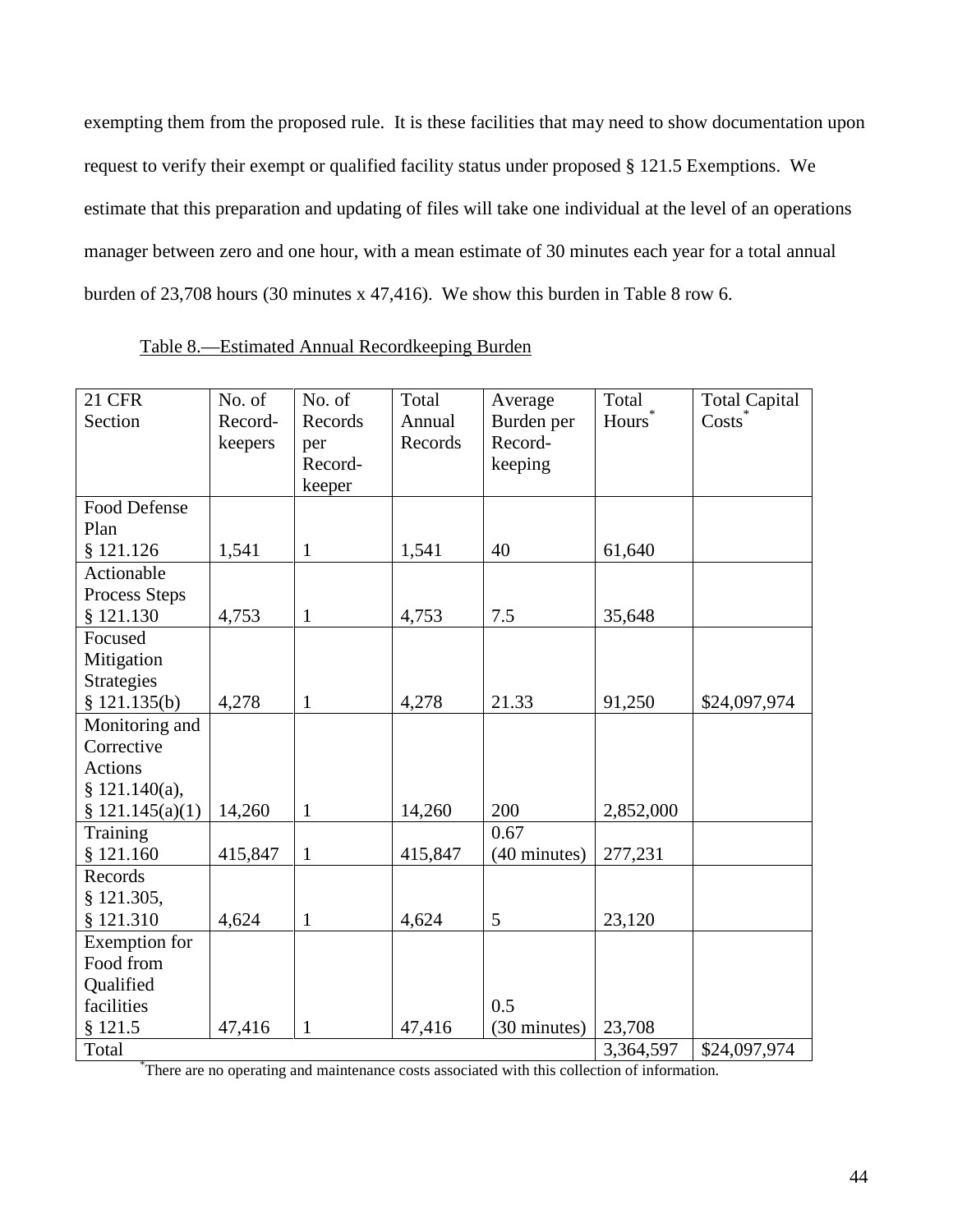#### Third Party Disclosure Burden

We have not identified any Third Party Disclosure burdens as a result of this proposed rulemaking.

In compliance with the Paperwork Reduction Act of 1995 (44. U.S.C. 3407(d)), the agency has submitted the information collection provisions of this proposed rule to OMB for review. Interested persons are requested to send comments regarding information collection by March 31, 2014 to the Office of Information and Regulatory Affairs, OMB. To ensure that comments on information collection are received, OMB recommends that written comments be faxed to the Office of Information and Regulatory Affairs, OMB, Attn: FDA Desk Officer, FAX: 202-395-6974, or emailed to [oira\\_submission@omb.eop.gov.](mailto:oira_submission@omb.eop.gov) All comments should be identified with the title, "Focused Mitigation Strategies to Protect Food Against Intentional Adulteration."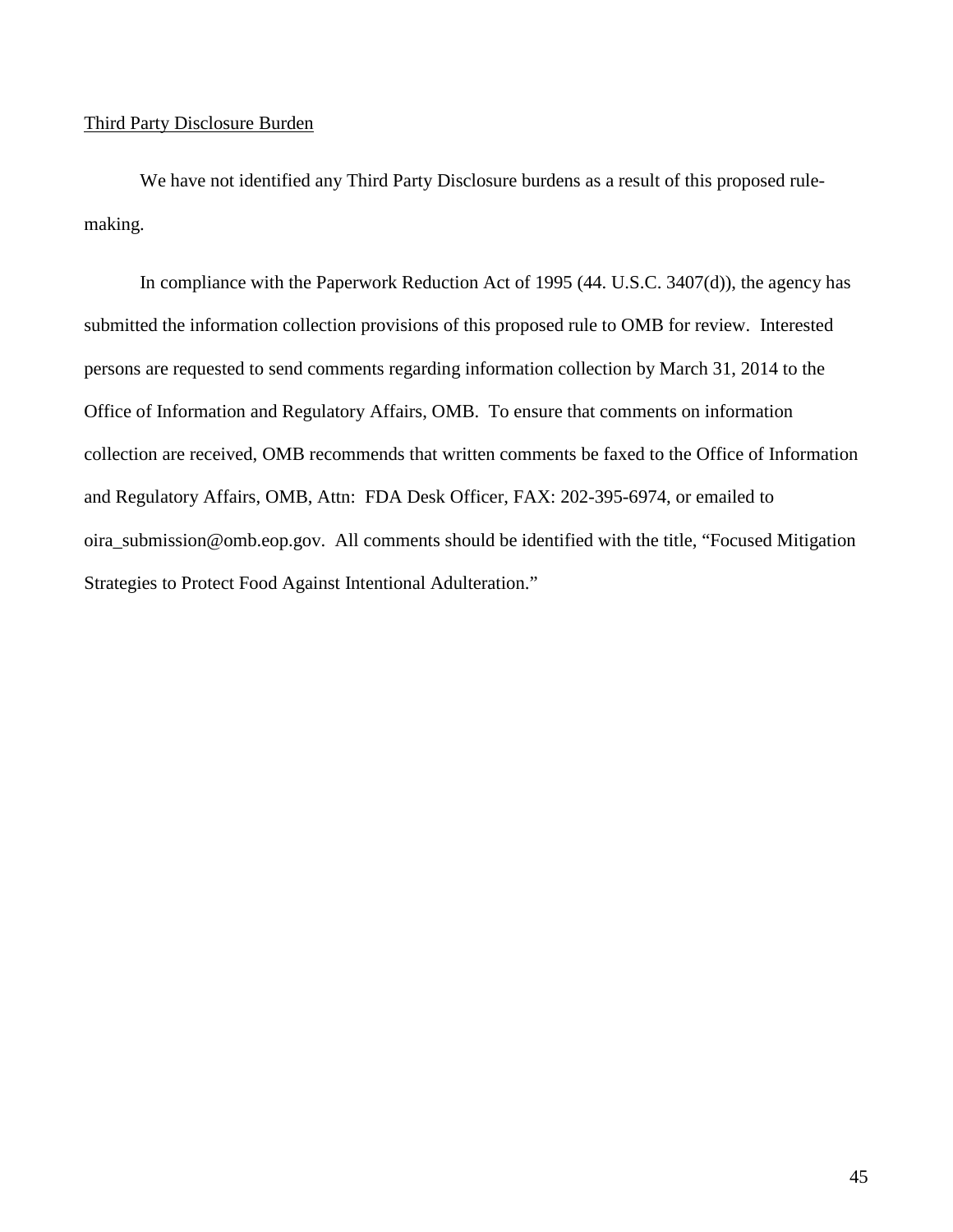#### References

#### <span id="page-45-0"></span>1. **FDA Food Safety Modernization Act of 2011.** Pub. L. No. 111-353 §§ 103, 105, 106. 2011.

2. *Agroterrorism: Where Are We in the Ongoing War on Terrorism?* **Tamara M Crutchley, et al.** s.l. : Journal of Food Protection, 2007.

3. **Dun & Bradstreet.** Dun & Bradstreet Global Business Database. 2011.

4. **Food and Drug Administration.** Preventative Controls for Human Food Regulatory Impact Analysis.

5. **Bureau of Labor Statistics.** May 2012 National Industry-Specific Occupational Employment and Wage Estimates . *NAICS 311000 - Food Manufacturing.* [Online] http://www.bls.gov/oes/current/naics3\_311000.htm.

6. **Institute of Food Technologists.** Modeling the Costs of Food Defense Practices: Prototype Model. 2011.

7. **Food and Drug Administration.** Operational and Administrative System for Import Support (OASIS) Database.

8. *Adversarial Risk Analysis for Counterterrorism Modeling.* **Rios, Jesus and Insua, David Rios.** s.l. : Risk Analysis, 2012.

9. *Risk Analysis of Chemical, Biological, or Radionuclear Threats: Implications for Food Security.* **Mohtadi, Hamid and Murshid, Antu.** 2009, Risk Analysis.

10. *Analyzing a bioterror attack on the food supply: The case of botulinum toxin in milk.* **Wein, Lawrence M. and Liu, Yifan.** 2005, PNAS.

11. **Grocery Manufacturers' Association.** Capturing Recall Costs: Measuring and Recovering the Losses. [Online] http://www.gmaonline.org/filemanager/images/gmapublications/Capturing\_Recall\_Costs\_GMA\_Whitepaper\_FINAL.pdf.

12. **FDA Center for Food Safety and Applied Nutrition.** Risk Assessment for Food Terrorism and Other Food Safety Concerns. 2003.